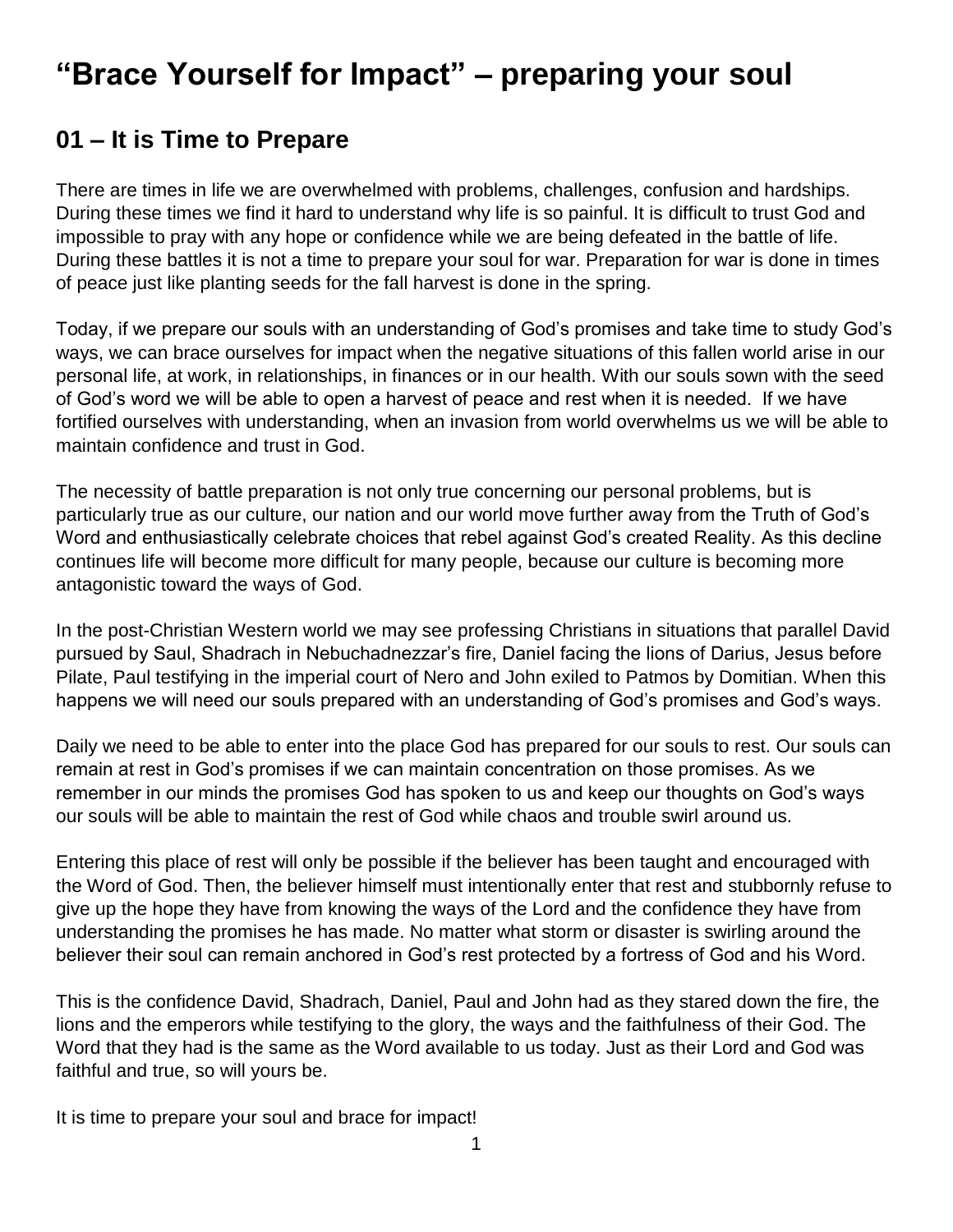## **02 – Theology of the Shattered Windshield**

Paul writes to the Ephesians:

"*I tell you this, and insist on it in the Lord, that you must no longer live as the Gentiles do, in the futility of their thinking. They are darkened in their understanding and separated from the life of God because of the ignorance that is in them*." - Ephesians 4:17

The life of a believer is to be lived focusing on the Truth and the Reality of God. A believer needs to hold to the knowledge that God is the creator and sustainer of our lives. God is supreme and his wisdom surpasses our understanding. His standard of righteousness is absolute and unchanging through all generations.

A believer must live in this world but not allow the things or the ways of the world to distract them from the big picture. When a person drives a car they are focused on the road and the activity outside the car. The driver looks through the windshield, not at the windshield. The safe driver cannot look inside the car for very long without having some major problems outside the car. So it is in comparison with the life of the believer. A believer is inside the world but must be viewing life through the windshield of God's revelation that has been given to man as found in the scriptures.

Paul says we must "no longer live as the Gentiles do" who have no view outside the windshield. They spend their entire lives trying to find direction and avoid accidents but they never look outside the car. Their whole focus is on the interior of the car as they speed through life. They have no perspective of God, eternity, Truth, or Reality. They are living in "the futility of their thinking." It is easy to understand why, though. They have never seen or believed anything else. It is as if they are driving at night with the dome light on and the headlights off.

This is important to the believer for two reasons. Although we have accepted the reality of God and have, at least for a moment, looked up through the windshield long enough to realize we are speeding through life on very busy spiritual highway, we often continue to "live as the Gentiles do, in the futility of their thinking." We, too, spend the majority of our lives focused on the inside of the car and not on the highway. We are not looking through the windshield at the more serious issues.

Paul says, that he "insist on it in the Lord" that we live by looking through the windshield as we make decisions and evaluations.

One of the biggest challenges for the sincere believer who has lived their life looking at God through their windshield is when something strikes our windshield causing it to shatter. A disaster, a situation, something unexpected and undeserved comes from outside the car. It hits our windshield, disappears and leaves a fragmented, shattered windshield filled with distracting lines and breaks. This presents a new challenge for the believer who has been looking through this clear windshield at God.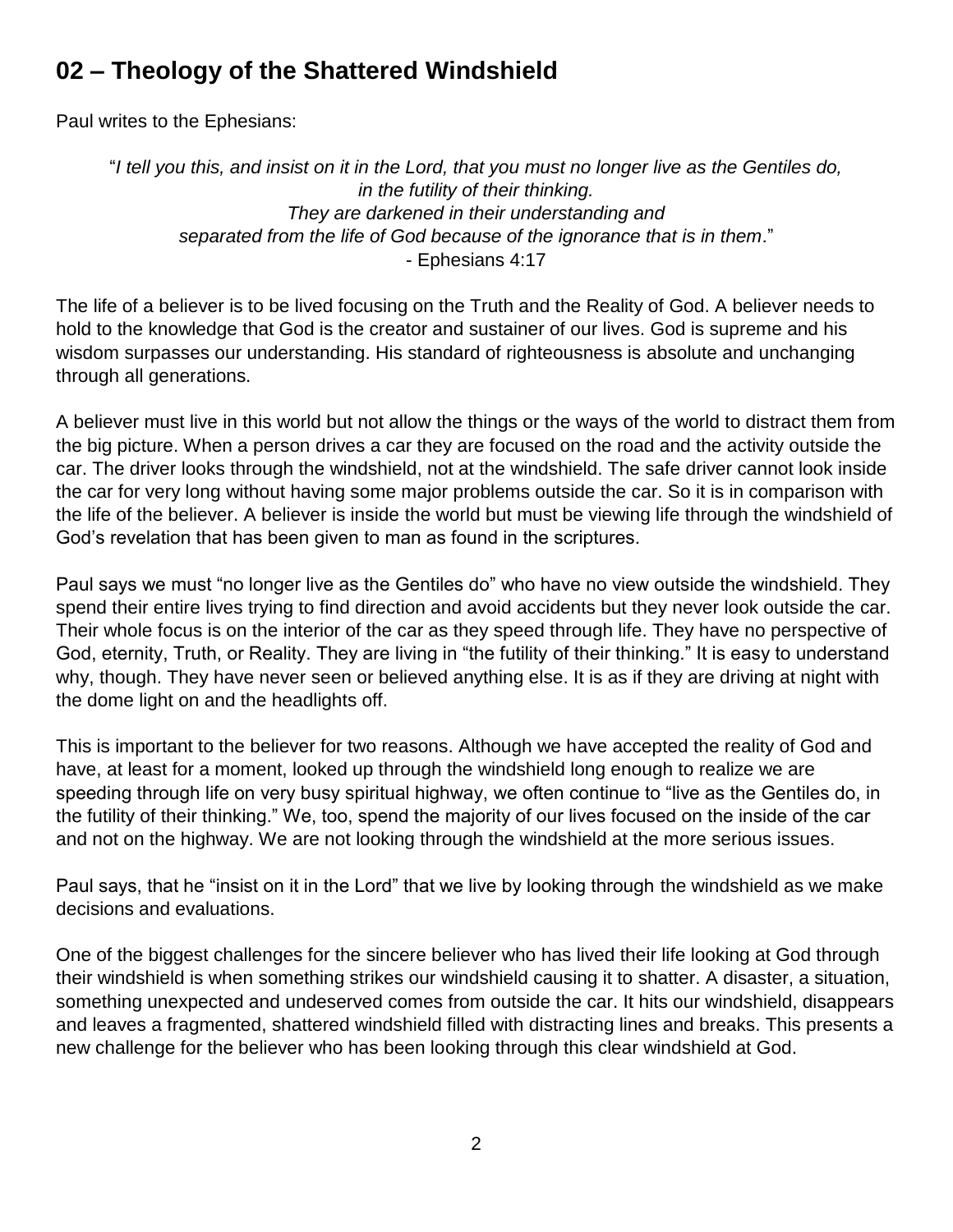Up until now the challenge was to either look through the windshield or look inside the car. This new challenge forces the believer to either focus on the shattered windshield or to continue to look through the fragmented pieces of the windshield at God.

We must realize, and know by faith, that your shattered windshield has not changed anything outside the car. The only thing that has changed is your ability to see it clearly and focus on it through the advantage of a crystal clear windshield. A crack in your windshield does not represent a crack in the kingdom of God. A shattered windshield is not a true representation of everything outside the car. A broken windshield is simply a distraction from the reality that is still outside your car and bigger than your life. Do not allow a shattered windshield to pull your attention back inside the car where you are forced once again to live in the futility of your thinking.

### **03 - Faith**

To have faith in something you will first need to have some information or knowledge about the thing in which you want to have faith. To believe a medication can help, you will first need to know a few things. One, you need to know this particular medication exists. Two, you will need to know generally what it has done in the past. Three, you may need to trust the doctor prescribing the medication. The same is true concerning God and what the Almighty is doing in history and in your life. This information is available in the Bible.

The first issue concerning the Bible is to identify or establish what you think of the Bible. Do you know if it is the actual revealed Word of God? Or, do you think and believe it is fiction, or a mere legend written down to manipulate masses of people by the elite priests and royalty? If you do not believe the Bible you will not be able to believe the God of the Bible.

If you do not trust the Bible you will need to get information about God from some other source. Where would you go? Another religion? But, what is the source of authority in that religion? Is it trustworthy?

Instead of going to the Bible for information about God you could use your own judgment and come up with your own opinion about God based on your own thoughts and experience. But, before you go too far down this road of deciding what is eternally true in realms you have never ventured, you should first admit how limited your own knowledge is on simple things you use every day such as automobiles, electronic devices, plumbing systems or air conditioning. If any of these broke down would you simply fix it because you know how, or would you call someone for help? Or, what about political situations in your city, your nation and countries around the world? Do you know when they were established, who is pulling their strings, what are the nations' treaties and where are their boundaries? Or, can you diagnoses your own blood condition, translate any foreign brochure into your own language, plant the crops you will harvest for your own food supply next year and read all the books written by mankind just in the last 12 months? (Realize humanity has been writing "books" for 6,000 years.) We would each live miserable lives and perish quickly if today each of us as individuals had to understand all these systems and apply all this information.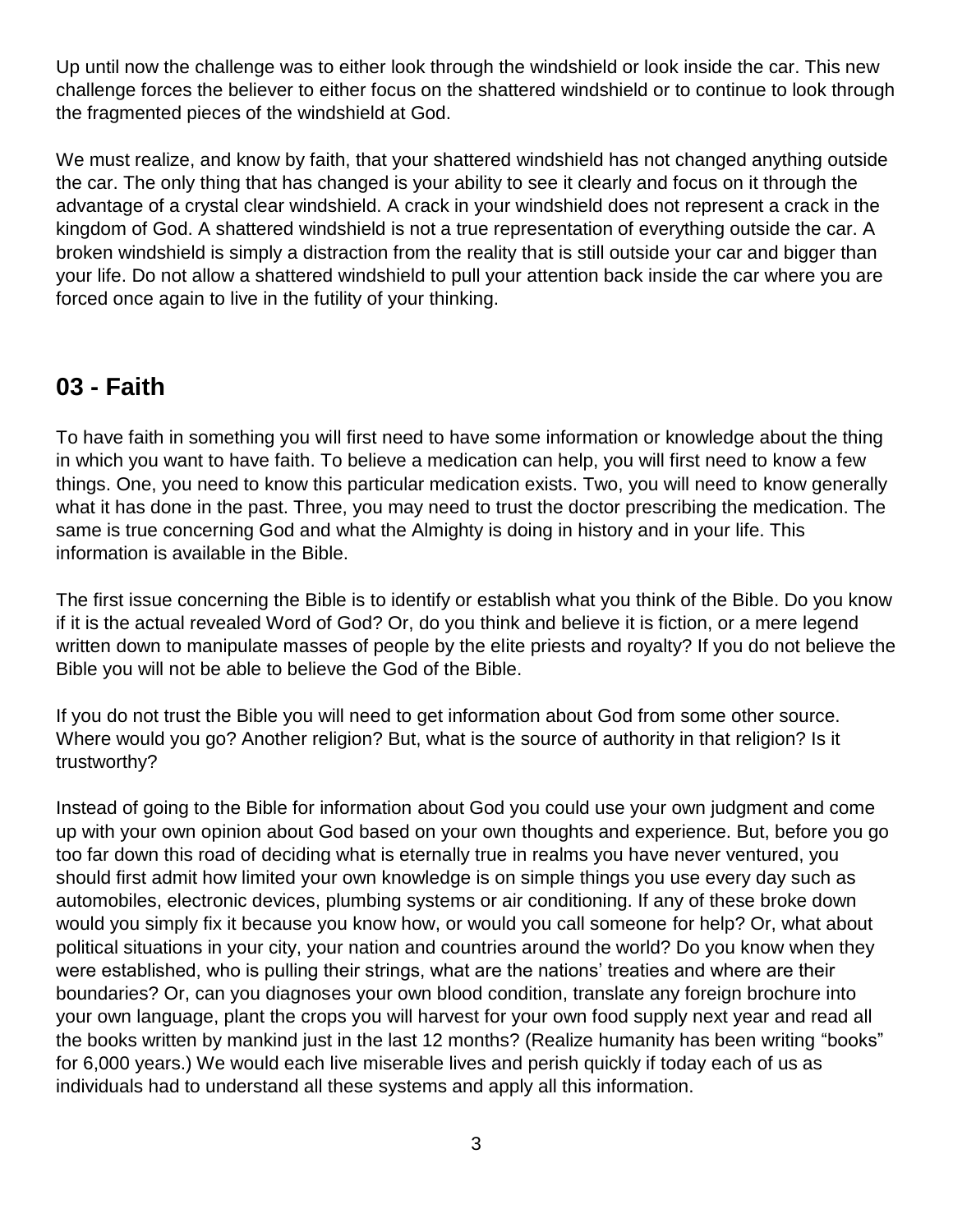If we are that limited in natural knowledge concerning things we have available to us in our daily lives, imagine how hopelessly dark it would be to describe with any accuracy actual spiritual reality using only our imagination and our own unauthenticated knowledge. We cannot create our own medical reality, food system, government, language or history. Neither can we create the Truth about God. This Truth must be revealed to us.

If I created my own reality that did not match true science, nutrition, language or history I would perish miserably and quickly. If I created my own personal "truth" about "god" I would likewise perish.

God reveals himself in order for us to trust him and have confidence in him, his ways and his purpose. God does not come to us to be manipulated by us, but to guide, encourage and empower us. The Creator comes to assist his creation in fulfilling its created purpose, but never to be manipulated or ruled by his creation.

There are several concepts that God has revealed to mankind that will provide a fortification for the soul. These come as revelations of God's character, ways, purposes and promises. Knowledge of these truths will be the sure foundation for a faith that will stabilize your soul.

### **04- The Meribah Experience**

In Exodus 7-13 Moses appears before Pharaoh, performs signs and ten plagues to motivate Pharaoh to release the Hebrews. The full sequence of Moses returning from Midian to appear before Pharaoh, perform the ten plagues and lead the Hebrews to the Red Sea takes a year or less.

The Hebrews had a promise found in Genesis 15:1-16 given by the Lord to their forefather Abraham around 2000 BC that they would be given the land of Canaan in the future:

"Then the Lord said to Abram,

"Know for certain that for four hundred years your descendants will be strangers in a country not their own and that they will be enslaved and mistreated there. But I will punish the nation they serve as slaves, and afterward they will come out with great possessions. You, however, will go to your ancestors in peace and be buried at a good old age. In the fourth generation your descendants will come back here, for the sin of the Amorites has not yet reached its full measure." - Genesis 15:13-16

When the Lord appeared to Moses at the burning bush in Midian around 1446 BC the Lord restated this promise and told Moses it was time to bring this promise to pass:

### "Then the Lord said,

"I have surely seen the affliction of my people who are in Egypt and have heard their cry because of their taskmasters. I know their sufferings, and I have come down to deliver them out of the hand of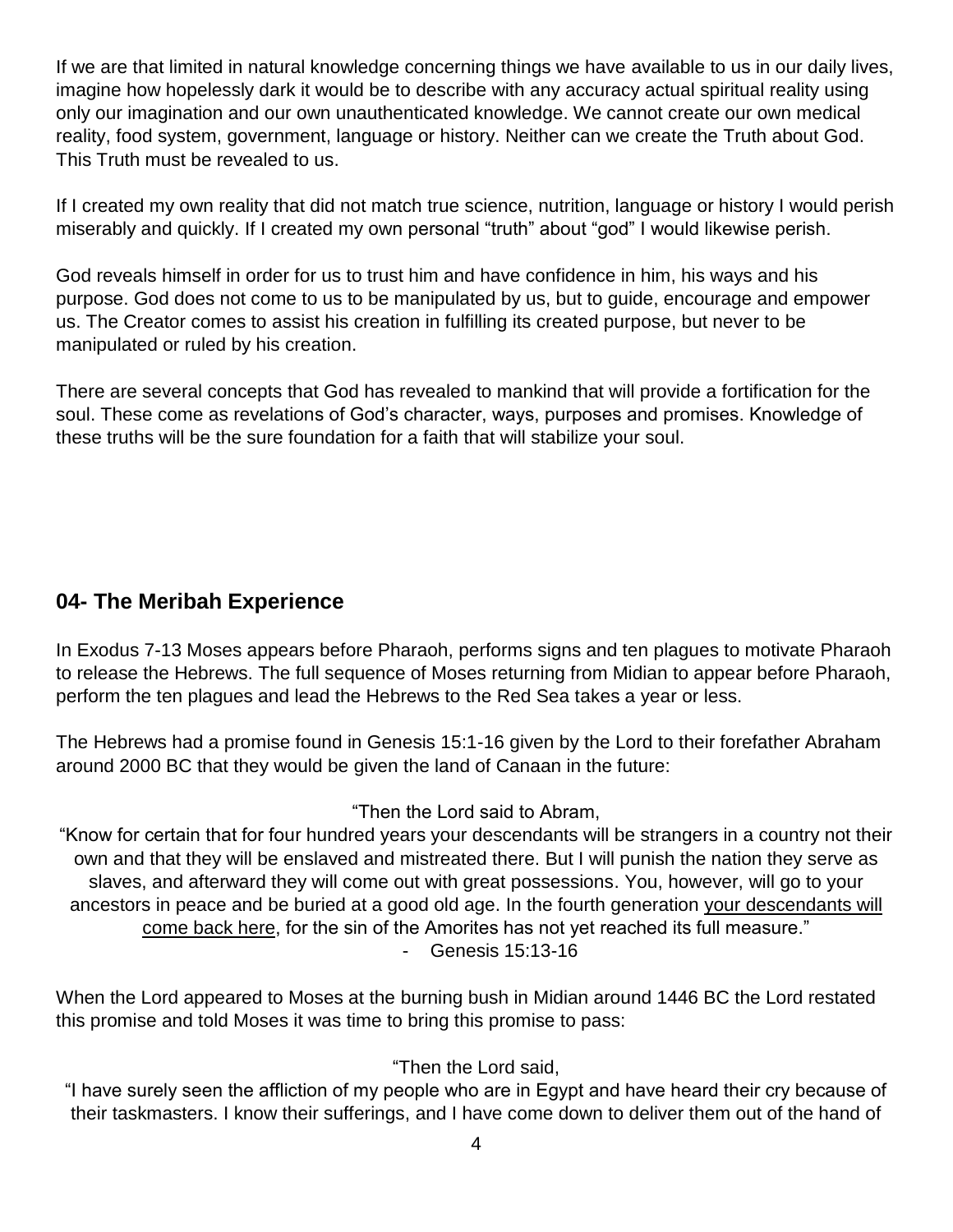the Egyptians and to bring them up out of that land to a good and broad land, a land flowing with milk and honey, to the place of the Canaanites, the Hittites, the Amorites, the Perizzites, the Hivites, and the Jebusites."

- Exodus 3:7-8

When Moses arrived in Egypt a couple of weeks later he spoke to the Hebrews and their elders telling them the Lord himself had said it was time for the Lord to fulfill this promise:

"Say therefore to the people of Israel,

'I am the Lord, and I will bring you out from under the burdens of the Egyptians, and I will deliver you from slavery to them, and I will redeem you with an outstretched arm and with great acts of judgment. I will take you to be my people, and I will be your God, and you shall know that I am the Lord your God, who has brought you out from under the burdens of the Egyptians. I will bring you into the land that I swore to give to Abraham, to Isaac, and to Jacob. I will give it to you for a possession. I am the Lord.'"

- Exodus 6:6-8

Moses shared these promises with the Hebrew people before he had spoken to Pharaoh and before the plagues had begun. But, because of years of oppression and the constant bombardment the cultural influence of Egypt the Hebrew people could not understand or trust the Word of God. The very next verse says that when Moses spoke these promises to the Hebrew people they would not listen because of "their broken spirit and harsh slavery."

> "Moses spoke thus to the people of Israel, but they did not listen to Moses, because of their broken spirit and harsh slavery." - Exodus 6:9

These people's souls had been overrun and taken captive by Egyptian thought. The fortress of their soul had become a stronghold of the world and was void of the knowledge of God.

The next seven chapters (Exodus 7-13) cover about 5-12 months and describe the Lord's mighty works for his broken, faithless people in Egypt. Moses speaks to Pharaoh, preforms signs and calls down ten plagues that paralyze the power Pharaoh, shut down Egyptian culture and prepare his people for deliverance.

The night of the final plague before Pharaoh released the Hebrews Moses instituted the Passover meal and reiterated the ancient promises again to the Hebrew people who now had seen firsthand the works of the Lord on their behalf:

"Then Moses said to the people,

"Remember this day in which you came out from Egypt, out of the house of slavery, for by a strong hand the Lord brought you out from this place. No leavened bread shall be eaten. Today, in the month of Abib, you are going out. And when the Lord brings you into the land of the Canaanites, the Hittites, the Amorites, the Hivites, and the Jebusites, which he swore to your fathers to give you, a land flowing with milk and honey, you shall keep this service in this month."

- Exodus 13:3-5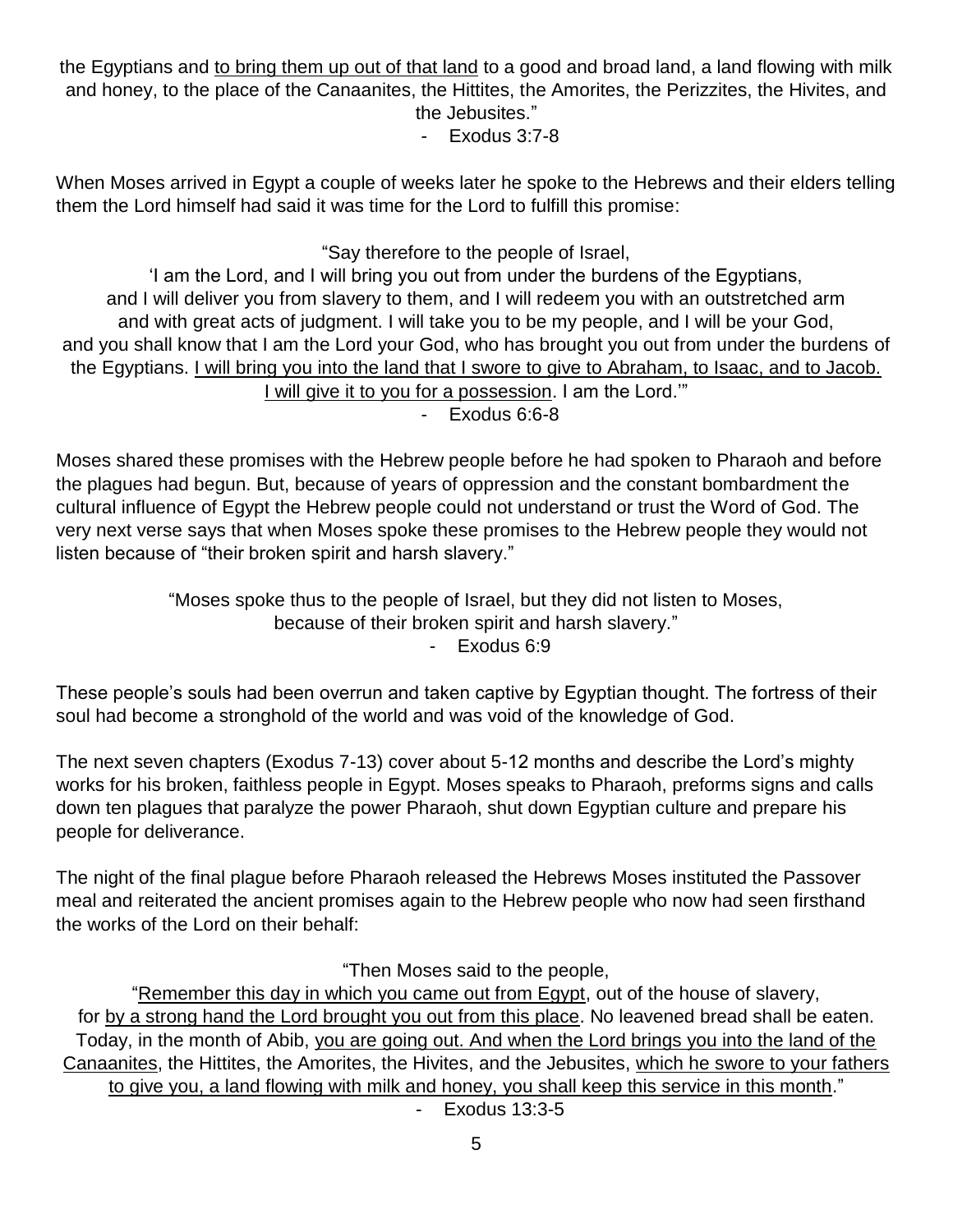The next day the Exodus occurs and the Lord begins to lead the Hebrews through the wilderness to the Promised Land with his presence in a visible pillar of cloud by day and pillar of fire at night. The Hebrews had seen the works of God and his faithfulness to his Word.

Immediately in the next chapter (Exodus 14) the Hebrews are trapped at the Red Sea and Pharaoh has organized his military forces to pursue them, but the Lord parts the waters of the Red Sea so his people can escape before the waters return to drown the Egyptian forces. Another mighty work had been seen and experienced by the Hebrew congregation. The community celebrates with a time of fellowship and a song service which is recorded in the next chapter. Following this praise and worship service is the account in chapter 16 of the Lord providing supernatural food (manna) for the Hebrew community in what otherwise would be a barren wilderness without food. With this community fellowship meal, all is good with the people of the Lord.

All is good, that is, until chapter 17 where it becomes apparent that even though the Israelites have seen God's faithful works as he leads them to the fulfillment of the promises in his Word, they do not know his ways or have faith in him. Though they see God's works, they do not know, understand or trust the Lord's ways. Thus proving the point that besides the fact that supernatural signs and miracles do not build faith in people, neither do community gatherings, song services or potluck meals communicate the knowledge of God to build faith in the believer.

In 1445, in Exodus 17:1-7 Israel camps at Rephidim, but there is no water to drink. The biblical text says, "the people quarreled with Moses and said, 'Give us water to drink.' "

"Therefore the people quarreled (*rib* ="strive", "contend") with Moses and said, 'Give us water to drink.' And Moses said to them, 'Why do you **quarrel** (*rib* ="strive", "contend") with me? Why do you **test** (*nasah* = "to test", "to try") the Lord?' But the people thirsted there for water, and the people grumbled against Moses and said, 'Why did you bring us up out of Egypt, to kill us and our children and our livestock with thirst?' " - Exodus 17:2-3

The word "quarrel" is the word *rib* in the Hebrew. This word is used to refer to an ordinary argument, but it also is used to refer to a legal lawsuit being filed. (Dt. 25:1) This "quarreling" with Moses may well have been the forming of a pretrial which was a practice well documented in the Ancient Near East during this time period. If Moses, the accused in this developing courtroom battle, does not meet the legal demand, such as is made here – "Give us water to drink," – the accused is taken to trial before the judicial elders of the people. Moses is being legally accused of breaching his agreement with the people that he promised to lead through the wilderness to the Promised Land. The charges brought before the Hebrew elders might even involve attempted murder – "Why did you bring us up out of Egypt, to kill us?"

Moses counters this legal threat by asking them, "Why do you test the Lord?" It was not Moses who made the promise to Abraham in 2000 BC and it was not Moses who came to Egypt with ten plagues promising to fulfill his promises. The originator and fulfiller of the promises was the Lord. So, the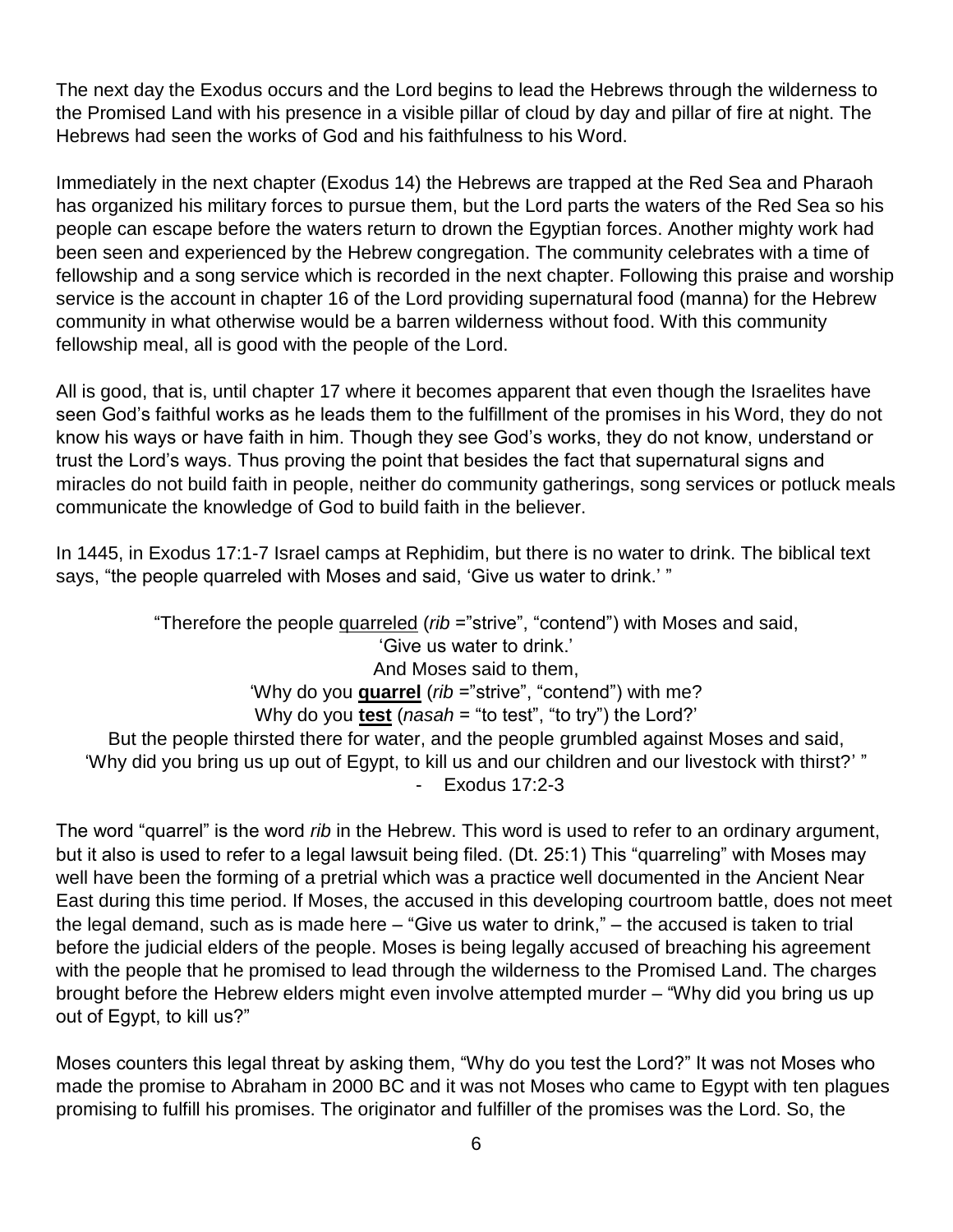people were putting the Lord on trial. The Hebrews were "testing" or "trying" the Lord in their own legal case.

Then, the Lord dismisses the entire legal case by having Moses provide water while the potential jury, the judicial elders, stand right up front to witness the evidence of the Lord's faithfulness to his promises.

"So Moses cried to the Lord, 'What shall I do with this people? They are almost ready to stone me.' And the Lord said to Moses, 'Pass on before the people, taking with you some of the elders of Israel, and take in your hand the staff with which you struck the Nile, and go. Behold, I will stand before you there on the rock at Horeb, and you shall strike the rock, and water shall come out of it, and the people will drink.' And Moses did so, in the sight of the elders of Israel.

Moses called the place "Massah" and "Meribah" because of the quarreling of the people and their testing of the LORD by saying, "Is the LORD among us or not?"

"(Moses) called the name of the place Massah and Meribah, because of the quarreling of the people of Israel, and because they tested the LORD by saying, "Is the LORD among us or not?" - Exodus 17:7

The two Hebrew words that Moses used to name this physical location where the Israelites rebelled against the Lord were:

One, *Massah* which comes from the Hebrew word *nash* which means "to test" or "to try". At Massah during their first year in the wilderness the Israelites "tested" the Lord's faithfulness and put God on "trial" for breaking his covenant with them.

Two, *Meribah* which means "place of strife". The location name of *Meribah* comes from the Hebrew word *rib* which, as is mentioned above, means "to strive" and "to contend", and it is used as a technical legal term. It was at this location where the Israelites began legal proceedings against Moses, the Lord's chosen leader.

At the end of this trial the Lord proved his faithfulness when Moses struck the rock where the Lord was standing with the same staff he had used to strike the Nile turning it to blood and death. (Exodus 7:20) Moses used the staff of judgment to strike the rock upon which the Lord was standing to provide water for the covenant people to drink.

> "And the Lord said to Moses,… 'Take in your hand the staff with which you struck the Nile, and go. Behold, I will stand before you there on the rock at Horeb, and you shall strike the rock,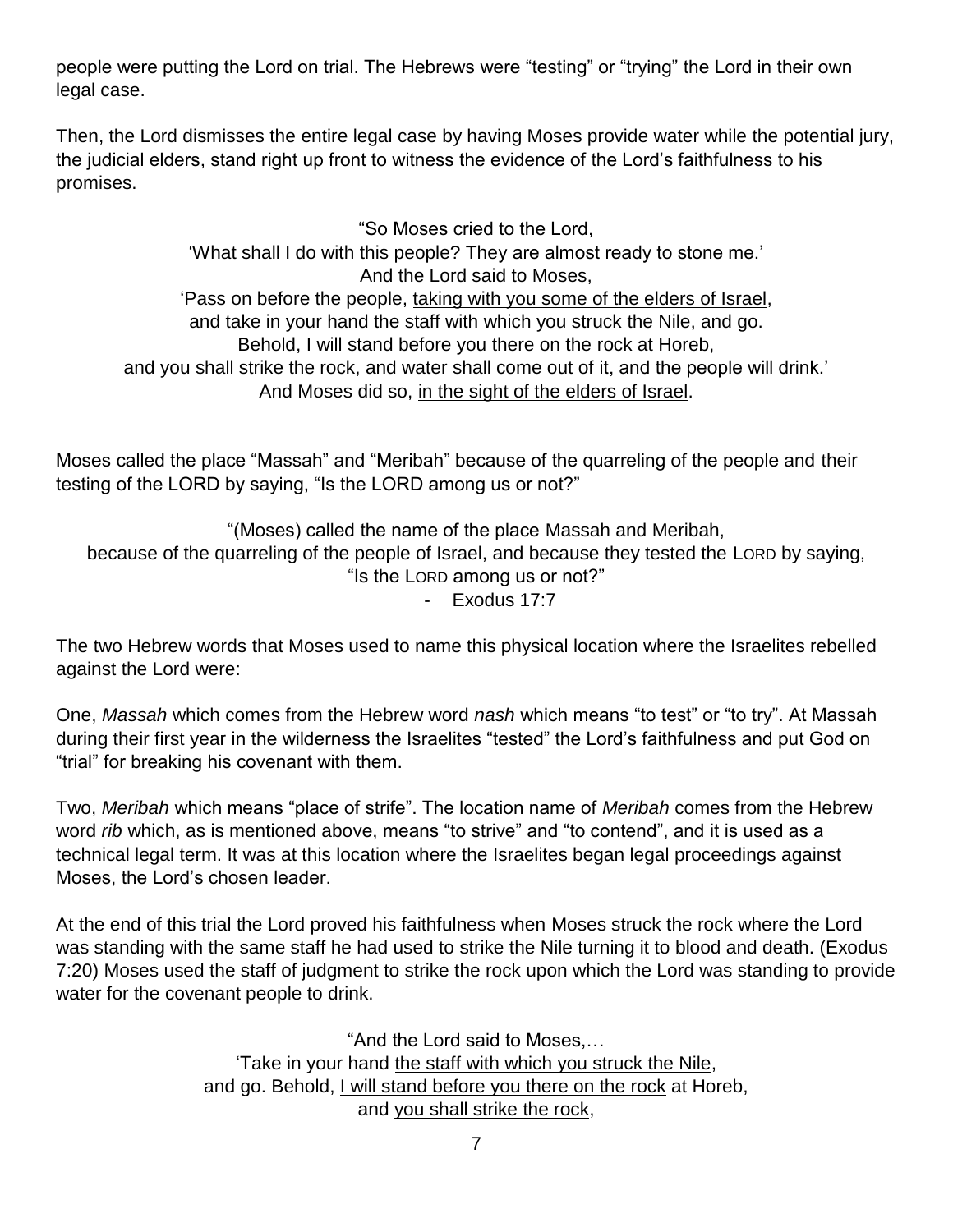

*Exodus 17:1-7 - after leaving the Desert of Sin the Israelites were camped at Rephidim, but they had no water for 3 days. Moses called the place Massah and Meribah. Here Moses was told to strike the rock.*

Over the next forty years in the wilderness traveling and camping with the Lord the Israelites had daily needs provided and they were delivered from every difficulty and conflict. They were led by the Lord. During this forty year wilderness experience the Israelites saw the works of the Lord. But, also the Israelites where taught the knowledge of God by Moses on a daily basis. This fact is repeated in the following verses which cover 40 years in the wilderness where Moses continually taught the wilderness generation the Word of God – Exodus 20:9; Leviticus 1:1; 4:1; 11:1; 12:1; 13:1; 15:1; 18:1;19:1; 20:1; 23:1; 24:1; 25:1; 27:1; Numbers 5:1, 5, 11; 6:1, 11:24; 14:39; 15:1; 15:37; 17:1; 19:1. The subjects Moses covered in his instruction were vast in that forty year period. The subjects Moses taught included the nature of God, the plans of God, the moral code of God, sins against God, sacrifices to restore fellowship with God, the governmental laws for the nation of God, the priestly rituals the would daily remind the people of the ways of God and the festivals that would encourage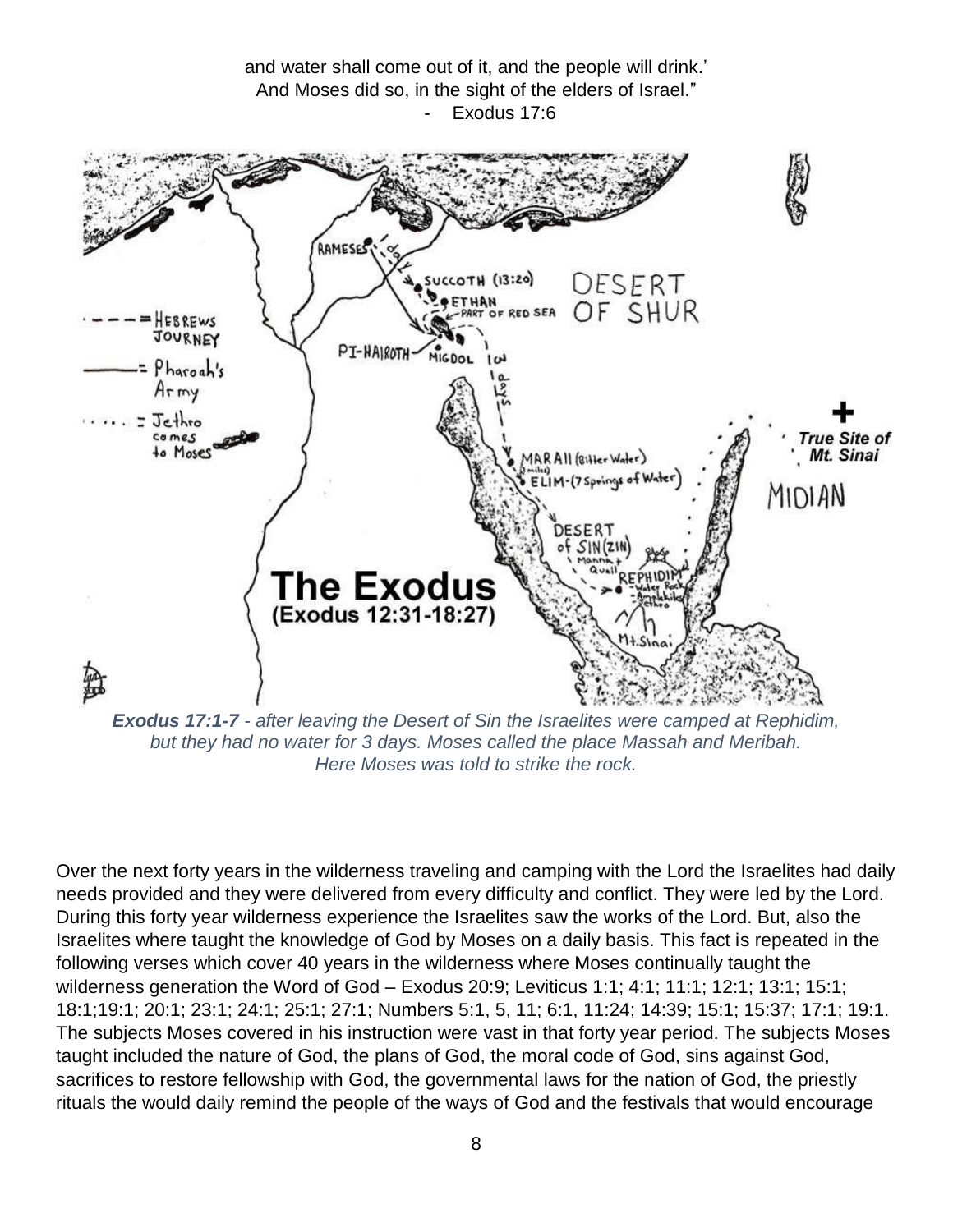the people of their future with God. This and much more concerning the knowledge of God was faithfully communicated to the wilderness generation for forty years by Moses.

A great illustration of the extensiveness of Moses teaching is recorded after the wilderness generation had all died and Moses held one last national teaching session for the younger second generation in the year 1405 BC. This historic class is recorded in Deuteronomy 31-32 and Moses' notes for this class were set to music and sung by Moses to the second generation so that they might easily remember and teach it to their children. Here's the beginning of this class:

"And the Lord said to Moses,… 'Now therefore write this song and teach it to the people of Israel. Put it in their mouths, that this song may be a witness for me against the people of Israel. For when I have brought them into the land flowing with milk and honey, which I swore to give to their fathers, and they have eaten and are full and grown fat, they will turn to other gods and serve them, and despise me and break my covenant.' – Deuteronomy 31:19-20 (Deuteronomy 31:19-32:47)

In spite of the fact Moses had spent forty years teaching the wilderness generation, they did not learn or understand the knowledge of God. Their hearts where hard and rebellious. They did not inhale the words of God, so they could not exhale faith in God. So, when they were given the same "No Water" test in 1405 BC that they had been given forty years earlier in 1445 BC they failed the exam miserably with the same hardness and bitterness towards Moses and the Lord. In fact, their statements indicate their souls were delusional with worldly thinking that suppressed the knowledge of God since they remember Egypt, the land of their oppression, abuse and slavery, as good but they identify their resting place with the Lord as "this evil place". They remember the land of their slavery as the good land with grain, figs, vines, pomegranates and water, but the wilderness, where the Lord has daily manifested God's works, Words and ways, as evil. They were calling evil good, and good evil. The account of this event is recorded in Numbers 20:1-13:

> "And the people of Israel, the whole congregation, came into the wilderness of Zin in the first month, and the people stayed in Kadesh… **Now there was no water for the congregation**. And they assembled themselves together against Moses and against Aaron. And **the people quarreled with Moses** and said,

"Would that we had perished when our brothers perished before the Lord! Why have you brought the assembly of the Lord into this wilderness, that we should die here, both we and our cattle?

And why have you made us come up out of Egypt to bring us to this evil place? It is no place for grain or figs or vines or pomegranates, and there is no water to drink."

Then Moses and Aaron went from the presence of the assembly to the entrance of the tent of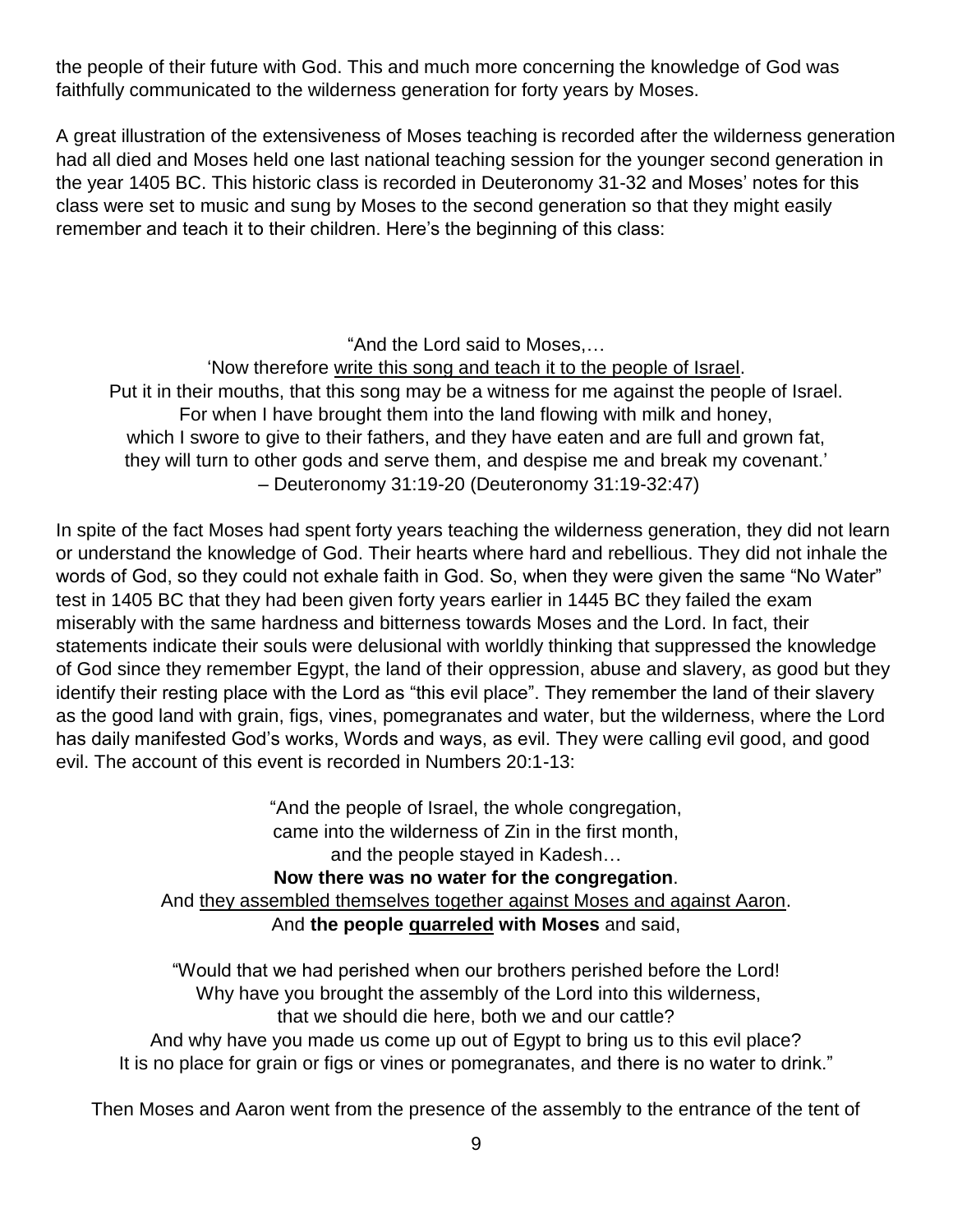meeting and fell on their faces. And the glory of the Lord appeared to them…"



*Numbers 20:1-13 occurs 40 years later. This Meribah is different than "Massah Meribah" of Exodus 17 which was just a few days outside of Egypt forty years earlier. This location was in the Desert of Zin while Israel was staying at Kadesh. Here Moses was was told to speak to the rock, but instead he struck the rock. This was called the waters of Meribah because Israel quarreled with the Lord.*

The Israelite believers should have faced their "no water" problem resting in faith believing that the Lord had a plan, a purpose and a provision. They should have gained confidence in their soul over the last forty years by having seen and heard the Lord's works, words and ways. But, there was no intake of these Truths into their disillusioned souls. After forty years of instruction and experience this generation should have been able to exhale faith in God from a soul inhaling Truth and resting in the knowledge of God. But, they had failed. It was going to be impossible for this generation to enter God's rest. It was not that God was forbidding them entrance into his rest, but they had become incapable of entering his rest. Thus, David would write from Jerusalem inside the Promised Land 400 years later to warn his generation to avoid the same mistake and not miss the Lord's rest. When David writes, he records the Lord's words that explain the wilderness generation's situation, "they have not known my ways, therefore I swore in my wrath, 'They shall not enter my rest.' " (Psalm 95:10-11) It wasn't God punishing them, but God giving up on them after forty years of trying to get them into his rest. In this case after forty years of feeding and teaching these people the Lord said,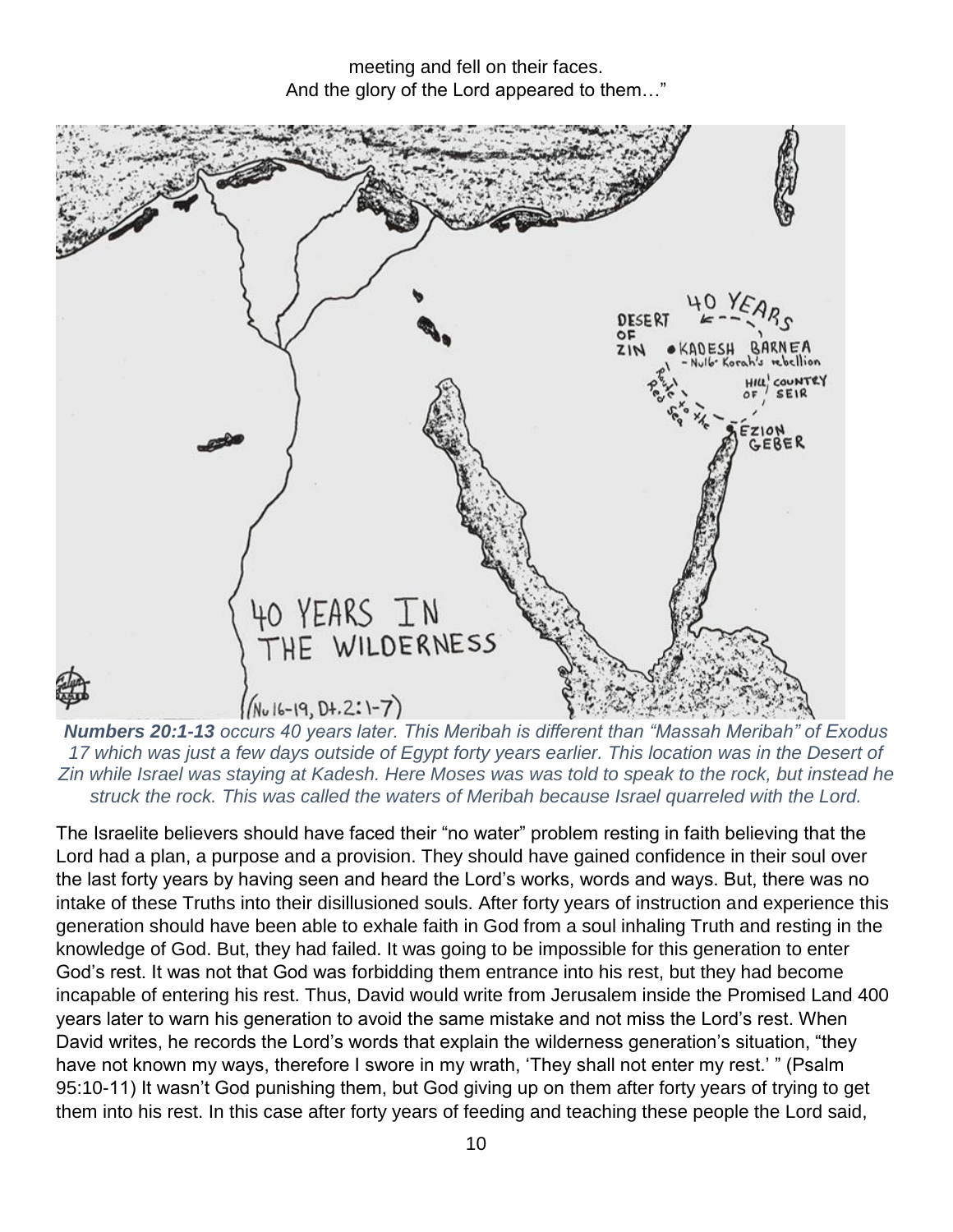"They shall not enter my rest." He wasn't preventing them from entering. The fact that they could not enter God's rest was the simple result of them refusing to learn the ways of the Lord. Since they refused to learn for forty years the opportunity was gone. It was over. They died and fell in the wilderness never having learned to trust their Creator, Deliverer and Provider. They missed out on living their lives in God's rest and, it appears, they missed entering an eternal life of rest with the Lord, also.

In 63 AD a New Testament letter addressing the believers in the Jerusalem church, used the wilderness generation and David's advice to his generation as a platform to call the believers to secure their souls in the rest of God. The believers around 63 AD in Jerusalem had faced persecution from the unbelieving Jews and were about 36 months away from the nation instigating a war with the Roman Empire that would result in the total overthrow of their culture, land and holy city. The believers being addressed in the book of Hebrews were oppressed by their culture and were headed into national overthrow. These believers needed more than just a religious concept of a home in heaven someday, they needed a living faith that not only guaranteed eternal life at some point in the future but also would secure their souls today while they lived in union with their Savior God through daily struggles, cultural oppression and national overthrow. Sure, they may have had hope in Christ for eternity, but would they collapse and put their God on trial the moment they faced hardship, persecution or the total loss of everything they had in the world? A true faith is enduring in life and in eternity. If your faith collapses in life, it is possible you really do not have faith for eternity. If the wilderness generation could not trust the Lord for water after they had seen him deliver them from Egypt, then it is possible for us to also reject the Lord in life even though we claim to have recognized his deliverance of us from sin and death. If the Lord has delivered you from sin and death to bring you into his eternal kingdom, then he also has a plan and purpose for everything you face in your life, good and bad. If you cannot handle life, then you need to learn God's ways and make every effort to enter his rest. Today if you hear his voice, do not harden your heart. Hear his Word and learn his ways. Prepare your soul for life today.

The writer of Hebrews wrote the words below around 63 AD to the believers in Jerusalem using David's words of 1000 BC when David addressed the failure of the wilderness generation during the years of 1445-1405 BC:

"Therefore, as the Holy Spirit says,

'Today, if you hear his voice, do not harden your hearts as in the **rebellion** ("Rebellion" from Ps. 95:8 Hebrew "*Meribah*" from "*rib*" meaning "argument" or "lawsuit"),

> on the day of **testing** in the wilderness, ("testing" from Ps. 95:8 Hebrew "massah" meaning "trial", "test")

> where your fathers put me to the **test** ("test" from Ps. 95:9 Hebrew "nasah" meaning "to test", "to try")

> > and saw my works for forty years. Therefore I was provoked with that generation,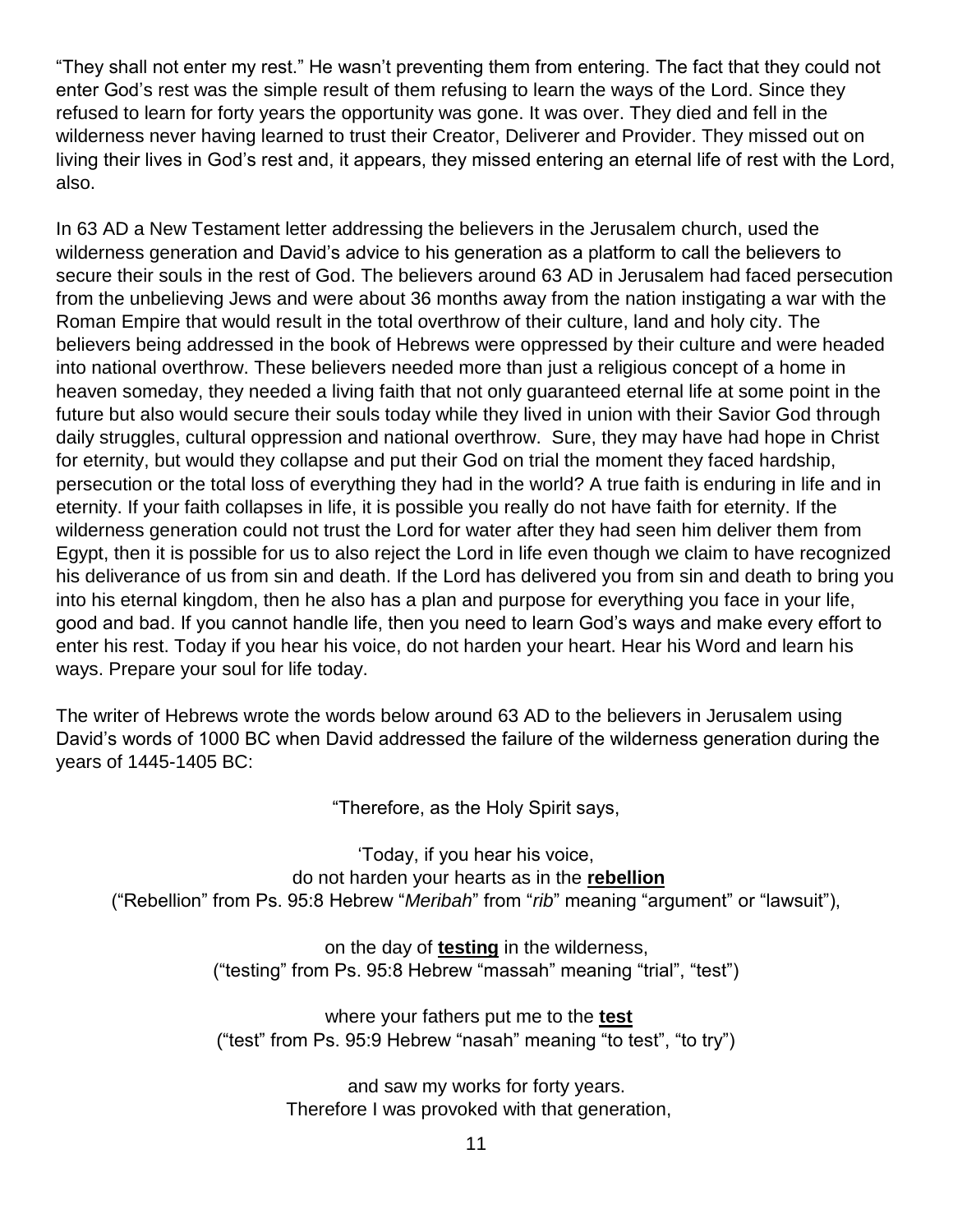and said, "They always go astray in their heart; they have not known my ways." As I swore in my wrath, "They shall not enter my rest." '

Take care, brothers, lest there be in any of you an evil, unbelieving heart, leading you to fall away from the living God. But exhort one another every day, as long as it is called 'today,' that none of you may be hardened by the deceitfulness of sin. For we have come to share in Christ, if indeed we hold our original confidence firm to the end. As it is said,

> 'Today, if you hear his voice, do not harden your hearts as in the rebellion.'

For who were those who heard and yet rebelled? Was it not all those who left Egypt led by Moses? And with whom was he provoked for forty years? Was it not with those who sinned, whose bodies fell in the wilderness? And to whom did he swear that they would not enter his rest, but to those who were disobedient? So we see that they were unable to enter because of unbelief.

> Therefore, while the promise of entering his rest still stands, let us fear lest any of you should seem to have failed to reach it. For good news came to us just as to them, but the message they heard did not benefit them, because they were not united by faith with those who listened. For we who have believed enter that rest, as he has said,

> > 'As I swore in my wrath, "They shall not enter my rest," '

although his works were finished from the foundation of the world. For he has somewhere spoken of the seventh day in this way: 'And God rested on the seventh day from all his works.' And again in this passage he said,

'They shall not enter my rest.'

Since therefore it remains for some to enter it, and those who formerly received the good news failed to enter because of disobedience, again he appoints a certain day, 'Today,' saying through David so long afterward, in the words already quoted,

> 'Today, if you hear his voice, do not harden your hearts.'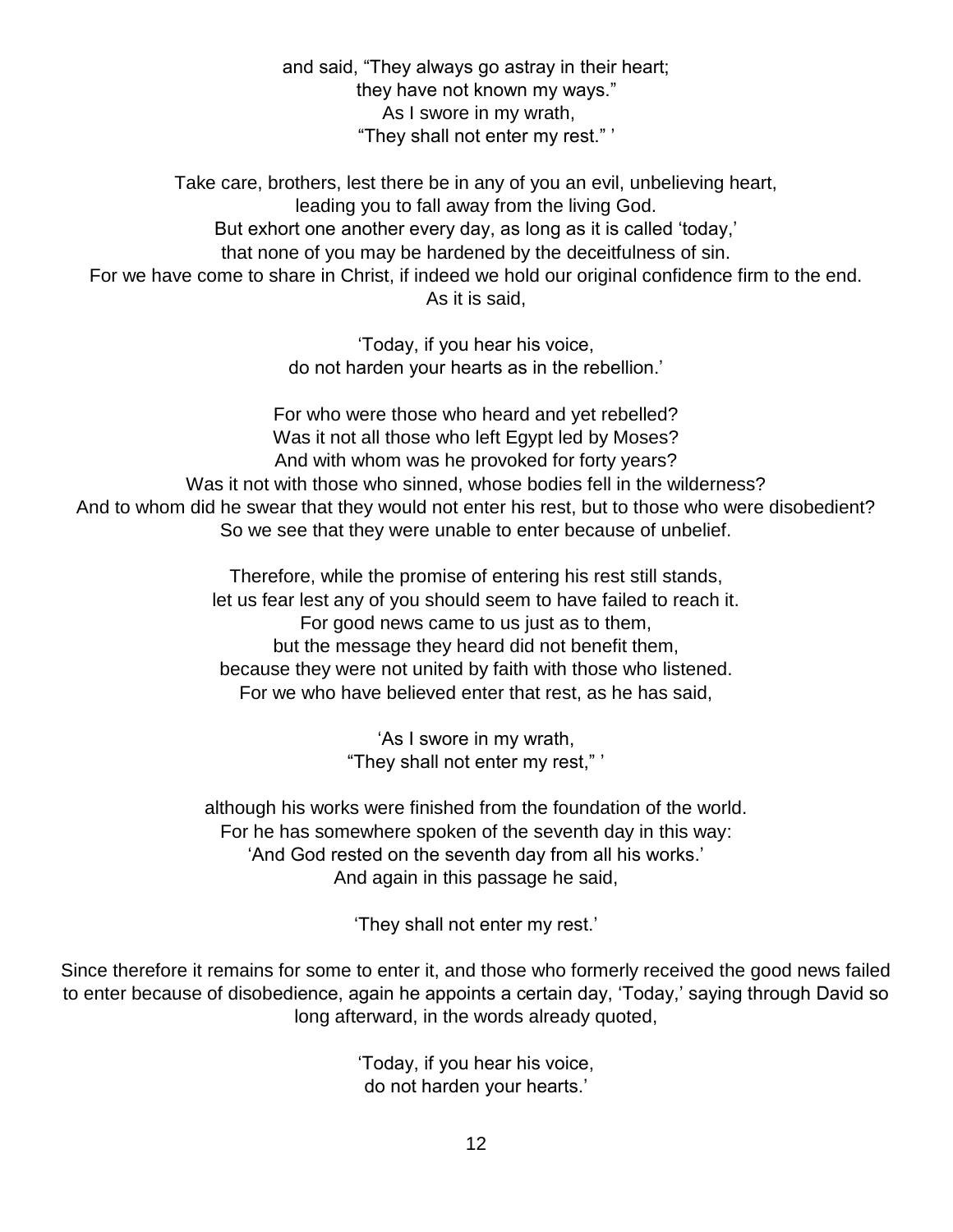For if Joshua had given them rest, God would not have spoken of another day later on. So then, **there remains a Sabbath rest for the people of God, for whoever has entered God's rest has also rested from his works as God did from his.**

**Let us therefore strive to enter that rest**, so that no one may fall by the same sort of disobedience. For the word of God is living and active, sharper than any two-edged sword, piercing to the division of soul and of spirit, of joints and of marrow, and discerning the thoughts and intentions of the heart. And no creature is hidden from his sight, but all are naked and exposed to the eyes of him to whom we must give account." - Hebrews 3:7 - 4:13

Interestingly, the words of the Hebrew author can sound contradictory when he writes "strive to enter that rest". The word translated "strive" here in Hebrews 4:11 (Greek *spoudazo*) helps create this apparent oxymoron means "to make haste", "to give diligence", "be swift" and is translated "make every effort". The believers in Jerusalem in 63 AD were to swiftly be diligent to make haste to "enter that rest"!

The writer of Hebrews is telling us that as long as today is called "today" we are to make every effort to enter God's rest. The Lord has offered this rest to every generation in history. We enter that rest when we hear, understand and continually trust the Words of God. The Word of God reveals the ways, the plans and the purpose of the Lord. The Word of God gives us a solid foundation of the knowledge of God that we can hold in our minds to keep our souls at rest. This rest is the peace that passes understanding.

But, entering this rest is not automatic for a believer in Christ. Entering God's rest is not instantaneous, it is not an emotion and it is not separated from knowing Truth. This rest is under assault and can be overwhelmed with worry, panic and fear when our souls begin to focus on the "wisdom of this age" and the deceitful scheming of the world. The Truth of the Word of God in our soul can be replaced with lies and deception. We need to make every effort to enter that rest and maintain that rest in our souls by concentrating on the knowledge of God that empowers us.

Do not let the pressures and the afflictions of this world cause you to retreat out of the strong tower built in your soul. It is in this strong tower filled with the knowledge of God the believer can rest in the promises, plans and purposes revealed in the knowledge of God.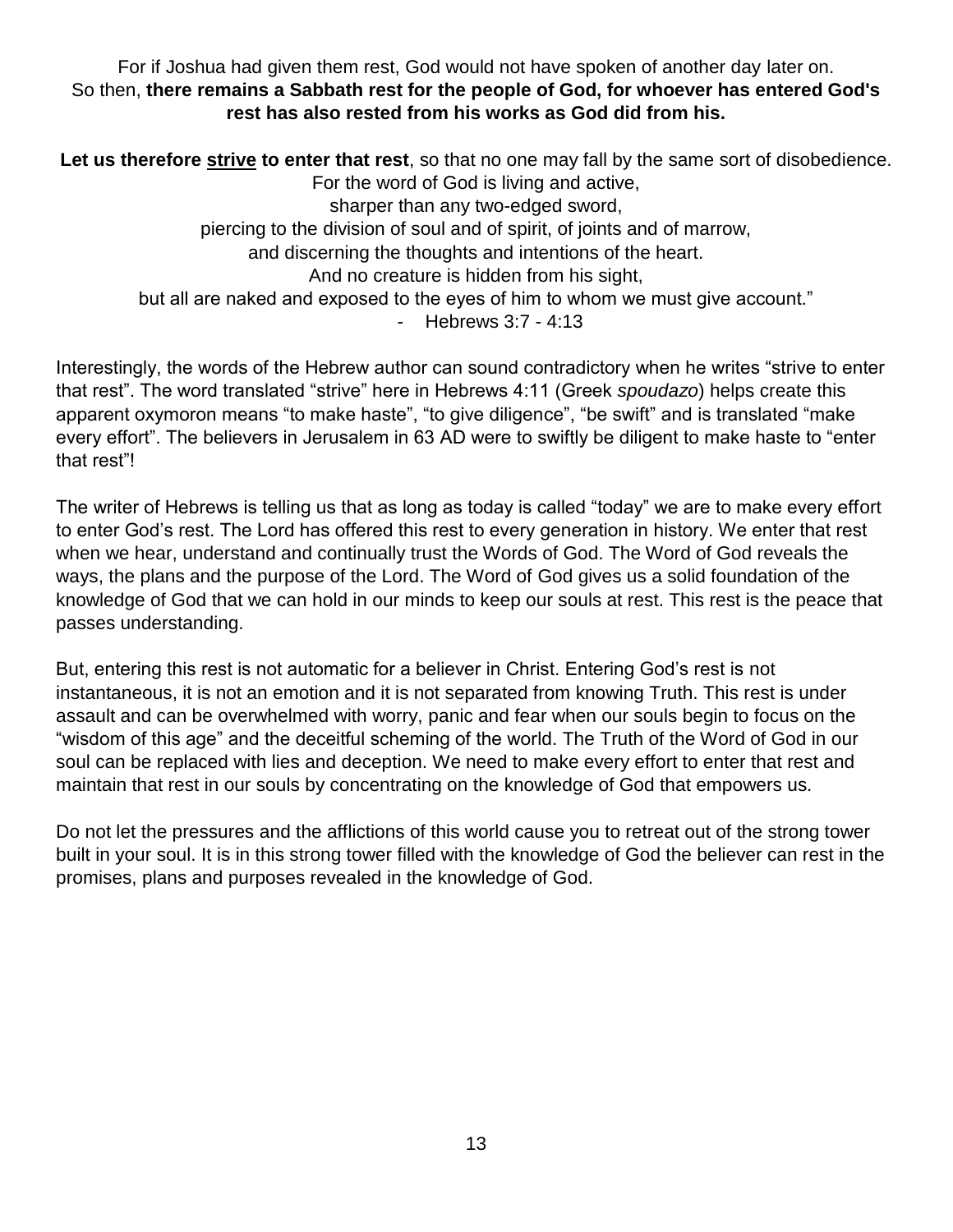### **05 – Faith Rest**

In at least five places in Scripture people are invited to enter a place of rest for their souls by trusting the plan and promise of the Lord.

- 1. The Exodus Generation from 1445-1405 BC
- 2. David's Generation 1000 BC
- 3. Jeremiah's Generation 620-586 BC
- 4. Jesus' Generation in 30 AD
- 5. Believers in Jerusalem in 63-66 AD

### The Exodus Generation from 1445-1405 BC

- Exodus 33:14 "And he said 'My presence will go with you, and I will give you **rest**.' "
- Joshua 1:13 "Remember the word that Moses the servant of the Lord commanded you, saying, 'The Lord your God is providing you a place of **rest** and will give you this land.' "

### David's Generation 1000 BC

Psalm 95:11 – "Therefore I swore in my wrath, 'They shall not enter my **rest**.' "

Both Jesus and Jeremiah spoke of this place of rest for a person's soul if that person could hear the words of God and learn God's ways:

#### Jeremiah 620-586 BC

 Jeremiah 6:16 – "Thus says the Lord: 'Stand by the roads, and look, and ask for the ancient paths, where the good way is; and walk in it, and find **rest** for our souls.' But they said, 'We will not walk in it.' "

### Jesus in 30 AD

 Matthew 11:28-29 – Jesus – "Come to me, all who labor and are heavy laden, and I will give you **rest**. Take my yoke upon you, and learn from me, for I am gentle and lowly in heart, and you will find **rest** for your souls."

Just like in Jeremiah's day (620-583 BC), the people of Jesus' day (27-30 AD) would reject the Lord's offer of rest for their souls:

 Matthew 12:6-8, 14 – "I tell you, something greater than the temple is here. And if you had known what this means, 'I desire mercy, and not sacrifice,' you would not have condemned the guiltless. For the Son of Man is lord of the Sabbath… But the Pharisees went out and conspired against him, how to destroy him."

### Believers in Jerusalem in 63-66 AD

 Hebrews 3:18 – "And to whom did he swear that they would not enter his **rest**, but to those who were disobedient?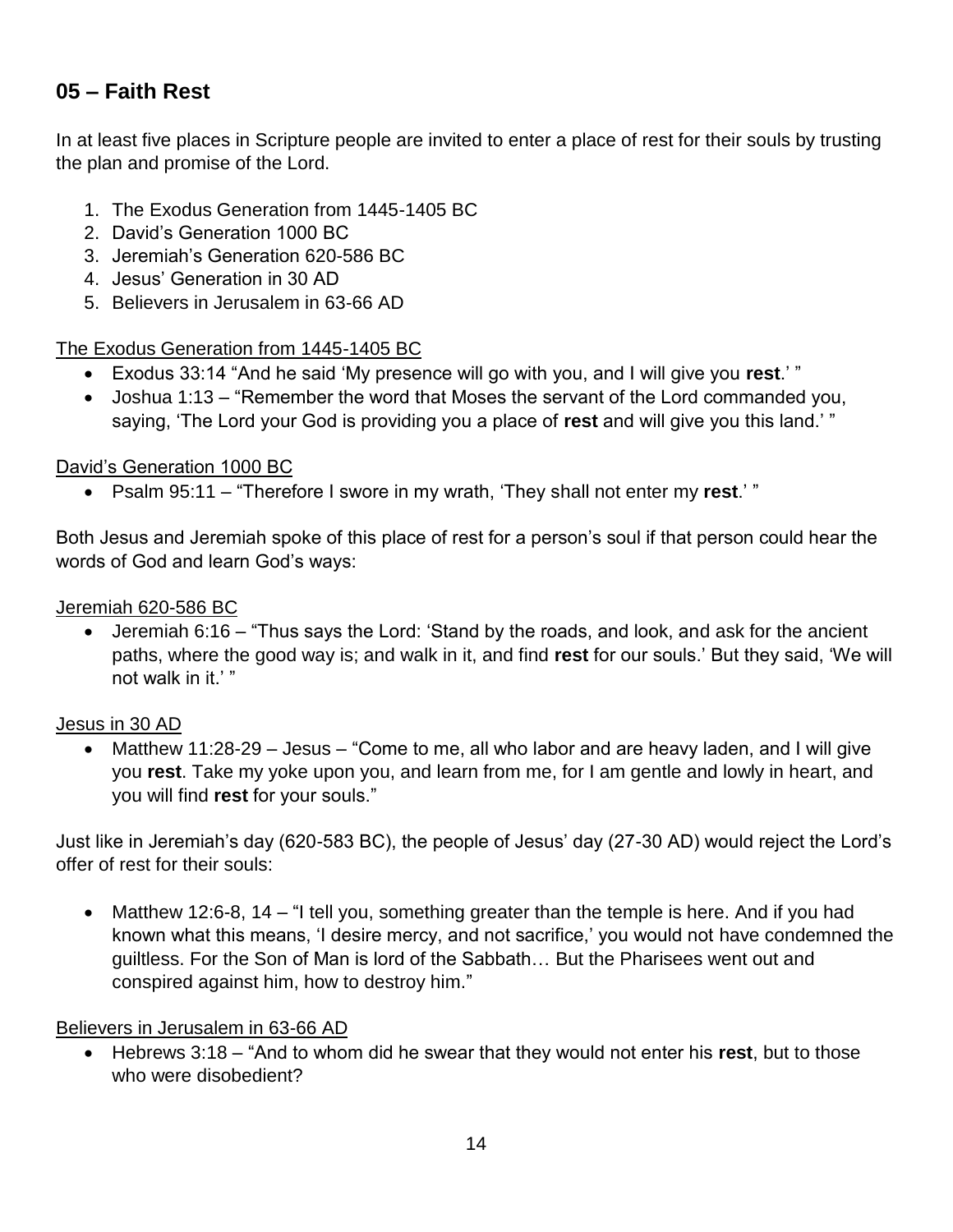- 4:1 "Therefore, while the promise of entering his **rest** still stands, let us fear lest any of you should seem to have failed to reach it."
- 4:3 "For we who have believed enter that rest, as he has said, "As I swore in my wrath, 'They shall not enter my **rest'**" although his works were finished from the foundation of the world."
- 4:8 "For if Joshua had given them **rest**, God would not have spoken of another day later on."
- 4:9 "So then, there remains a Sabbath **rest** for the people of God, for whoever has entered God's rest has also **rested** from his works as God did from his.
- 4:11 "Let us therefore strive to enter that **rest**, so that no one may fall by the same sort of disobedience."

This place of rest for your soul occurs when we are confident in God's plan. God's rest is not found in external circumstances or achieved with internal distractions. The rest that the Lord invites us to is obtained and maintained by believing the promises of the Lord.

In 1445 BC the people were promised that the Lord would lead them through the wilderness to the land promised to their forefathers. In 1000 BC David spoke of trusting the Creator God to be the sustainer and provider of his people throughout their time. Between 620-586 BC Jeremiah encouraged his generation to return to the established Truth revealed to this people by God through the prophets and the writings of Moses. In 30 AD Jesus, the Living Word, invited the people to come to him and learn of him. In 63 AD the author of the book of Hebrews spoke to those who had heard and trusted in the promises of Jesus Christ. Each of these generations had people who secured their souls by trusting the Word of the Lord, but they also had large numbers who refused to listen, refused to understand and refused believe the clear words they heard.

Those who believed and maintained their confidence in the promises of God despite the opposition (perils of the wilderness, fears of life and persecution for believing the Truth) prepared their souls for rest. Those who understood and trusted the Word of God could stabilize themselves in the midst of confusion, problems and persecution. They would grow stronger. They would mature to produce fruit. And, their understanding and faith would grow.

Those who refused to believe or could not maintain their confidence in the Lord during times of confusion, problems or persecution were either eternally lost or could not grow into mature believers. They either perished for all eternity or lived fruitless lives in this age before their Lord.

Hear and understand the promises of the Lord today so that you may enter his rest.

"*You keep him in perfect peace whose mind is stayed on you, because he trusts in you*." - Isaiah 26:3

"*Have you not known? Have you not heard? The LORD is the everlasting God, the Creator of the ends of the earth.*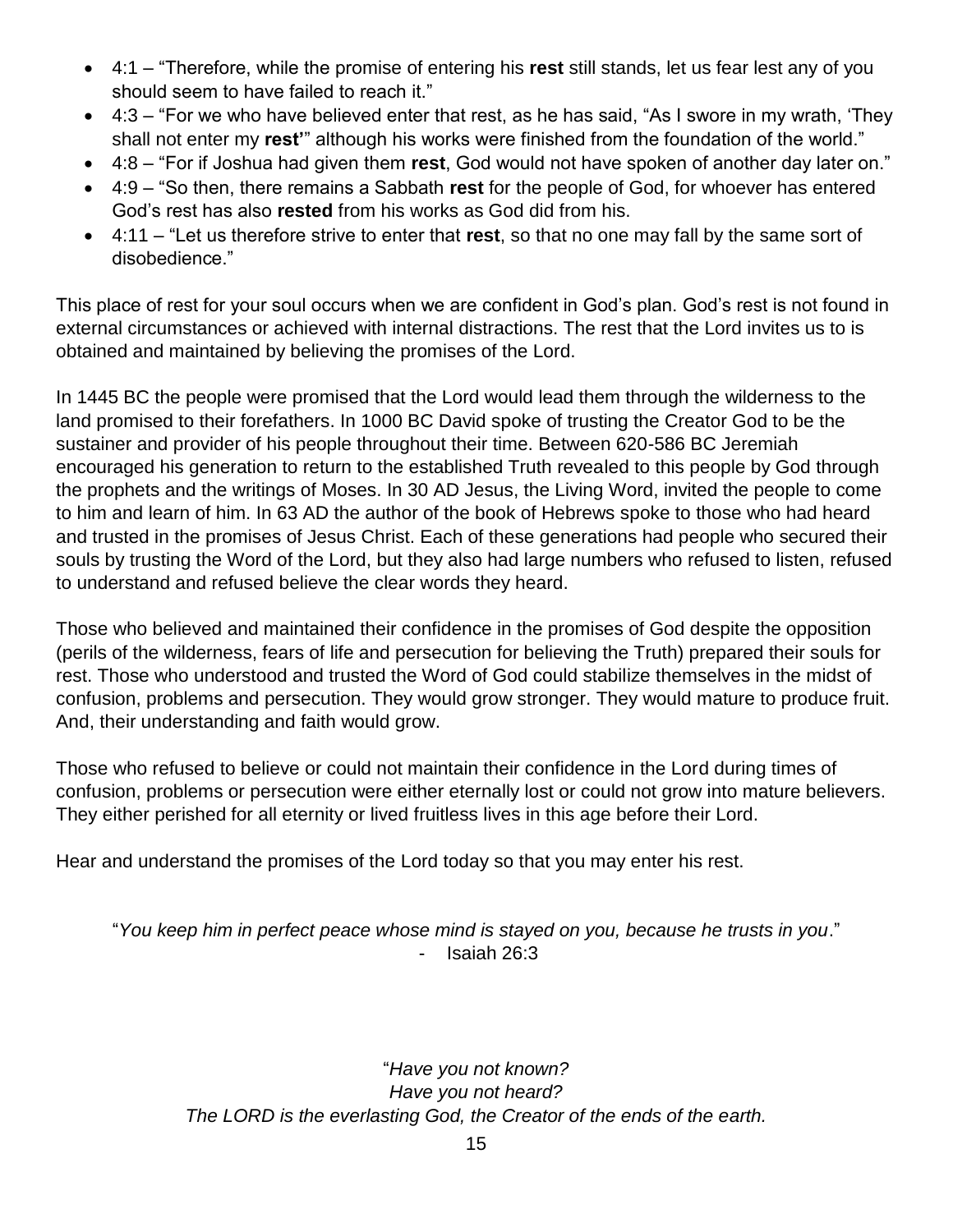*He does not faint or grow weary; his understanding is unsearchable. He gives power to the faint, and to him who has no might he increases strength. Even youths shall faint and be weary, and young men shall fall exhausted; but they who wait for the LORD shall renew their strength; they shall mount up with wings like eagles; they shall run and not be weary; they shall walk and not faint."* - Isaiah 40:28-21

### **06 – God's Ways and Promises (Preparing Your Soul)**

We have received God's Word and heard his voice in our lives just as they did in the Exodus generation in 1445 BC, David's generation in 1000 BC, Jeremiah's generation in 600 BC, Jesus' generation in 30 AD and the people living in Jerusalem who received the New Testament letter of Hebrews in 63 AD. Like them we have a choice to either receive or reject the Lord's invitation into his rest. If we can understand these Words and trust God's ways revealed in these promises then we will be able to stabilize our souls for rest and prepare our minds for action not only in the good times, but even in the worst times. We will be fruitful in season and out of season because we will have entered and stayed in God's rest. This is absolutely necessary because the day of evil comes to each one of us individually or as a nation. We must prepare our souls now.

To do this we must first hear the promises and understand God's ways. Today we have an opportunity to inhale the doctrines of Truth. If we do this we can live daily in God's rest exhaling both the character of the Lord and the fruit of the Spirit in our lives.

If you know the character of the Lord and the fruit of the Spirit you will know that it involves much more than joy and peace, because not every situation in life demands joy and peace. Sometimes in the fallen world among those in rebellion to God we will need to be faithful, just, humble and good.

We will need to be faithful to the Lord even while everyone else is compromising his Word and twisting his created order. You will need to remain in God's rest while you think and speak faithfully to his ways while you are mocked for not compromising and identified as evil for not twisting his created Reality. This will not be an easy fruit of the Spirit to produce if you have lost confidence in God and left the place of rest.

We will need to be just and seek justice even when culture is oppressive. We will need to be just and fair even when a bribe determines innocence or guilt. You will need to speak fairly, honestly and justly when the path to survival requires lies, compromise and betrayal. Are churches preparing your soul for moments like that? God's word does, and he defends his word with his very nature and then, backs it up with a promise. You can be just in the midst of compromise and still maintain your place in the rest of God.

We will need to "walk humbly before our God" even when it is identified as arrogant and uncooperative by men who demand we bow before them. The humble cannot be weak. There is a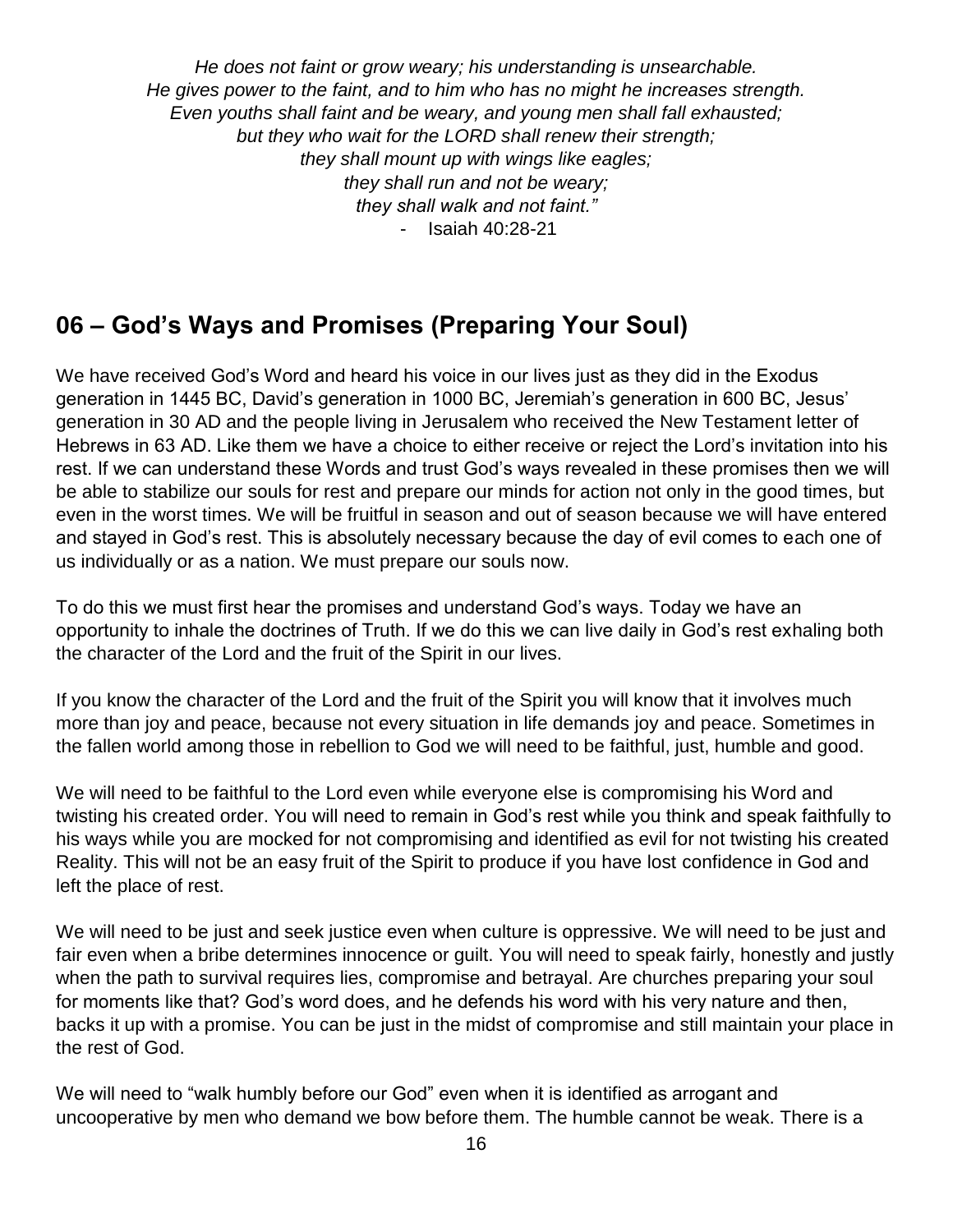time when humility before the Lord will require you to rise up as mighty in the face of rebellious men. You will be in God's rest, but this will not be tolerated by those who do not understand that their momentary greatness in this age was given to them by the Lord. And, it is already passing away. Stay humble my friend and do not fear the lions!

We will need to be good even when men declare "good is evil" and identify "light as darkness". These will be difficult times. These will not be productive days for the "Christian" who has reduced his testimony to tolerate wickedness, cooperate with evil, live patiently in sin and find peace with the bad. A good man at this time will have to be a strong, confrontational man willing to live independently in the rest of his God. I am thinking more of a battle harden warrior than a religious social organizer.

### **07 - Zephaniah 2:1-3 – Perhaps You Will Be Hidden**

"Gather together, yes, gather, O shameless nation, before the decree takes effect before the day passes away like chaff, before there comes upon you the burning anger of the Lord, before there comes upon you the day of the anger of the Lord. **Seek the Lord**, all you humble of the land, who do his just commands; **seek righteousness**; **seek humility**;

perhaps you may be hidden on the day of the anger of the Lord."

Zephaniah 2:1-3

Zephaniah prophesied to Judah and Jerusalem during the days of Jeremiah's ministry around 618 BC. This would be 9 years before Josiah's death in battle, 13 years before Nebuchadnezzar's first captivity of Judah which included the taking of Daniel to Babylon, and 32 years before the destruction of Jerusalem and the temple in 586 BC. Zephaniah did not cry out telling the people to repent. He did not encourage the people to turn back to the Lord. Instead, Zephaniah spoke the Lord's message telling the people of Judah and Jerusalem that the day of their judgment and overthrow was set. There would be no national revival, because God's patience had already been exhausted. Judah had already been marked for slaughter. As the Lord says through Zephaniah:

"**I will utterly sweep away everything**… (1:2) **I will stretch out my hand against Judah and against all the inhabitants of Jerusalem**…(1:4)

### **Be silent before the Lord God!**

*(This means these people cannot defend their actions or their thoughts before the Lord, so they have nothing to say. Judgment is coming. Do not petition the Lord for mercy or seek forgiveness. They can only be silent in the face of the Lord's accusations.)*

### **For the day of the Lord is near; the Lord has prepared a sacrifice**

(*the sacrifice was to be the nation of Judah*)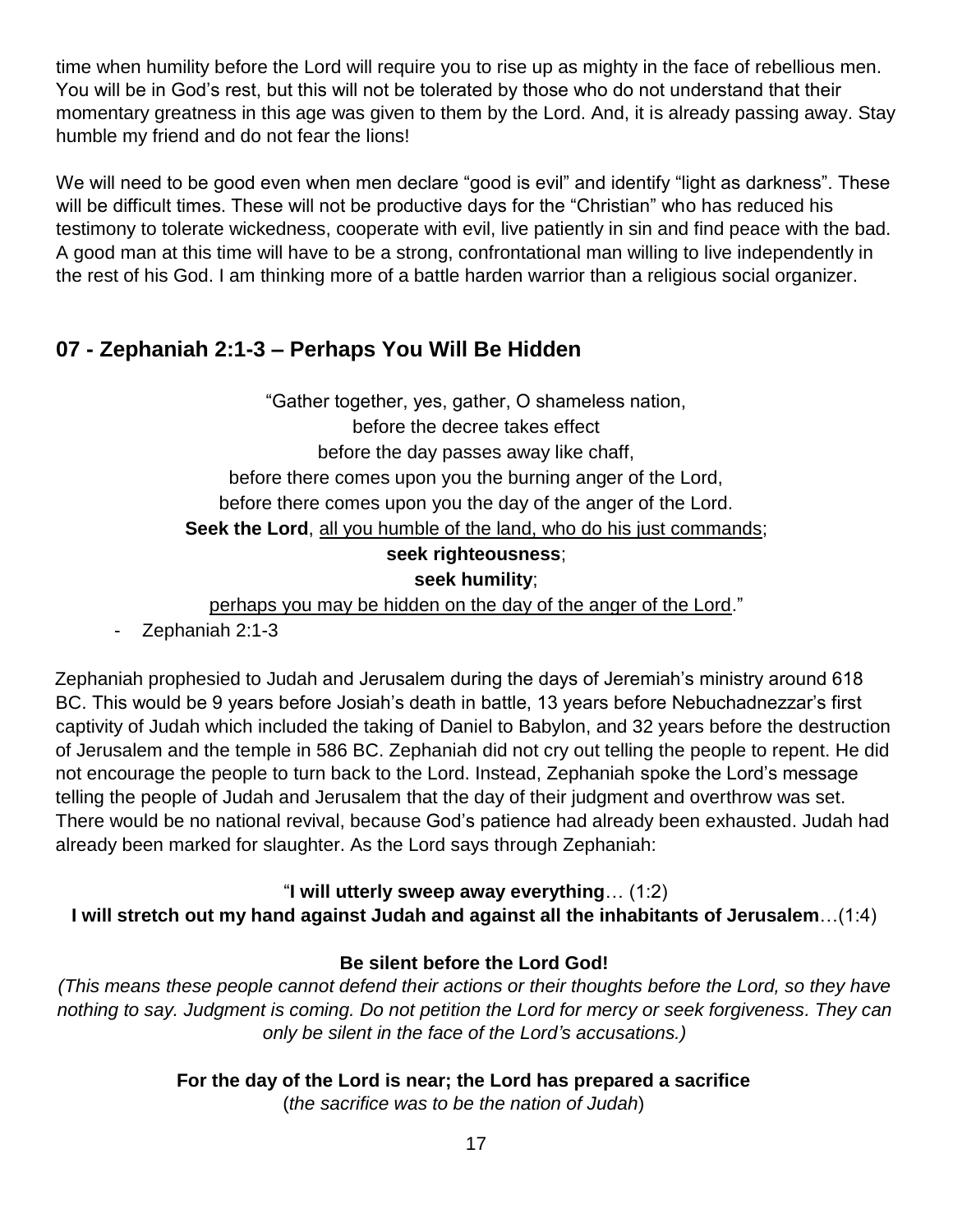#### **and consecrated his guests** …1:7

(*The Babylonians who were going to destroy Judah and Jerusalem were the consecrated guests who would offer the sacrifice. This is similar to Jeremiah's prophecy in Jeremiah 46:1-10 where Egypt would be offered as a sacrifice by the Babylonians in 605 BC at the coming battle of Carchemish. Also, similar to Ezekiel 39:17*.)

#### **The great day of the Lord is near, near and hastening fast; the sound of the day of the Lord is bitter; the mighty man cries aloud there**…1:14 **Gather together, yes, gather, O shameless nation**…2:1

Jerusalem would be burnt by Babylon 32 years later in 586 BC.

The only encouragement or guidance the Lord gave the believers in Judah and Jerusalem (which would have included Jeremiah, Habakkuk, King Josiah, and a very young Daniel) was to prepare their souls. They were to fortify the fortress of their soul with the knowledge of God so they would be in the place of God's rest during the days and years leading up to the destruction that was guaranteed to come. In Zephaniah 2:1-3 the believers living in this "shameful nation" are identified as "*all you humble of the land who do his just commands*". In preparation for the coming days of God's anger and burning judgment these believers were told by Zephaniah to seek the Lord, seek righteousness and seek humility. They were to prepare themselves for impact. Brace yourself for national judgment. They were to seek the Lord and enter his rest. This is the same rest the wilderness generation and David's generation were invited to enter. If these believers of 618 BC would humbly seek the knowledge of the Lord their souls could remain at rest during the disasters that would take place over the next 32 years and all the events that would follow. Nine years after Zephaniah's words King Josiah would die in battle with Egypt. Then, the first Babylonian captivity would take place in 605 BC. This first captivity resulted in the members of the royal family (Daniel, etc.) being taken into Babylon for training. In 597 BC, twenty-one years later, King Jehoiachin, Ezekiel and the skilled craftsmen would be taken captive to Babylon. And, finally, after 20 years of Babylonian oppression (605-586 BC) the nation would fall and Jerusalem would be burnt. Zephaniah called the believers in Judah to prepare their souls for rest because perhaps there was a chance that believers could be hidden in God's rest during the next 32 years. The availability of this rest would depend on their souls being fortified with Truth and Reality.

The believers in Jerusalem in 618 BC were not promised supernatural deliverance or protection from the negative effects caused by cultural oppression, the coming famine, Babylonian siege, mass starvation, invasion of the city, destruction of homes or deportation to Babylon. Instead, they were told that if they sought the Lord, obeyed his commands, sought righteousness and sought humility then *"perhaps you may be* hidden on the day of the anger of the Lord".

Hidden from what? The Babylonians?

No, because many righteous were taken in the captivities (605, 597 and 586 BC). These captives included Daniel in 605 BC and Ezekiel in 597 BC.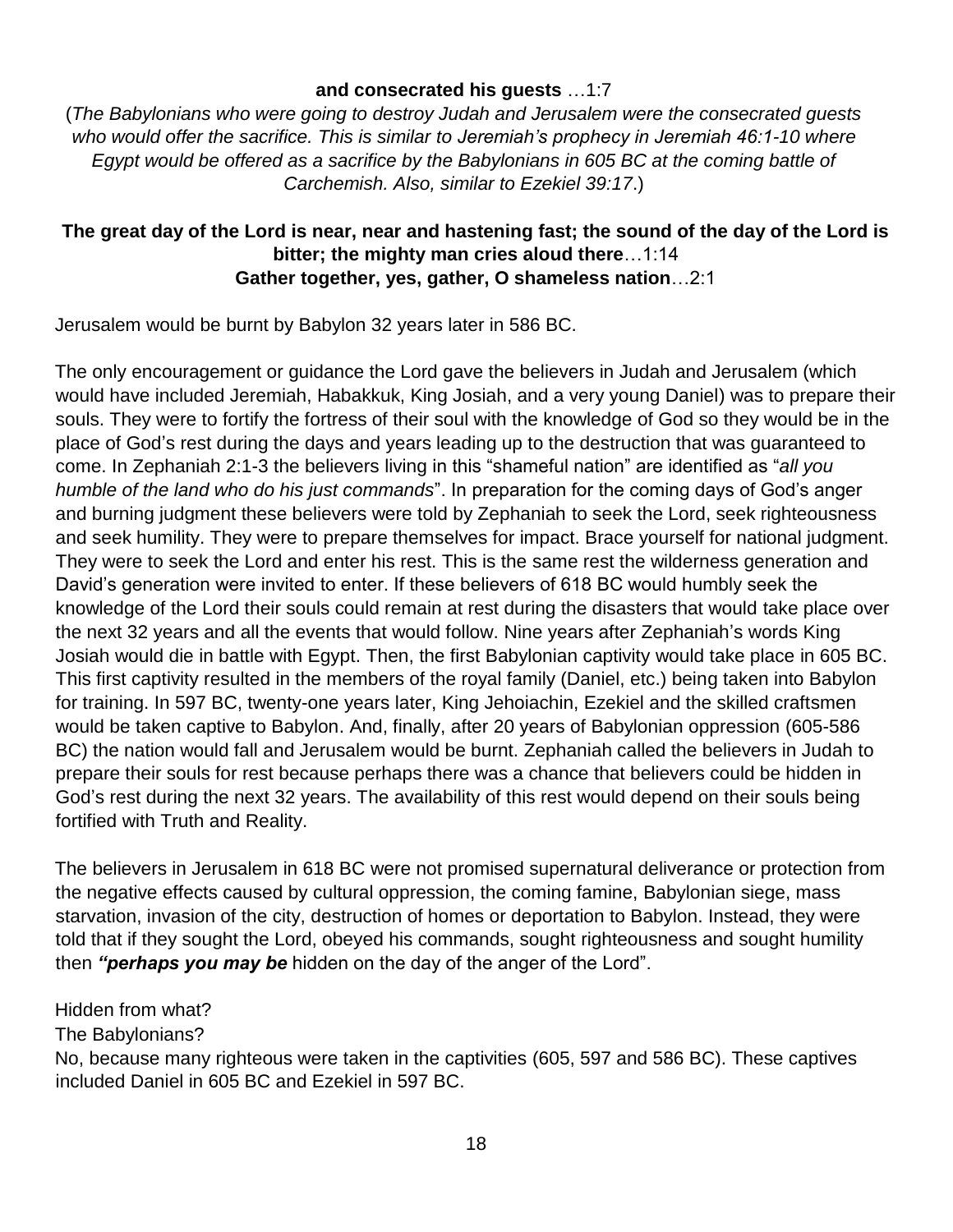Would they be hidden from the famine and starvation?

No, because even Jeremiah suffered through times where bread was lacking including the famine of 598 and the siege of 588-586.

Would they be hidden in battle fighting for the righteous cause of the Lord?

No, because even Josiah, the righteous king, was killed in battle in the Jezreel Valley by Egyptian Pharaoh Neco on his way to help the fleeing, splintered Assyrian government in their final stand against the rising power of General Nebechadnezzar and his father Nabopolassar, the king of Babylon in 609 BC.

What does it mean that these believers in Jerusalem around 618 BC "perhaps may be" hidden on the day of the anger of the Lord? The phrase "perhaps may be" in the ESV translation comes from the Hebrew word *'u-lay* which literally translates "it may be that". This is not a promise that you "will be" hidden, but is a condition based on your level of success in five areas described in the same verse:

- 1. Seek the Lord
- 2. Be humble
- 3. Do what the
- Lord commands
- 4. Seek
- righteousness
- 5. Seek humility

These are five characteristics of a person who is renewing their mind with the Truth of God's words and transforming their soul into the image of Christ. They were the ones who would understand God's promises and be empowered by his Truth. They would have the capacity in their souls to trust God's ways even in times of distress and confusion. Those who seek the Lord will learn of him. Those who humble themselves will lay down their false ideas and corrupted worldviews. With their mind on Christ they will be able to enter into God's rest continuing to be righteous in deed and humble before the Lord. They will be able to hold on to the promises of God because they know God's ways, they know God's character and they know their role in preparing for the coming eternal Kingdom. They will not faint. They will not give up. They will stand on the day of evil. And, when they have done all to stand, they will continue to stand. (Eph. 6:13-14)

There was a chance that the believers facing these evil days could do so with a soul fully at rest in God, fortified with faith in the knowledge of God. These believers would have prepared their souls to face the evil lion and would be ready for either deliverance or for death without losing their faith, their confidence or the rest in their souls. They will maintain the peace that passes understanding.

Of course, if they do not seek the Lord or do not know his Word and his Ways, they will be like the seed sown along the side of the road or in the weeds. (Matt. 13:20-23) They will not be able to produce the fruits of righteousness because of one of these two conditions:

One, their roots are too shallow and when the sun rises their plant is scorched. (Matt. 13:5-6) According to Jesus this means, "he has no root in himself, but endures for a while, but when tribulation or persecution arises on account of the word, immediately he falls away." The believer at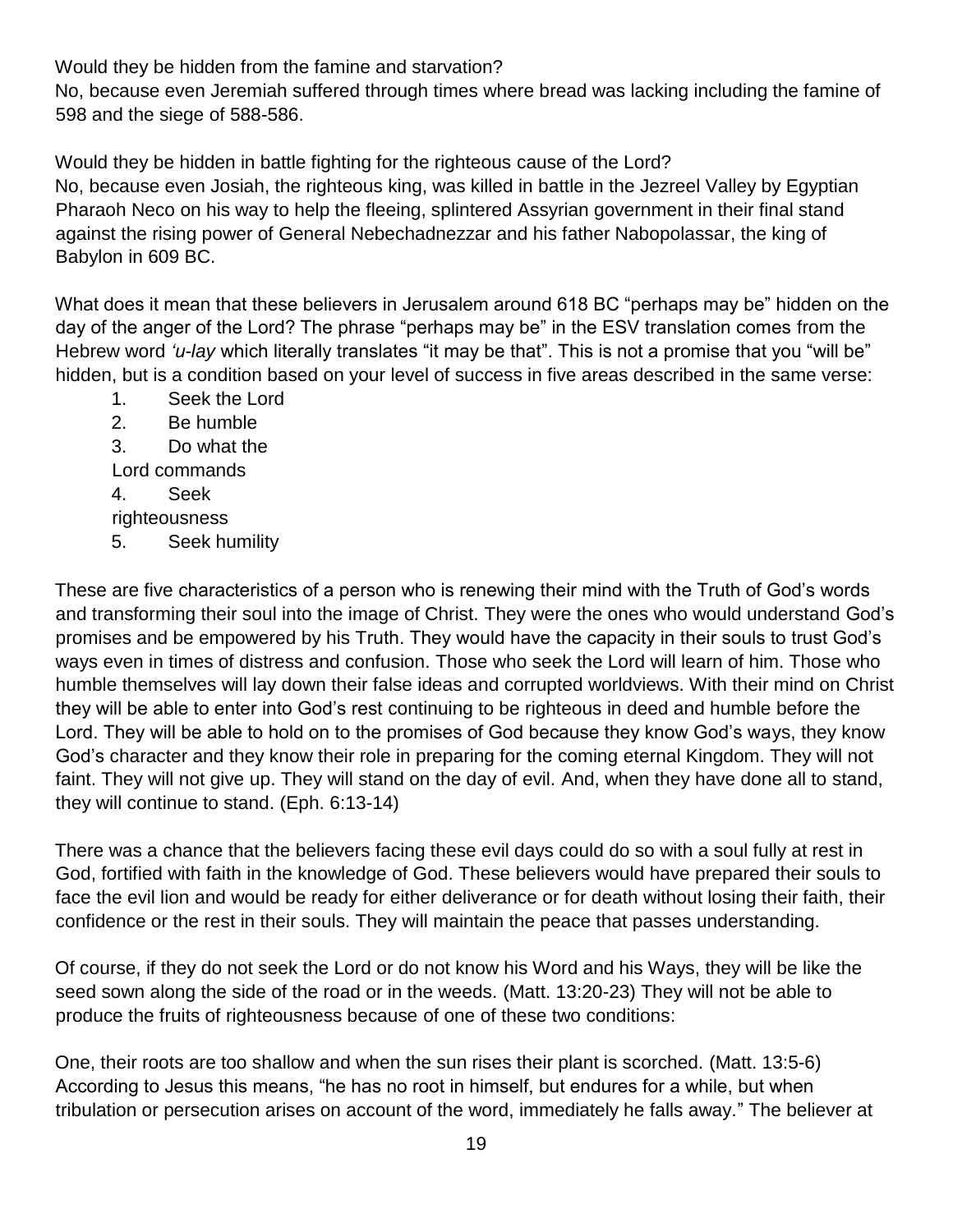rest, having trusted the promises and knowing the ways of the Lord, will not alter their confidence or confession in the midst of hardships or when they are being persecuted because of their confidence. The believer with no rest and no understanding of the Bible will quickly fold, not only in the face of persecution, but merely in the midst of a storm. Their house (soul, mind) should be on the rock (hearing Jesus' words and doing them, Matt. 7:24-25), but instead their house (soul, mind) is on the sand ("who hears these words of mine and does not do them.", Matt. 7:26-27)

Two, the worries of this life and the deceitfulness of riches are the weeds that grew in the soil intended to grow the seeds of the Word of God. A mind overwhelmed with worry or over confident of temporal control will also prevent the production of righteous fruit. (Matt. 13:7, 22) Both the worries of life and the confidences in life will choke the Truth. Being overly concerned about worldly problems and overly confident of worldly power will absorb the resources in the soul that are intended to be given to the Word of God. Without Truth a person cannot enter God's rest because their thinking is empty. In vanity they continue to worry about things they cannot control, or in their vain imagination they trust in false concepts that merely gives them an illusion of being in control. Both worldly fears and temporal confidences will choke your soul by preventing you from inhaling the promises of God. This, like having no root, will keep you from entering into God's rest.

If you do not hear the Word of God, you do not know the Word of God. If you do not know the Word of God, you cannot know God's ways.

If you do not know God's ways, you will easily and quickly decide the world's ways are the best ways but they are the ways of the false "god" or idol you have set in your soul in the place of the Lord. The ignorant believer will be scorched with heat like a plant with shallow roots in gravel. The believer focused on either the troubles of this age or the powers of this age will stop inhaling Truth, and they will choke like a plant trying to survive in the weeds.

The believer who knows, understands and trusts the Word of God will produce God's rest in their soul. (Matt. 13:8-9, 23) They will be "like a tree planted by streams of water that yields its fruit in its season, and its leaf does not wither. In all that he does, he prospers.." (Psalm 1:3) Today is the day to prepare your soul.

> "*Today, if you hear his voice, do not harden your hearts as in the rebellion*." Hebrews 3:15

"*While the promise of entering his rest still stands, let us fear lest any of you should seem to have failed to reach it*." Hebrews 4:1

"*Let us therefore strive to enter that rest, so that no one may fall by the same sort of disobedience. For the word of God is living and active*." Hebrews 4:11-12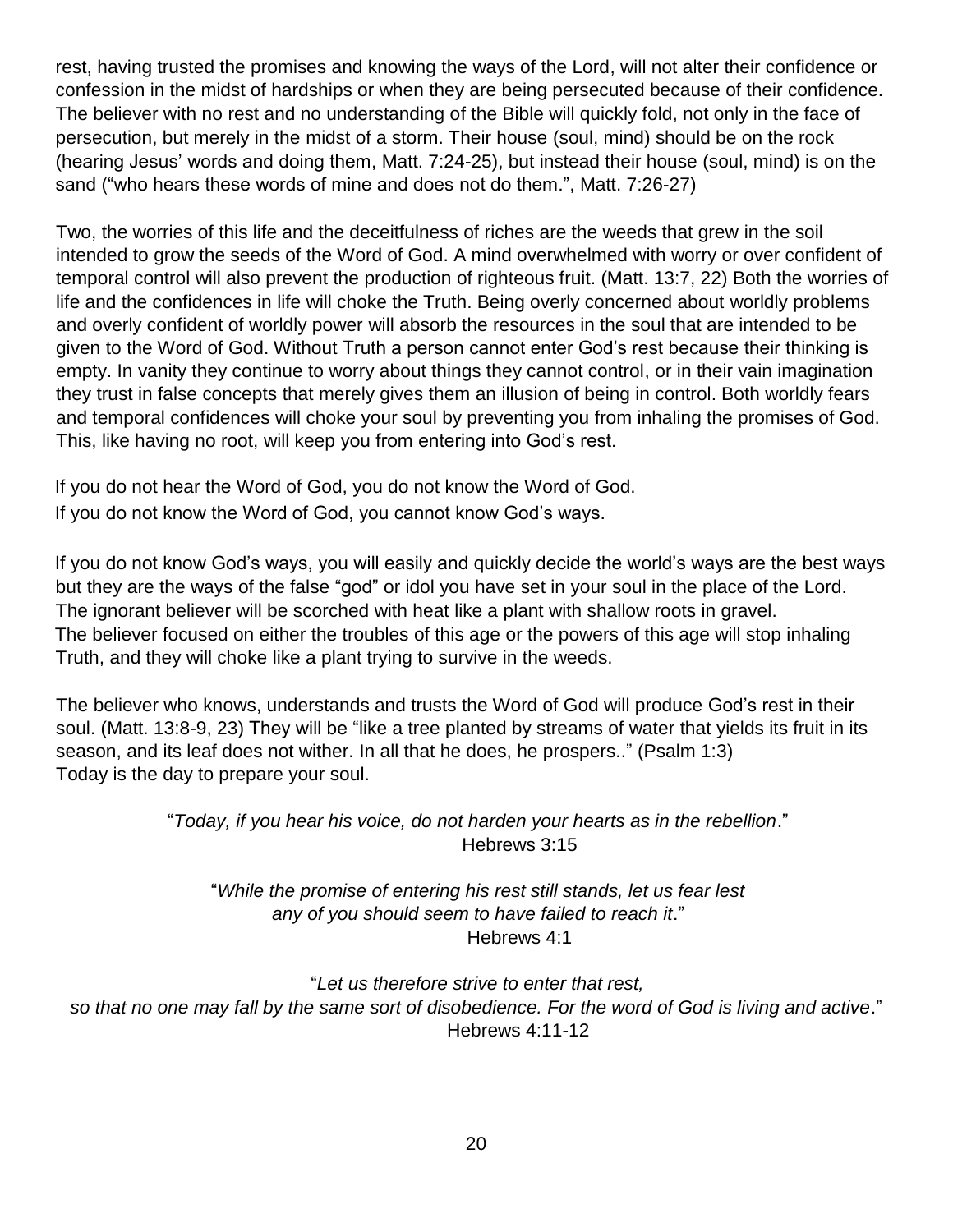## **08 – Two Great Promises**

God's "eternal power and divine nature" are clearly understood since they are revealed in creation itself. Our own selves and the world we live in reveal God's power and his character. Those of us educated by and conformed to the modern Western culture may have a hard time accepting the fact this evidence exists in nature because we think as secular humanist. Yet it is true. Creation itself testifies not only to the existence of God, but also to his eternal power. The creation provides details of God's personal character (such as organized, creative, well planned, caring, provider, personal, eternal, transcendent, and more.) There is also detailed revelation that has been recorded from the beginning of time in written form and collected in what we call the Word of God, or the Bible. In the text of Scripture the plan of God and greater detail of his eternal character are revealed. This revelation or information in the Word of God can be classified as promises of God. Now, not every "promise" in the Word of God is what we would desire in our fallen human nature. The natural man may not consider man of God's promises as positive.

Some of the promises in the Bible are similar to what we would use if we had three wishes from a genie in a bottle. These promises in the Word of God guarantee for us what God is going to do for us. These promises of God may be manifest in our temporal lives being fulfilled in a moment, or in days, months or, eventually, years.

But, some of the promises of God come with qualifying words like "wait for it" and require us to possess certain character traits such as endurance, patience, faithfulness, confidence. Some of these promises are given along with phrases such as "in that day", "in due season", "do not give up", and "these died in faith, not having received the things promised, but having seen them and greeted them from afar."

I will identify a few of the promises of God we have available to us in the Word of God here in the next few chapters. I would like to begin with two overall summary statements. The first is:

God is good.

This is a foundational insight and it is always true. This fact is independent of your feelings, opinion, situation or environment. The bedrock truth that God is good is confirmed several places in the Bible:

"Give thanks to the Lord, for He is good!" – 1 Chronicles 16:34

"…giving thanks to the Lord: 'For He is good.' " – Ezra 3:11

"Good and upright is the Lord." – Psalm 25:8

"No one is good but One, that is, God" – Jesus quoted in Mark 10:18

"Every good gift and every perfect gift is from above, and comes down from the Father of lights, with whom there is no variation or shadow of turning." – James 1:17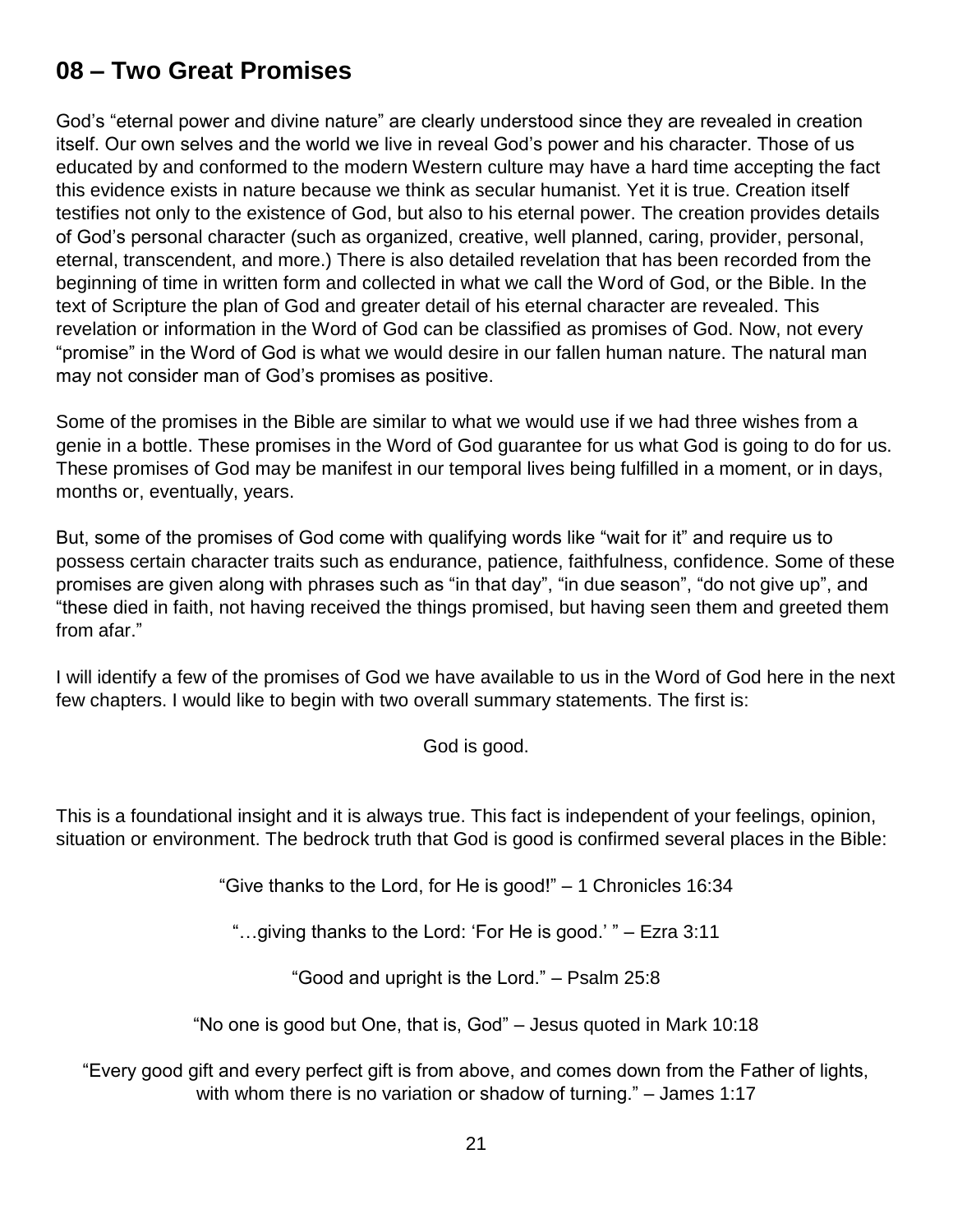Understanding and trusting the fact that our Lord, the Creator God, is good is absolutely necessary for a person to enter into the rest of God. In spite of evil in the world and sin in our own hearts, God's goodness, his eternal character, is active in our world and in our lives. We must come to grips with the reality that light, truth and life can exist simultaneously in a temporal world where darkness, deception and death exist. The presence of darkness does not prove light does not exist, because the existence of light is necessary for darkness to even be defined. Light is a thing, darkness is a nonthing, because darkness is merely the absence of light. You have a light switch, but you do not turn on the dark with a dark switch. If there was no truth, then deception would not be deceitful because you first need truth to pervert to have deception. Something cannot be made dead unless you mean life has been taken away. Darkness, deception and death are non-things. For them to exist you have to have removed light, truth and life. Likewise, there actually is no mystery with the concept that God is eternally good even when we experience bad in life. In fact, a large portion of God's promises involve him defeating evil and destroying death daily in our lives and bringing about utter annihilation of anything in rebellion to his "good" nature. God does this by being good.

To have faith in God and to enter into his rest your soul will have to hear, understand and believe that God is good. If you cannot accept this promise, then you cannot have faith in the true God and you will never enter his rest.

> "Without faith it is impossible to please him, for whoever would draw near to God must believe that he exists and that he rewards those who seek him." – Hebrews 11:6

The second overall summary statement we need to understand and believe to begin entering into God's rest in our souls is:

If you seek God, you will find God.

The Bible teaches us that if we seek to understand God he will reveal himself to us. The second great Bible promise is that if you decide to seek the Lord then you will find him. God is not hiding. If anyone is hiding it is mankind. In the Garden of Eden it was Adam who hid himself from God, because Adam knew the truth. Adam knew he had sinned, so Adam hid.

The opposite of seeking the truth is suppressing the truth. The fact that God is driving out sin, evil, darkness and death is a basic truth revealed to all mankind through creation itself. But, men, just like Adam, are fearful of this truth because man is by nature in rebellion to God (including God's goodness). In fear men will suppress the truth to help them maintain a sense of sanity because naturally they know God is bringing wrath and judgment on evil and sin.

> "For the wrath of God is revealed from heaven against all ungodliness and unrighteousness of men, who by their unrighteousness suppress the truth." – Hebrews 1:18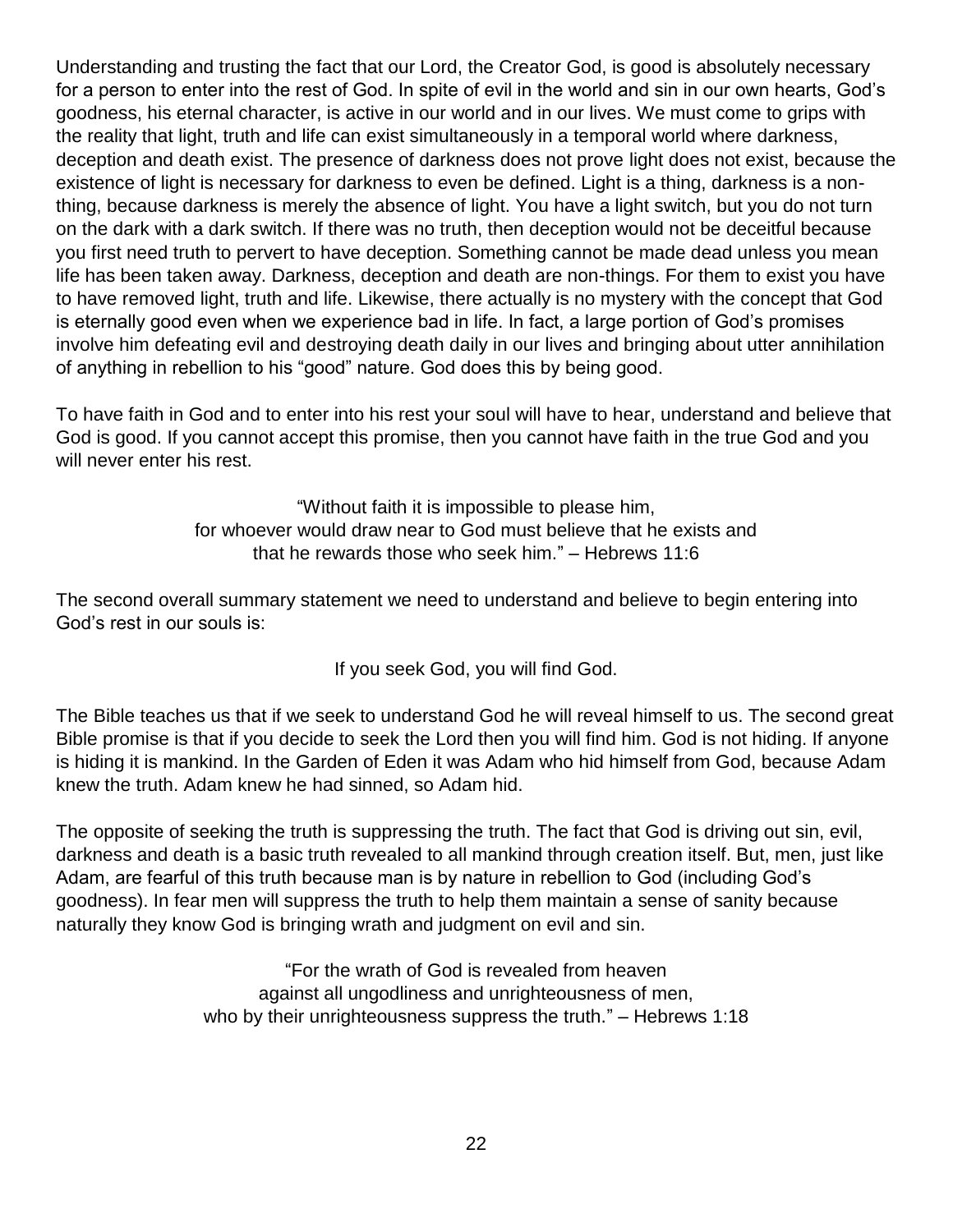So, what may be known about God is revealed and available for those who want to seek and find the Lord. This second promise is a great promise. Not only is God good, but if you want to find this good God he promises that you will find him.

"I love those who love me, and those who seek me diligently find me." – Proverbs 8:17

"From there you will seek the LORD your God and you will find him, if you search after him with all your heart and with all your soul." – Deuteronomy 4:29

"You will seek me and find me, when you seek me with all your heart." – Jeremiah 29:13

Jesus said: "I tell you, ask, and it will be given to you; seek, and you will find; knock, and it will be opened to you. For everyone who asks receives, and the one who seeks finds, and to the one who knocks it will be opened." – Luke 11:9-10

The first two great promises from the Word of God, and even declared by creation itself:

- 1. God is good.
- 2. If you seek God, you will find him.

You may begin preparing your soul to enter the rest of God by hearing, knowing and trusting these two promises. These two promises will fortify your mind during times of trouble or confusion and prevent the invasion of lies, deceit and corrupted ideologies that contradict the nature of God and his availability.

Remember, these promises are true. God's very Word and his reputation defend them. No matter what the world shows you or what deception tells you, the Word of God is living and active standing eternal over all creation with God himself.

> "For the word of God is living and active, sharper than any two-edged sword, piercing to the division of soul and of spirit, of joints and of marrow, and discerning the thoughts and intentions of the heart. And no creature is hidden from his sight, but all are naked and exposed to the eyes of him to whom we must give account." – Hebrews 4:11-12

Begin to know these promises and remember them. Concentrate on these two promises. These two truths will stabilize your soul in good or bad times, in life or death, and in the light or in darkness.

There are more promises with more detail revealed in Scripture. We will now take a look at more of these promises that reveal the Ways of the Lord that will help us anchor our souls and maintain our place in the rest of God.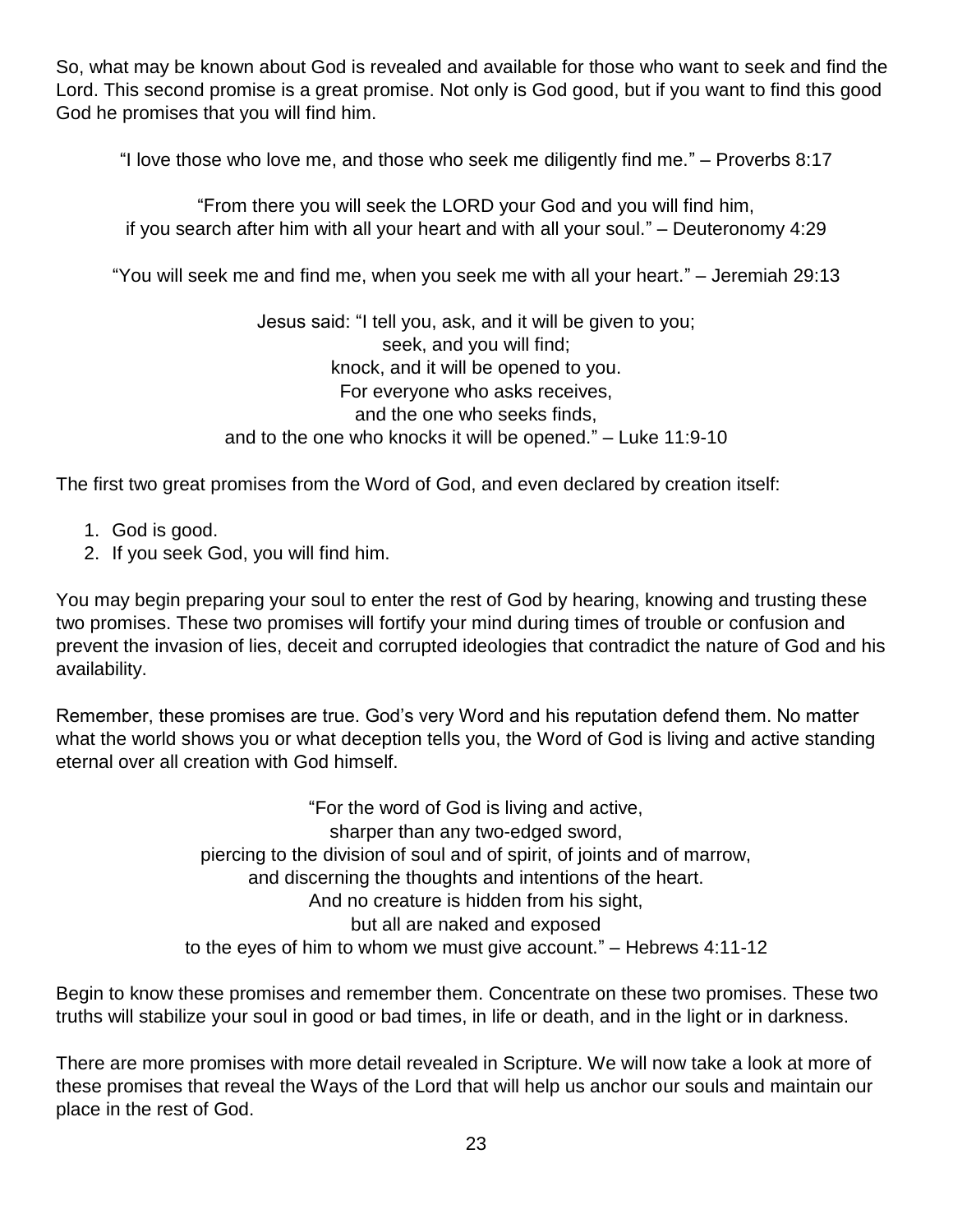## **09 – The Promises: Knowing God's Ways**

Some promises include temporal blessings and daily provisions in life.

Other promises include a call to service, endurance and the sacrifice of temporal blessings in order to achieve God's plan as we run the race of life marked out for us.

In the first case the manifestation of the promise is received with thanksgiving in this lifetime. In this second case the blessings and provisions are future.

These two types of promises are distinguished in Hebrews 11 where a rather extensive list of believers leading up to the time of Jesus Christ are commended. Some of these believers had faith to trust God for temporal blessings and daily deliverance. But, others denied the temporal blessing and endured hardships in order to achieve God's plan for themselves at that time in history.

The writer of Hebrews identifies 10 situations where believers received deliverance, provisions and took leadership to accomplish God's temporal plan. In Hebrews 11:33-35 these heroes of faith accomplished these things and received these blessings in their life in this world:

- 1. Conquered kingdoms
- 2. Enforced justice
- 3. Obtained promises
- 4. Stopped mouths of lions
- 5. Quenched the power of fire
- 6. Escaped the edge of the sword
- 7. Made strong out of weakness
- 8. Became mighty in war
- 9. Put foreign armies to flight
- 10.Received dead back to life

These believers knew God's promises, understood God's ways. They did not compromise God's Truth or the Reality he had created. They were faithful, endured and received deliverance and provision in this world.

These events and provisions are true. Events and provisions like these are available today. God is good and he promises to lead us, provide for us, protect us and empower us to fulfill our lives. Our responsibility is to know God's promises, know God's ways, trust God and endure until he manifests his power and his purpose. These things are accomplished by God as we hold onto his promises by faith and trust him.

After the author of Hebrews identifies these 10 glorious accomplishments of believers in Hebrews 11:33-35 he immediately continues with another list of 15 events in Hebrews 11:36-38 where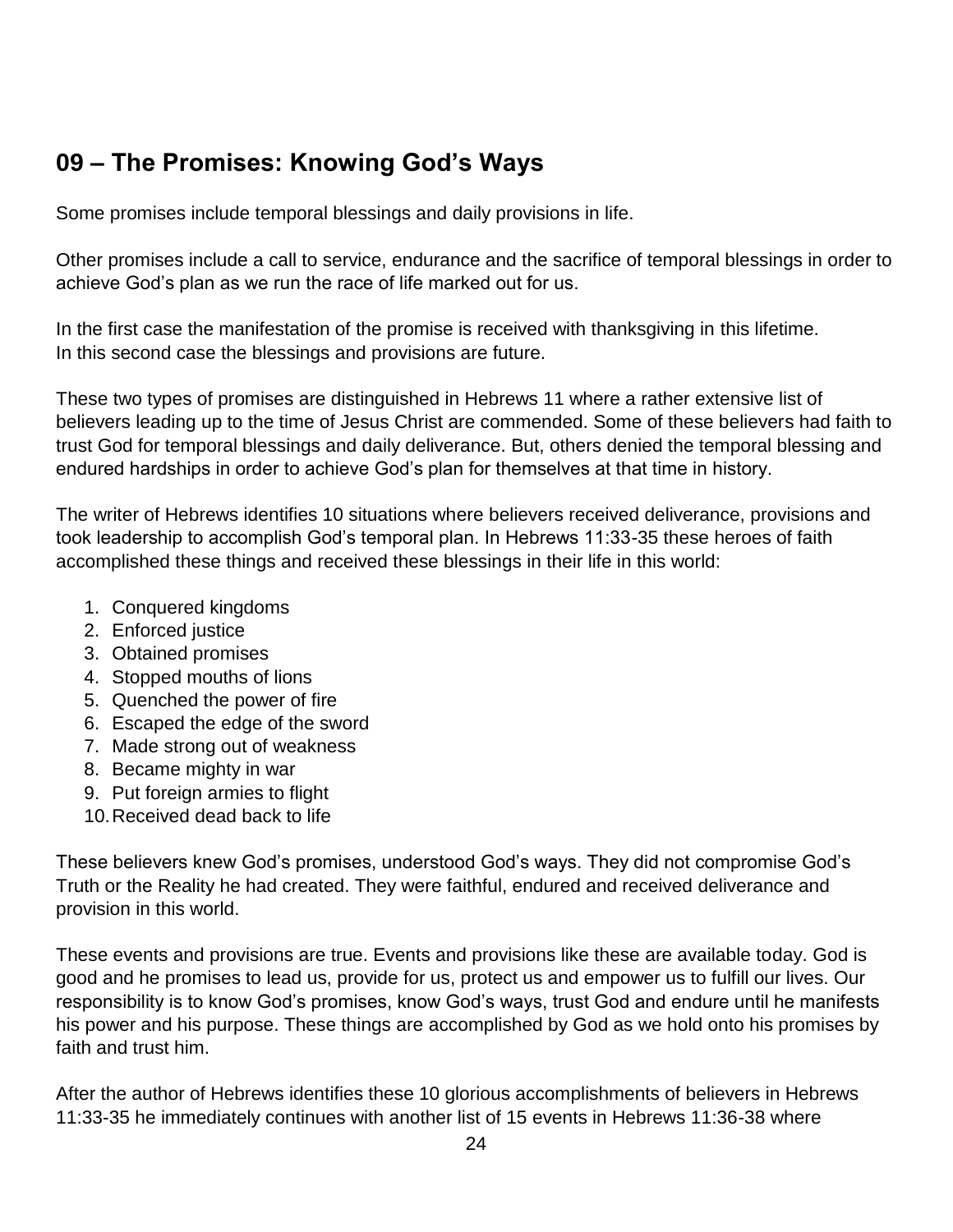believers were not delivered, they were not "blessed" with temporal glories and they lived subpar to normal human standards because they also knew God's promises, understood God's ways and where willing to endure temporal defeats in order to remain faithful to God's purpose for their lives. These believers faced with great endurance, patience and faith these things listed in Hebrews 11:36- 38 because the good God called them to this:

- 1. Tortured
- 2. Refused release
- 3. Suffered mocking
- 4. Suffered flogging
- 5. Chains
- 6. Imprisonment
- 7. Stoned
- 8. Sawn in two
- 9. Killed with the sword
- 10.Went about in skins of sheep and goats
- 11.Destitute
- 12.Afflicted
- 13.Mistreated
- 14.Wandering in deserts and mountains
- 15.Dwelt in dens and caves

These believers were not spiritual losers, but instead were victorious overcomers who knew the promises of God and knew God's ways. They were unwilling to compromise their faith in the Truth or their knowledge of God's Reality. But, instead of being delivered in this temporal world God allowed these believers to manifest their faith in the midst of hardship. God called these believers to testify to his absolute Truth without denying the Lord. They all suffered and perished in this age without compromising their knowledge, understanding and faith in the good God.

These events and sufferings are also true. Events and sufferings like this occur today. God is good and he promises to lead us, provide for us, protect us and empower us while we endure such mistreatment. Our responsibility is to know God's promises, know God's ways, trust God and endure until he manifests his power and his purpose. These things are accomplished by God when we have faith. Great will be your reward in eternity.

## **10 – Promises of Provisions and Deliverance**

Promises for daily life and provisions

Describe and list many of the promises and provisions for daily life accessible today. Knowing and trusting these will allow the believer to remain calm and confident in God's rest.

1. **Isaiah 41:10** – "Fear not, for I am with you; be not dismayed, for I am your God; I will strengthen you, I will help you, I will uphold you with my righteous right hand."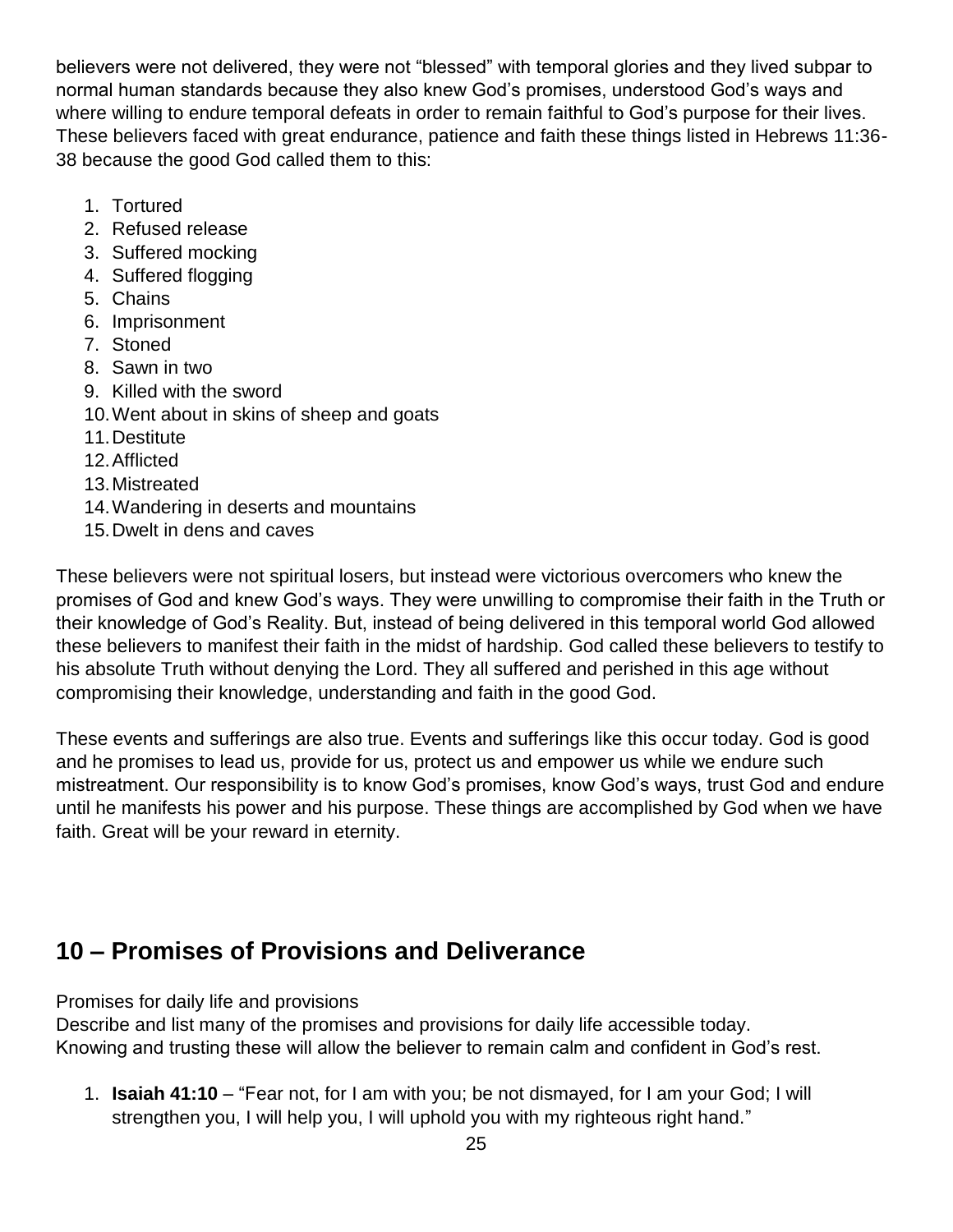- 2. **Isaiah 41:13** "For I, the LORD your God, hold your right hand; it is I who say to you, "Fear not, I am the one who helps you."
- 3. **Isaiah 43:2** "When you pass through the waters, I will be with you; and through the rivers, they shall not overwhelm you; when you walk through fire you shall not be burned, and the flame shall not consume you."
- 4. **Isaiah 54:17** "No weapon that is fashioned against you shall succeed, and you shall refute every tongue that rises against you in judgment. This is the heritage of the servants of the LORD and their vindication from me, declares the LORD."
- 5. **Psalm 32:8** "I will instruct you and teach you in the way you should go; I will counsel you with my eye upon you."
- 6. **Psalms 37:23-24** "The steps of a man are established by the Lord, when he delights in his way; though he fall, he shall not be cast headlong, for the Lord upholds his hand."
- 7. **Exodus 14:14** "The LORD will fight for you, and you have only to be silent."
- 8. **Joshua 1:9** "Have I not commanded you? Be strong and courageous. Do not be frightened, and do not be dismayed, for the LORD your God is with you wherever you go."
- 9. **Philippians 4:19** "My God will supply every need of yours according to his riches in glory in Christ Jesus."
- 10.**Psalm 27:1** "The Lord is my light and my salvation; whom shall I fear? The Lord is the stronghold of my life; of whom shall I be afraid?"
- 11.**Psalm 34:17** "When the righteous cry for help, the Lord hears and delivers them out of all their troubles."
- 12.**Psalm 37:4** "Delight yourself in the Lord, and he will give you the desires of your heart.
- 13.**Psalm 50:15** "Call upon me in the day of trouble; I will deliver you, and you shall glorify me."
- 14.**Psalm 9:9-10** "The Lord is a stronghold for the oppressed, a stronghold in times of trouble. And those who know your name put their trust in you, for you, O Lord, have not forsaken those who seek you."
- 15.**Psalm 103:2-5** "Bless the Lord, O my soul, and forget not all his benefits, who forgives all your iniquity, who heals all your diseases, who redeems your life from the pit, who crowns you with steadfast love and mercy, who satisfies you with good so that your youth is renewed like the eagle's."
- 16.**Psalm 91** –
- 17.**James 5:14-15** "Is anyone among you sick? Let him call for the elders of the church, and let them pray over him, anointing him with oil in the name of the Lord. And the prayer of faith will save the one who is sick, and the Lord will raise him up. And if he has committed sins, he will be forgiven."
- 18.**Matthew 6:31-33** "Therefore do not be anxious, saying, 'What shall we eat?' or 'What shall we drink?' or 'What shall we wear?' For the Gentiles seek after all these things, and your heavenly Father knows that you need them all. But seek first the kingdom of God and his righteousness, and all these things will be added to you."
- 19.**Romans 8:31-35** "What then shall we say to these things? If God is for us, who can be against us? He who did not spare his own Son but gave him up for us all, how will he not also with him graciously give us all things? Who shall bring any charge against God's elect? It is God who justifies. Who is to condemn? Christ Jesus is the one who died—more than that, who was raised—who is at the right hand of God, who indeed is interceding for us. Who shall separate us from the love of Christ? Shall tribulation, or distress, or persecution, or famine, or nakedness, or danger, or sword?"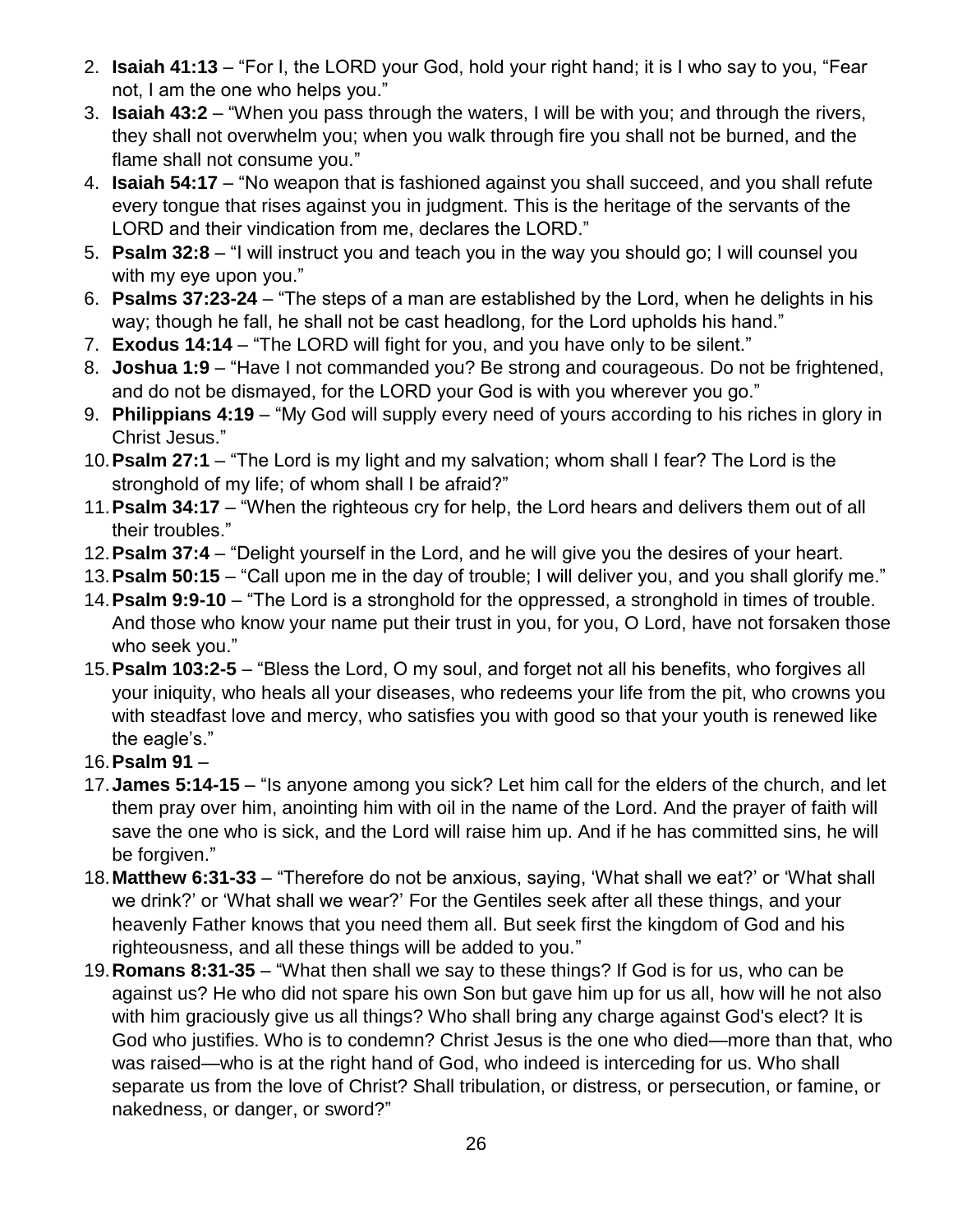- 20.**2 Peter 1:3-4** "His divine power has granted to us all things that pertain to life and godliness, through the knowledge of him who called us to his own glory and excellence, by which he has granted to us his precious and very great promises, so that through them you may become partakers of the divine nature, having escaped from the corruption that is in the world because of sinful desire."
- 21.**Philippians 4:13** "I can do all things through him who strengthens me."
- 22.**Hebrews 13:5-6** "Keep your life free from love of money, and be content with what you have, for he has said, "I will never leave you nor forsake you." So we can confidently say, "The Lord is my helper; I will not fear; what can man do to me?"

### **11 - The Promises: Knowing God's Ways**

#1 – **Future Glory** (Romans 8:18-19)

"I consider that our present sufferings are not worth comparing with the glory that will be revealed in us. For the creation waits in eager expectation for the children of God to be revealed." - Romans 8:18-19

#2 – **Strength in Weakness** (2 Corinthians 12:8-10)

"Three times I pleaded with the Lord to take it away from me. But he said to me, 'My grace is sufficient for you, for my power is made perfect in weakness.' Therefore I will boast all the more gladly about my weaknesses, so that Christ's power may rest on me. That is why, for Christ's sake, I delight in weaknesses, in insults, in hardships, in persecutions, in difficulties. For when I am weak, then I am strong. - 2 Corinthians 12;8-10

### #3 – **Everything Leads You to God's Goodness** (Romans 8:28)

"We know that in all things God works for the good of those who love him, who have been called according to his purpose." - Romans 8:28

#4 – **Rescued from Every Evil Attack** (2 Timothy 4:17-18)

"The Lord stood at my side and gave me strength,

so that through me the message might be fully proclaimed and all the Gentiles might hear it. And I was delivered from the lion's mouth.

The Lord will rescue me from every evil attack and will bring me safely to his heavenly kingdom. To him be glory for ever and ever."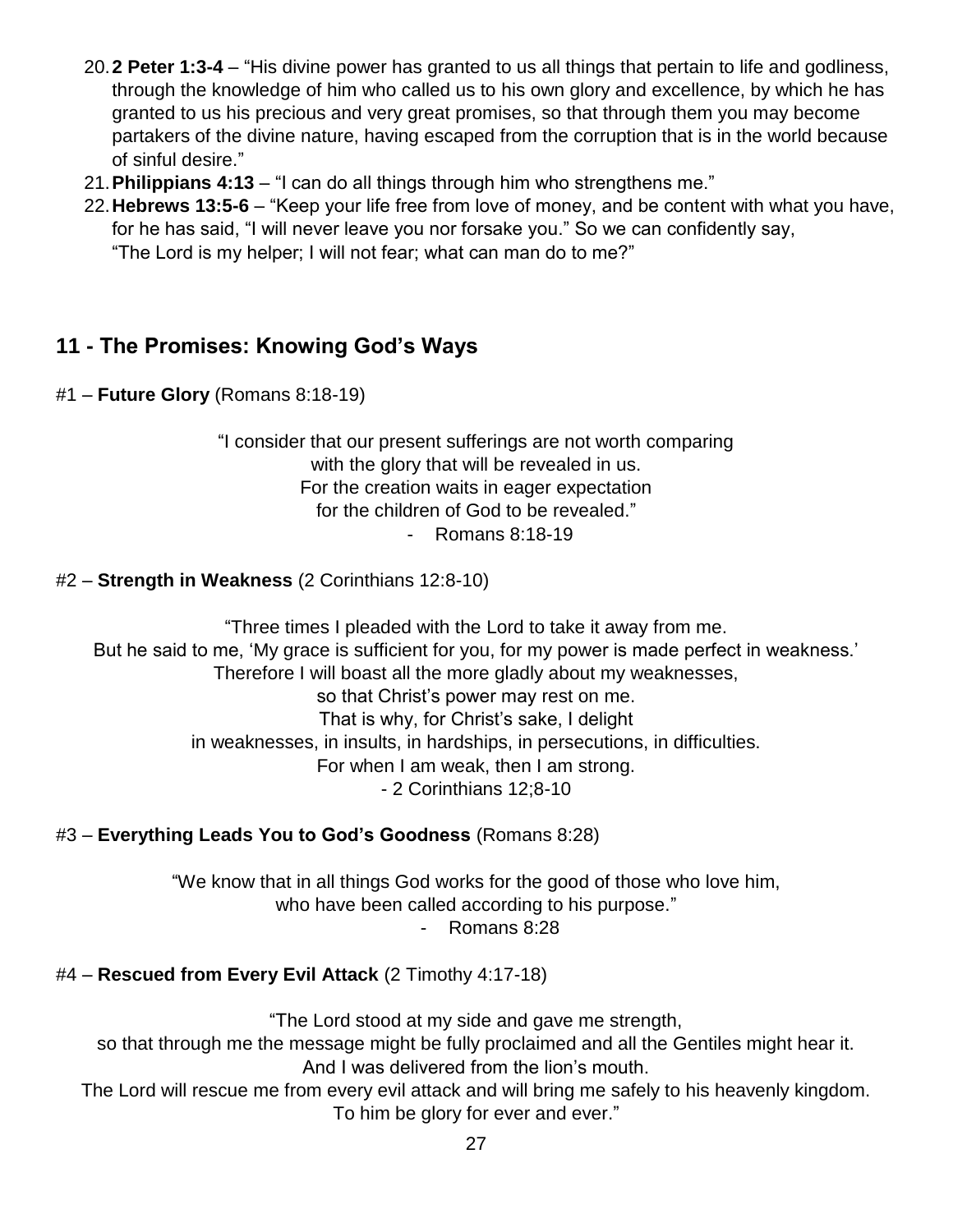- 2 Timothy 4:17-18

#5 – **Endurance** (Hebrews 12:1-2)

"Let us run with endurance the race that is set before us, looking to Jesus, the founder and perfecter of our faith, who for the joy that was set before him endured the cross, despising the shame, and is seated at the right hand of the throne of God." - Hebrews 12:1-2

#6 – **The Appointed Time…Wait for It** (Habakkuk 2:3)

"The vision awaits its appointed time; it hastens to the end—it will not lie. If it seems slow, wait for it; it will surely come; it will not delay." - Habakkuk 2:3

> "At the set time that I appoint I will judge with equity." - Psalm 75:2

"He has set a day on which He will judge the world in righteousness through a Man whom He has appointed, having furnished proof to all people by raising Him from the dead." - Acts  $17:31$ 

#7 – **Discipline** (Hebrews 12:3-11)

"For the moment all discipline seems painful rather than pleasant, but later it yields the peaceful fruit of righteousness to those who have been trained by it." - Hebrews 12:11

"In your struggle against sin you have not yet resisted to the point of shedding your blood. And have you forgotten the exhortation that addresses you as sons?

> "My son, do not regard lightly the discipline of the Lord, nor be weary when reproved by him. For the Lord disciplines the one he loves, and chastises every son whom he receives."

It is for discipline that you have to endure. God is treating you as sons. For what son is there whom his father does not discipline? If you are left without discipline, in which all have participated, then you are illegitimate children and not sons. Besides this, we have had earthly fathers who disciplined us and we respected them. Shall we not much more be subject to the Father of spirits and live? For they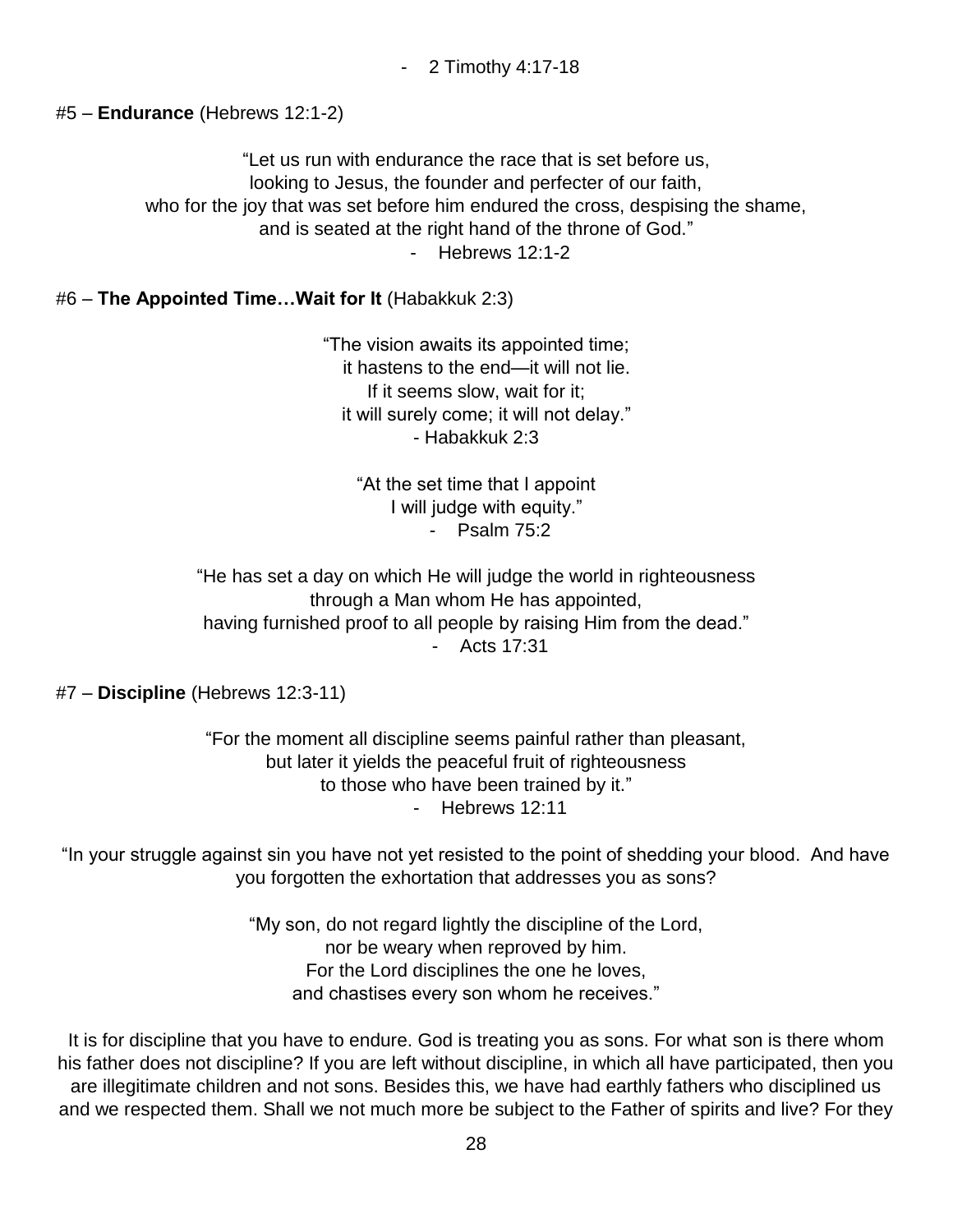disciplined us for a short time as it seemed best to them, but he disciplines us for our good, that we may share his holiness. For the moment all discipline seems painful rather than pleasant, but later it yields the peaceful fruit of righteousness to those who have been trained by it.

Therefore lift your drooping hands and strengthen your weak knees, and make straight paths for your feet, so that what is lame may not be put out of joint but rather be healed."

#### #8 – **God Controls Government and Nations** (John 19:11)

"You would have no authority over me at all unless it had been given you from above." - Jesus in John 19:11

"There is no authority except from God, and those that exist have been instituted by God." - Romans 13:1

"By me kings reign, and rulers decree what is just." – Proverbs 8:15

"Now therefore, O kings, be wise; be warned, O rulers of the earth. Serve the Lord with fear, and rejoice with trembling. Kiss the Son, lest he be angry, and you perish in the way, for his wrath is quickly kindled. Blessed are all who take refuge in him." - Psalm 2:10-12

"He changes times and seasons; he removes kings and sets up kings; he gives wisdom to the wise and knowledge to those who have understanding." - Daniel 2:21

"It is I who by my great power and my outstretched arm have made the earth, with the men and animals that are on the earth, and I give it to whomever it seems right to me. Now I have given all these lands into the hand of Nebuchadnezzar, the king of Babylon, my servant, and I have given him also the beasts of the field to serve him. All the nations shall serve him and his son and his grandson, until the time of his own land comes. Then many nations and great kings shall make him their slave." - Jeremiah 27:5-7

"Then after seventy years are completed, I will punish the king of Babylon and that nation, the land of the Chaldeans, for their iniquity, declares the Lord, making the land an everlasting waste. I will bring upon that land all the words that I have uttered against it, everything written in this book, which Jeremiah prophesied against all the nations. For many nations and great kings shall make slaves even of them, and I will recompense them according to their deeds and the work of their hands." - Jeremiah 25:12-14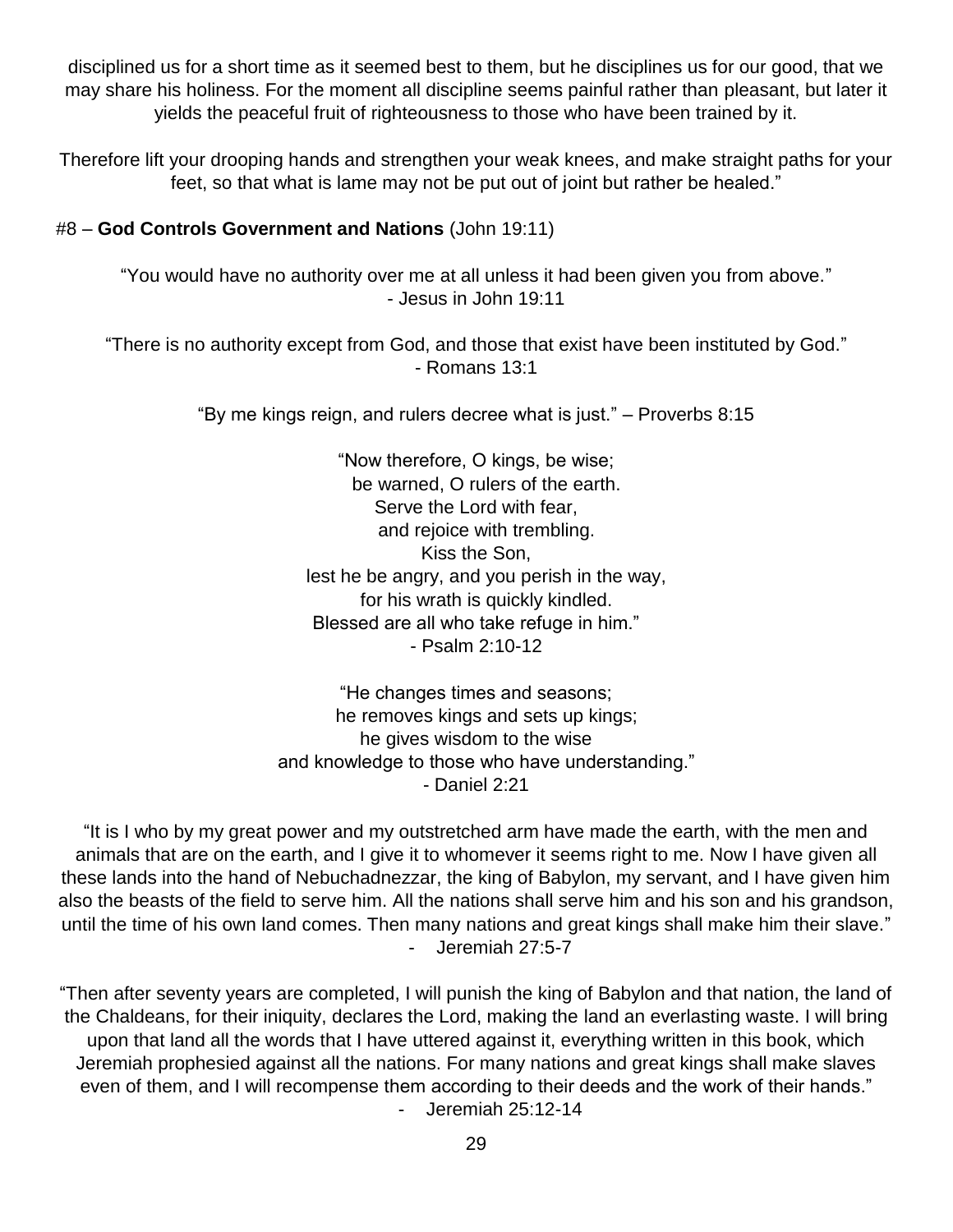### #9 – **Understanding: The One Who Has, Will be Given More** (Matthew 13:12)

"To you it has been given to know the secrets of the kingdom of heaven, but to them it has not been given. For to the one who has, more will be given, and he will have an abundance, but from the one who has not, even what he has will be taken away. This is why I speak to them in parables, because seeing they do not see, and hearing they do not hear, nor do they understand." - Matthew 13:11-13 #10 – **Wisdom** (James 1:5) "If any of you lacks wisdom, let him ask God, who gives generously to all without reproach, and it will be given him."

- James 1:5

"Wisdom cries aloud in the street, in the markets she raises her voice; at the head of the noisy streets she cries out; at the entrance of the city gates she speaks." - Proverbs 1:20-21

"Now we have received not the spirit of the world, but the Spirit who is from God, that we might understand the things freely given us by God. And we impart this in words not taught by human wisdom but taught by the Spirit, interpreting spiritual truths to those who are spiritual. The natural person does not accept the things of the Spirit of God, for they are folly to him, and he is not able to understand them because they are spiritually discerned." - 1 Corinthians 2:12-14

11 – **Secure** (Romans 8:35-39)

"Who shall separate us from the love of Christ? Shall tribulation, or distress, or persecution, or famine, or nakedness, or danger, or sword? As it is written,

> "For your sake we are being killed all the day long; we are regarded as sheep to be slaughtered."

No, in all these things we are more than conquerors through him who loved us. For I am sure that neither death nor life, nor angels nor rulers, nor things present nor things to come, nor powers, nor height nor depth, nor anything else in all creation,

will be able to separate us from the love of God in Christ Jesus our Lord."

- Romans 8:35-39

12 – **Empowered in Contentment** (Philippians 4:11-13)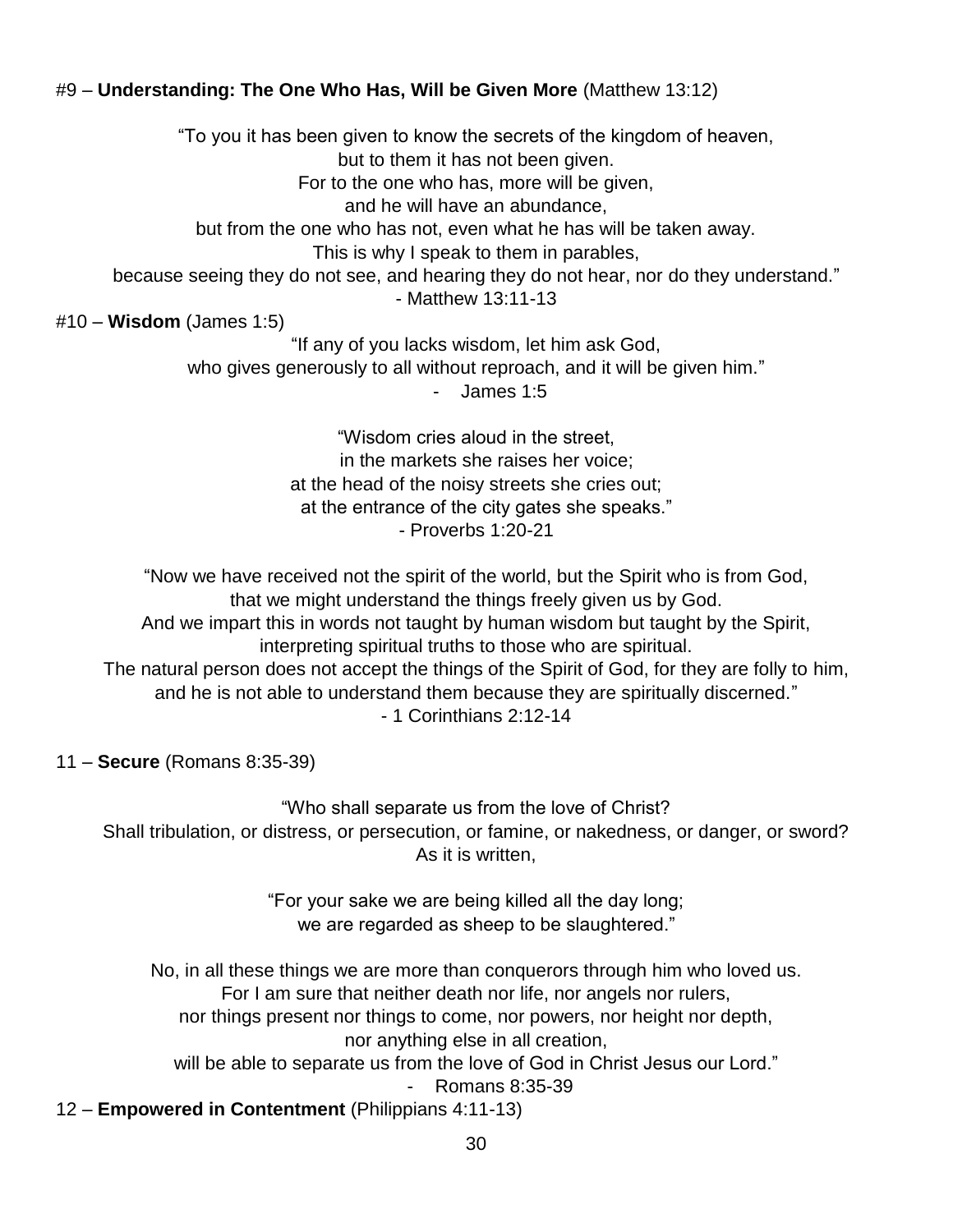"I have learned in whatever situation I am to be content. I know how to be brought low, and I know how to abound. In any and every circumstance, I have learned the secret of facing plenty and hunger, abundance and need. I can do all things through him who strengthens me." Philippians 4:11-13

"Keep your life free from love of money, and be content with what you have, for he has said, "I will never leave you nor forsake you." - Hebrews 13:5

### **12 – Prayer and Asking God**

It is good and right for us to go to God to request things we desire and to ask for his intervention in our lives. Going to God is not a weakness, and it is not self-centered or greedy. Seeking God's provision, guidance and involvement in our life is something the Bible tells us to do. It is only faith in God that could even allow our soul to consider the possibility that the Almighty Creator of the universe and Judge of all mankind would hear and care about our prayers. It is obedient to ask God for help.

> "Do not be anxious about anything, but in everything by prayer and supplication with thanksgiving let your requests be made known to God. And the peace of God, which surpasses all understanding, will guard your hearts and your minds in Christ Jesus." - Philippians 4:6-7

Knowing the fact that God will respond to our requests will anchor our souls in God's rest. When we bring our concerns to our Lord, as Paul writes in the verse above, "the peace of God…will guard your hearts and minds" (or, "guard your souls"). Knowing God is going to respond to our prayers will secure our soul (heart and mind). We do not pray because we are too weak to face Reality. We pray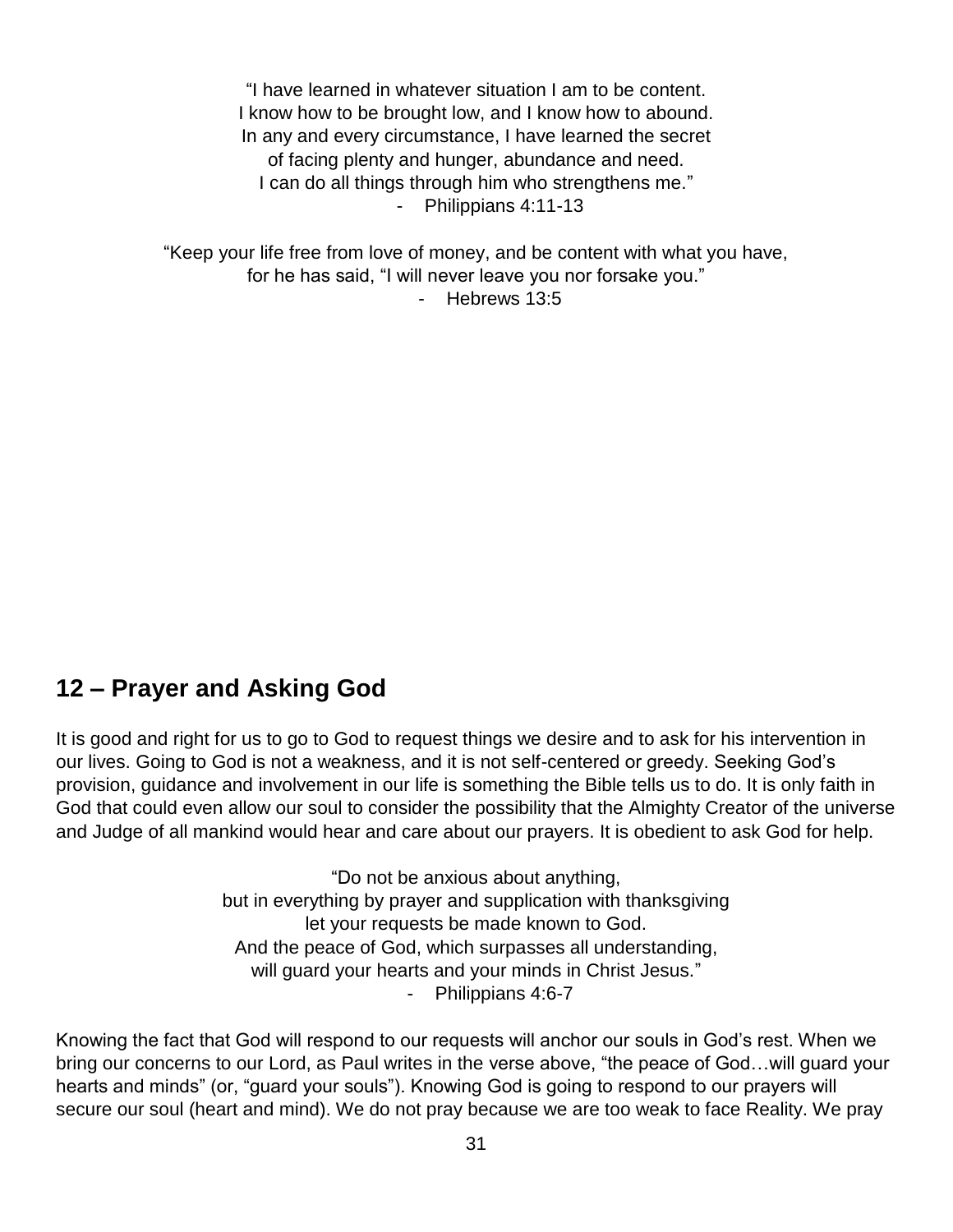because we want our Creator and Savior involved in situations and with people that are important to us. In my life I want the Almighty Creator active in the Reality he has designed.

> "Let us then with confidence draw near to the throne of grace, that we may receive mercy and find grace to help in time of need." Hebrews 4:16

God's nature is to respond to our requests. It is impossible for God not to respond with some form of reply. Jesus understood this and taught this when he said:

> "Ask, and it will be given to you; seek, and you will find; knock, and it will be opened to you. For everyone who asks receives, and the one who seeks finds, and to the one who knocks it will be opened." - Matthew 7:7-8

We are being held back when we do not seek, or we do not ask, or we do not knock.

It is also possible that when we ask we are only willing to accept one particular answer from the Eternal Almighty God. Imagine a three year old asking for and only accepting a peanut butter sandwich for their meal when their parent is also a gourmet chef! This child's meal options are fantastic and their parent has dedicated their life to the skill of preparing meals. How shallow is the child's appreciation of their parent's skill. As the child grows and matures they will develop the ability and palate to be willing to accept and appreciate more than a peanut butter sandwich for lunch.

A similar example could be presented of a three year old only wanting a bowl of sugar cereal for breakfast when their parent is a nutritionist. The three year old's constant demand for sugary cereal would result in all kinds of weakness, malnutrition, underdevelopment, anemic behavior. The list of deficiencies of the poor diet is endless and will affect the child's life. But, the good parent who is the nutritionist would be able to provide a healthy meal with the correct nutrition, and also make the meal pleasant and desirable for a three year old. But, the three year old is first needs to trust their parent and taste the food.

We've all been three year olds and we have all been around three year olds, so we understand why the three year old can develop a narrow list of acceptable foods. In real life the three year old grows up and their experiences with food change and develop. It is also necessary for us to grow up spiritually and be willing to look at the larger menu the Lord presents to us.

The child who has a parent that is a chef or a nutritionist needs to learn there are better options for their meal than sugar cereal and peanut butter sandwiches. Likewise a believer who is asking the Creator of the universe, who is seeking intervention from the Eternal God Almighty and who is knocking for help to come from the Lord and King Jesus Christ who willing was crucified to deliver them from sin, death and damnation, also has something better on the menu than our limited spiritual desires of a three-year-old-like believer.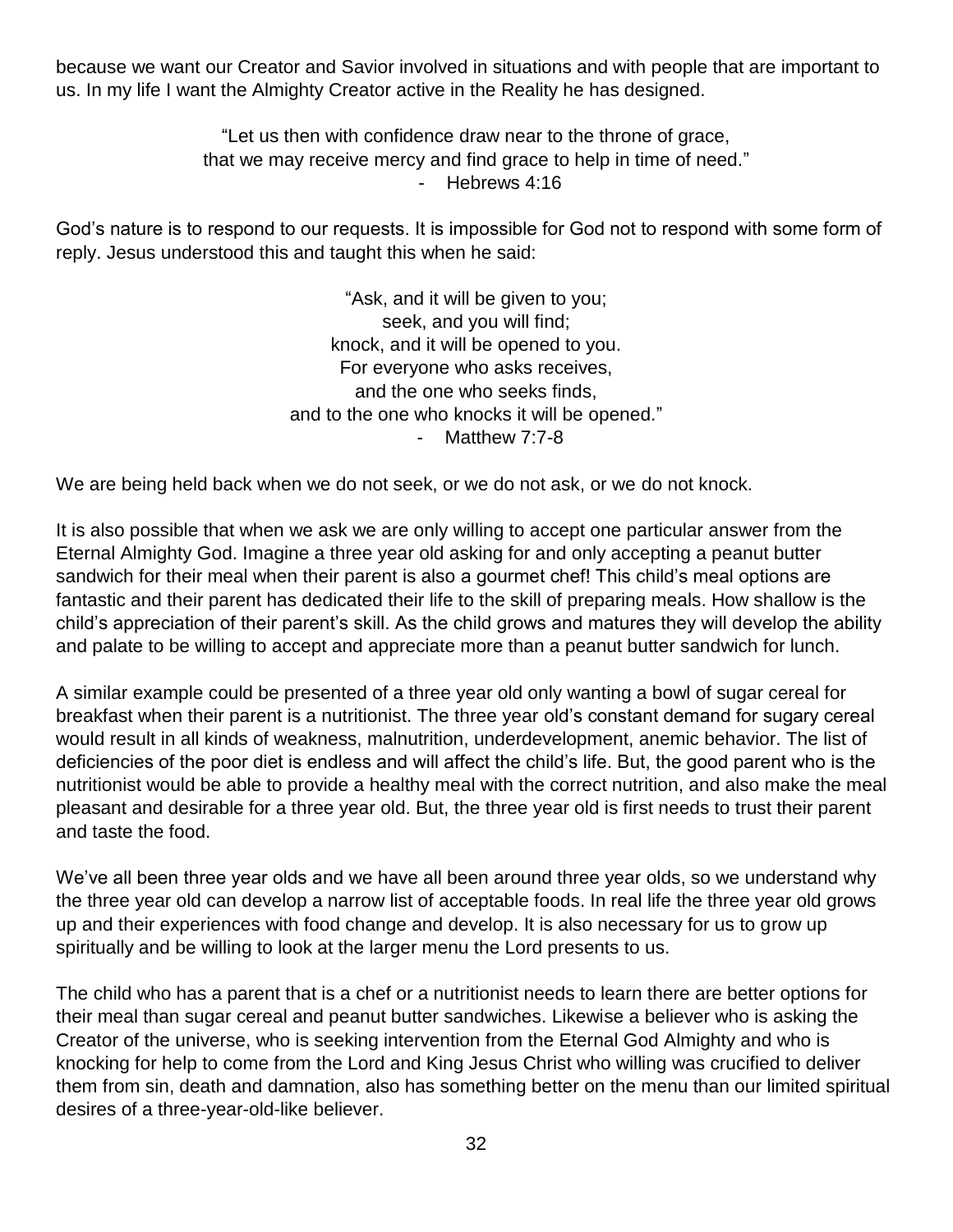Go to God, know he will respond. And, trust his answer to your prayers and requests.

With the above understanding meditate on this verse:

"Therefore I tell you, whatever you ask in prayer, believe that you have received it, and it will be yours." - Mark 11:24

### **13 – Thoughts and Truth**

"For though we walk in the flesh, we are not waging war according to the flesh. For the weapons of our warfare are not of the flesh but have divine power to destroy strongholds. We destroy arguments and every lofty opinion raised against the knowledge of God, and take every thought captive to obey Christ," – 2 Corinthians 10:2-6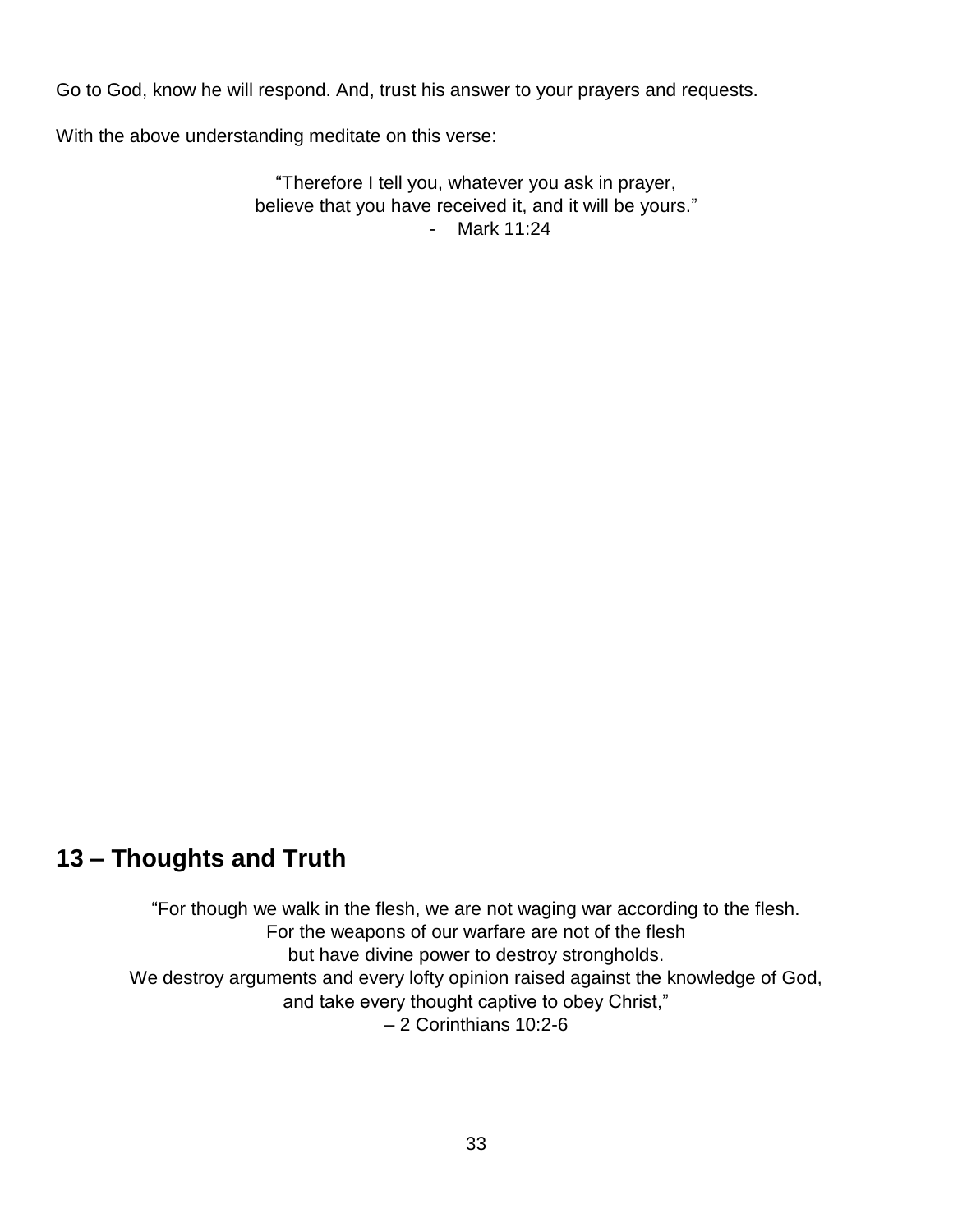"**We walk in the flesh**" or **"We live in this world** (flesh)" means that believers are living their natural lives as all people do in history. They are in the world experiencing both the limits and advantages of being mortal humans. They are limited in the fact they grow old and die, but they have the advantage of enjoying life and impacting history. They are responsible for the things of this life, but subject to the laws and limitations of nature. Believers live in the world because their temporal existence is like all mankind. Everyone is expected to meet obligations, accept responsibility and participate in the institutions of this age such as marriage, family, government and nations. It is true that believers are not to live their lives by the fallen standards of this world, but that expectation does not change the fact they still have the full experience of living their lives in this world.

The separation of the believer's experience from the unbeliever's occurs in their soul. What do they know? What do they think? What do they believe? What is Reality and Truth?

Even though the believer is in the world they are not of this world. The believer may be in this world, but they do not teach and promote their concept of Truth and Reality like the world does. Paul writes in 2 Corinthians 10:4 that "**We are not waging war according to the flesh**" or "**We do not wage war as the world does**". The word "**war**", which is *strateuometha* in the Greek and comes from *strateuo*, means "to be a soldier", "to serve as a soldier". It often means serving as a soldier at their own expense. In context of 1 Corinthians 10 this refers to the ministry, activity and struggles of Paul's calling to be an apostle and to advance the understanding of the Gospel among the Gentiles. But, in application to ourselves this provides guidance for the entire approach we take in our lives including personal, family, work, social and church.

The phrase translated "**weapons of our warfare**" or "**weapons we fight with**" is formed as follows:

The word "**warfare**" is *strateias* in the Greek and means "warfare", "military expedition" and "military campaign"

The word "**weapons**" is *opla* in the Greek meaning "weapon" or "instrument of warfare." This is a very general word for both offensive and defensive weapons. The list of spiritual weapons in Ephesians 6:13-18 and 1 Thessalonians 5:8 would be descriptive of this word and how it is used here by Paul:

"Take up **the whole armor of God**, that you may be able to withstand in the evil day, and having done all, to stand firm. Stand therefore, having fastened on the **belt of truth**, and having put on the **breastplate of righteousness**, and, as **shoes for your feet**, having put on the readiness given by **the gospel of peace**. In all circumstances take up the **shield of faith**, with which you can extinguish all the flaming darts of the evil one; and take the **helmet of salvation**, and the **sword of the Spirit, which is the word of God**, praying at all times in the Spirit, with **all prayer and supplication**." - Ephesians 6:13-18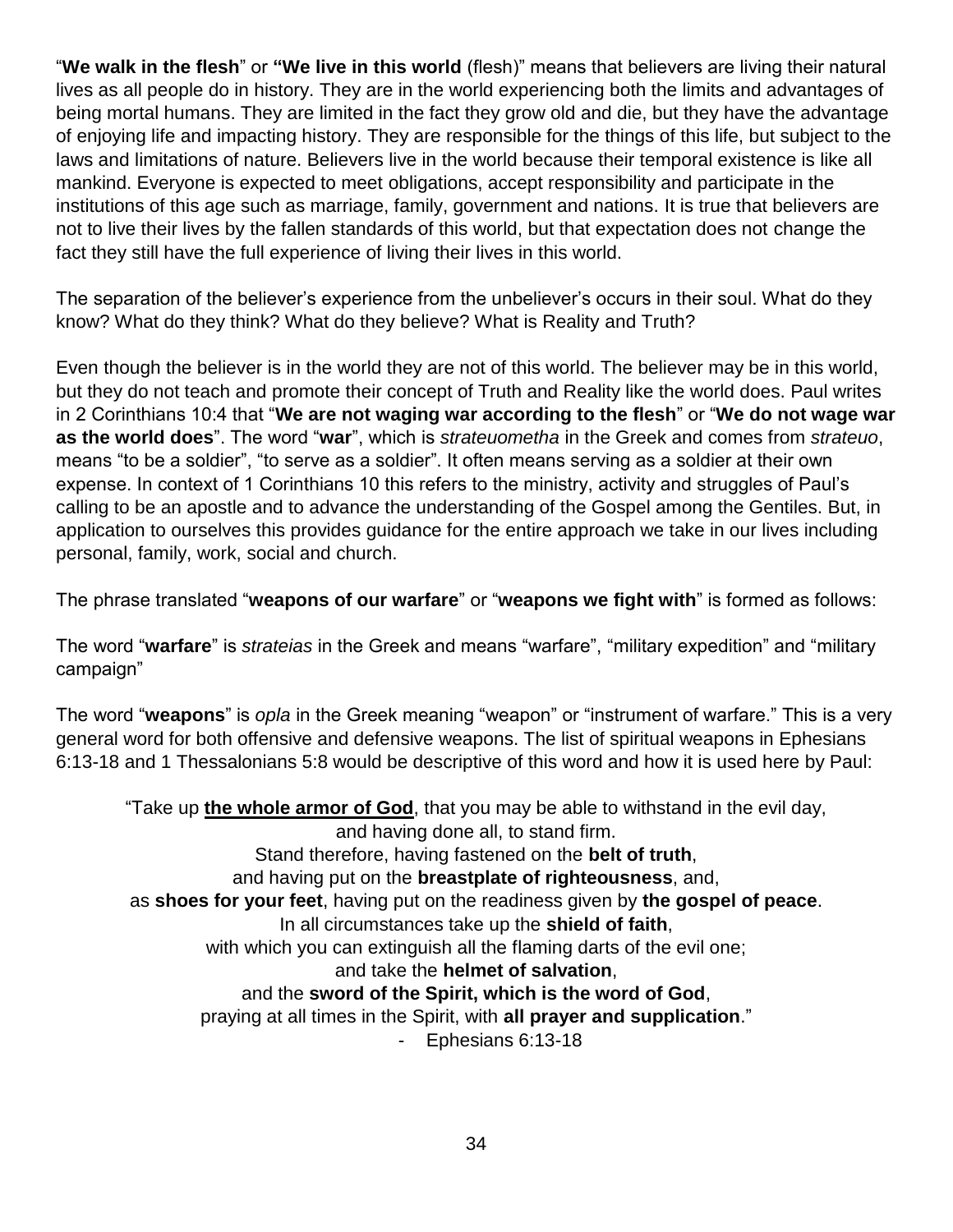### "Since we belong to the day, let us be sober, having put on the **breastplate of faith and love**, and for a **helmet the hope of salvation**." - 1 Thessalonians 5:8

The "**weapons of the world**" or "**weapons of the flesh** (*sarkika*)" would be the weapons the common man uses to inflict their ideologies and philosophies on others. Besides instruction and proclamation by mankind, these weapons include coercion, deception, manipulation, use of physical force, etc. to build strongholds in the mind to support false ideologies and empty philosophies.

The greater weapons are available to the believer for private and public use. The believers' weapons have divine power since their source is rooted in God's divine nature. These divinely powered weapons we use clearly reveal Truth and Reality to all mankind. This absolute Reality that we profess to the world has already been revealed to all mankind in Creation. We simply need to re-identify it and testify to it. The special revelation of Truth recorded in Scripture should be presented by believers to the world, but it also must be illuminated by the Spirit of God for full understanding.

Our weapons are the clear presentation of God's created Reality and the proclamation of God's written revelation. The believer's strategy is threefold:

One, the believer must understand, believe and concentrate on the Truth in their own souls. Two, the believer must proclaim the Truth in words for others to hear. This will encourage other believers and has the potential of setting free those taken captive by the world's philosophies and Satan's strategies.

Three, the believer must live a righteous life before both God and man. This lifestyle must be in agreement with Reality and Truth.

The believer who will be successful in this warfare must have all three - their thinking, their words and their actions - alligned with Reality and Truth.

When Paul writes that our weapons have "**divine power**" the Greek literally says "powerful to God". The words are "powerful" (*dunata*) from *dunatos* in the Greek meaning "strong", "mighty", and "powerful". The Greek *theo* is translated "**of God**" indicating these weapons are employed on God's behalf and have God's personal interest involved.

These weapons of ours "**demolish strongholds**". The word "**demolish**" is from the Greek *kathairesin* meaning "overthrow", "tear down", "pull down" and "destroy." These weapons are destroying "strongholds". "The word "**strongholds**" is from the Greek *oxuromaton* meaning "stronghold" or "fortress". In the papyri documents from the time the New Testament was being written the word meant "prison". The Greek translation of the Hebrew Scriptures (Old Testament) that Paul was familiar, and often used among the Greek speaking Gentiles, uses the same word for "stronghold" in Proverbs 21:22 when it says in the English translation:

> "A wise man scales the city of the mighty and brings down the **stronghold** (*oxuroma*) in which they trust." - Proverbs 21:22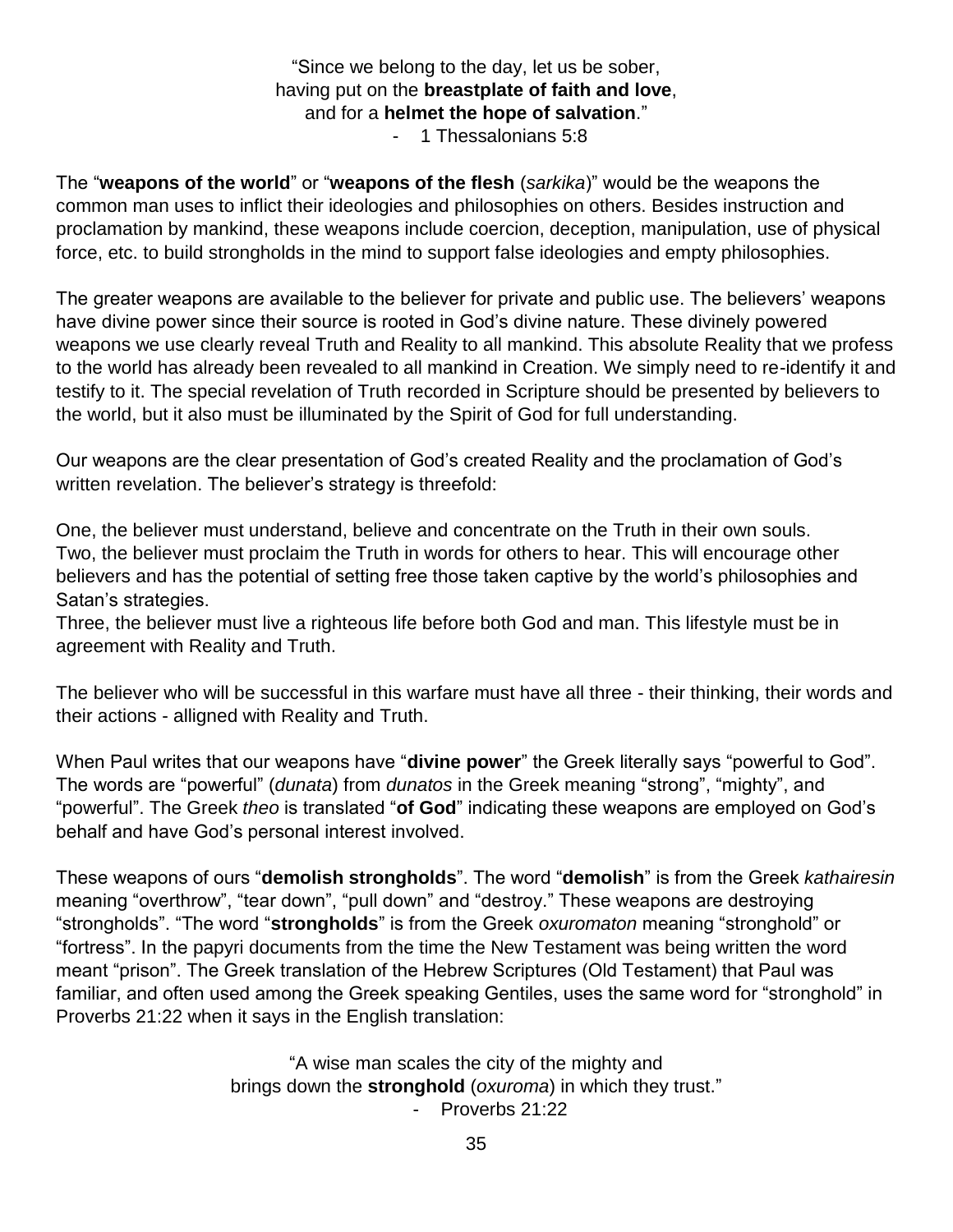It is obvious that Paul knew this verse and sees the "wise man" defeating the stronghold of the "mighty" with wisdom and thought instead of physical violence or military strength. Although Paul uses an intense collection of six military terms - "waging war" (10:3), "weapons", "warfare", "destroy strongholds" (10:4), "taking captives" (10:5) and "punish disobedience (court-martial)" (10:6) – in these four verses the context places the battle in the arena of academia instead of physical military force. Although six military images are presented the warfare they are engaged in is identified with six descriptors that involve the soul – arguments, opinions, knowledge, thoughts, and "not the flesh (world)" but "divine power". In the proverb above (Proverbs 21:22) the single wise man (singular in the Hebrew) with spiritual virtue will scale the entire fortress of false realities defended by the selfconfident mighty warriors (plural in the Hebrew, *gibbor* meaning "mighty men" or "warriors") who use spiritual vices such as systematic deceit, public censure, social oppression and lawlessness to fortify their seemingly undefeatable stronghold.

The phrase translated "**demolish arguments and every pretension**" is formed as follows:

- The word "**demolish**" is translated from *kathairountes* which means "to tear down, to destroy".
- The word "**arguments**" is from the Greek word *logismous* which means "calculation", "reasoning", "reflection", "thought."
- The word "**pretension**" or "**high thing**" is from the Greek word *upsoma* which means men have crafted an apparent superior way other than God's Reality. This crafty ideology becomes their lofty high-mindedness where there is no room for the knowledge of God. In fact, the very mention of God Almighty is so far beneath their lofty high-mindedness that they find God disgusting. They consider it appalling to allow the Lord to be mentioned alongside their own achievements, ideologies and plans. Recognition of "the knowledge of God" offends them. The terms "god" or "lord" are only used by them if the image of God has been twisted and perverted into their own image and agrees with their own agenda. In this case their "jesus" or "god" has become an idol with a false philosophy.
- This "pretension" or "high thing" is further identified by Paul as "**rising up**". This phrase comes from the Greek word *epairomenon* which means "that which is lifted high and exalted". This means men have crafted something above the knowledge of God and are continuing to raise it up in a more lofty, pronounced, dominant position where it will replace all of God's created Reality and revealed truth.

The image created by this phrase of translated Greek words – "demolish arguments and every pretension" - is that of walls and towers standing defiantly against God's Created Reality and His revealed Truth. These walls and towers made of deceptive words, false realities and empty philosophies have been built by the world systems. But, the weapons of the believer, which include the understanding, profession and lifestyle of Truth and Reality, will tear down these military fortresses of deceit that have been constructed in their own soul and in the souls of other people that have been taken captive by the lies and twisted ideologies of the world.

*Logismous kathairountes kai pan hypsoma epairomenon kata tes gnoseos tou Theou*  **arguments overthrowing and every high thing lifting itself up against the knowledge of God**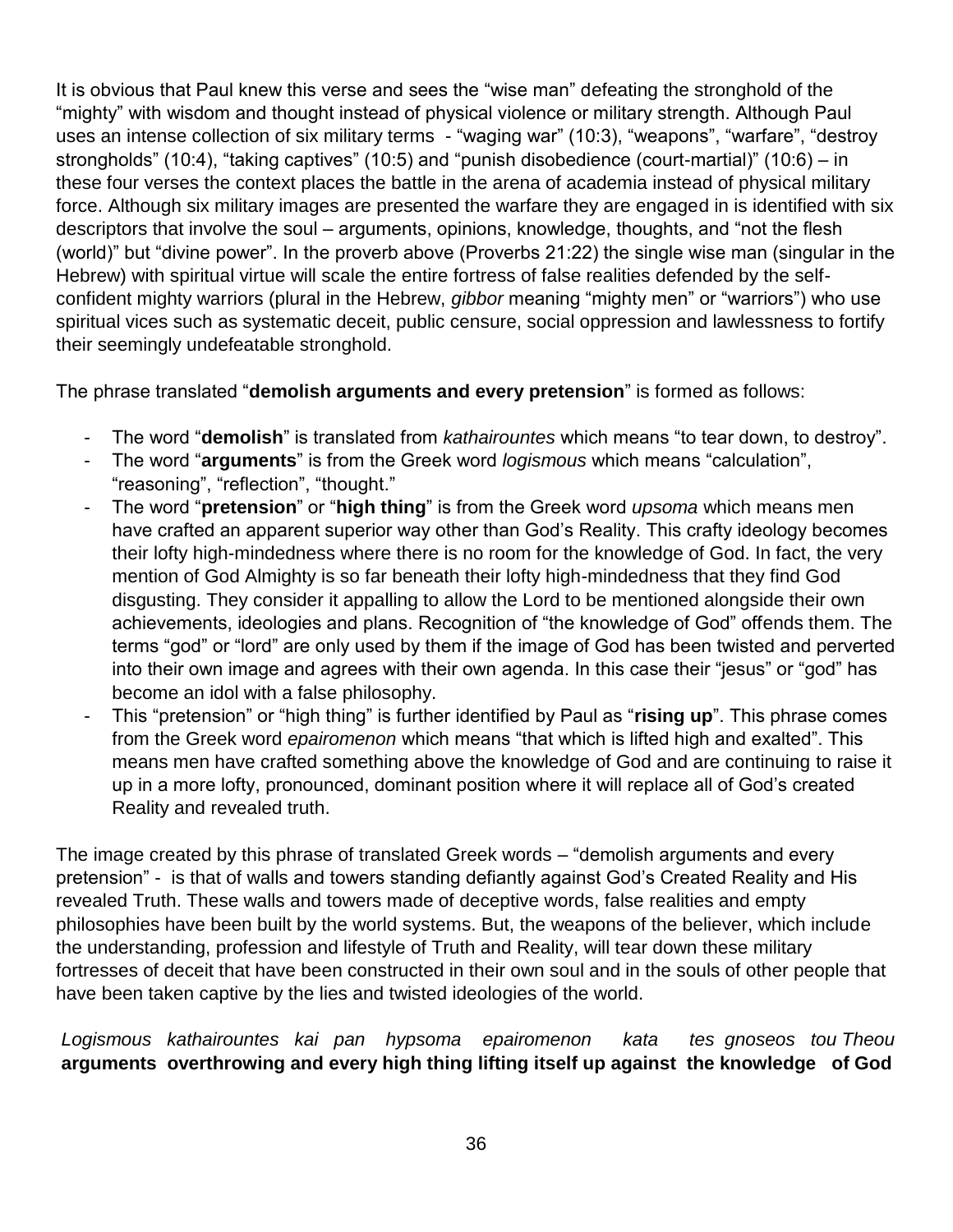The world's "**arguments**" and "**every high thing lifting itself up**" is coming against the "**knowledge of God**." Since these false thoughts and corrupt ideas are coming "**against the knowledge of God**" (10:5) it is understandable that God has unleashed his armor and empowered the weapons of the believer's warfare with the "**power of God**" (10:4).

The Lord and Creator will have the victory and will "**take captive every thought**" that has come "**against the knowledge of God**." If not now in history, then when Jesus returns:

> "At the name of Jesus **every knee** should bow, of those in heaven, and of those on earth, and of those under the earth, and that **every tongue** should confess that Jesus Christ is Lord." -Philippians 2:10-11

"**Every thought**" is to be taken captive after the divinely powered weapons of thought, word and righteous life style destroy every argument and every opinion that has raised itself above the knowledge of God and which supported every thought against Christ.

The word "**thought**" is the Greek *noema* which means "design", "purpose", "scheme", "mind" or "thought." These "thoughts" refer to man's supposed wisdom without God (fools) and Satan's strategies against God. These "thoughts" are the cleverness of man that absolutely convince men they do not need the Lord in life or death. These thoughts that are void of the knowledge of God become false philosophies which are the idols to which men bow today. This is evident in 2 Corinthians where the same Greek word *noema* is also used by Paul:

"That we would not be outwitted by Satan; for we are not ignorant of his **designs** (*noema*)." - 2 Corinthians 2:11

"Their **minds** (*noema*) were hardened. For to this day, when they read the old covenant, that same veil remains unlifted, because only through Christ is it taken away." - 2 Corinthians 3:14

"In their case the god of this world has blinded the **minds** (noema) of the unbelievers, to keep them from seeing the light of the gospel of the glory of Christ, who is the image of God." - 2 Corinthians 4:4

"I am afraid that as the serpent deceived Eve by his cunning, your **thoughts** (*noema*) will be led astray from a sincere and pure devotion to Christ." - 2 Corinthians 11:3

These "thoughts", "minds", or "designs" (*noema*) are to be destroyed by the divinely empowered weapons given to the believer by the Lord. These divine weapons are your thoughts, words and actions that are aligned with the Creator's Reality and God's revealed Truth (the Word of God). Both Jesus and Paul did more than quote passages from the Scripture when they taught or debated. They used logic, natural evidence, reasoning and arguments to prove their intellectual positions and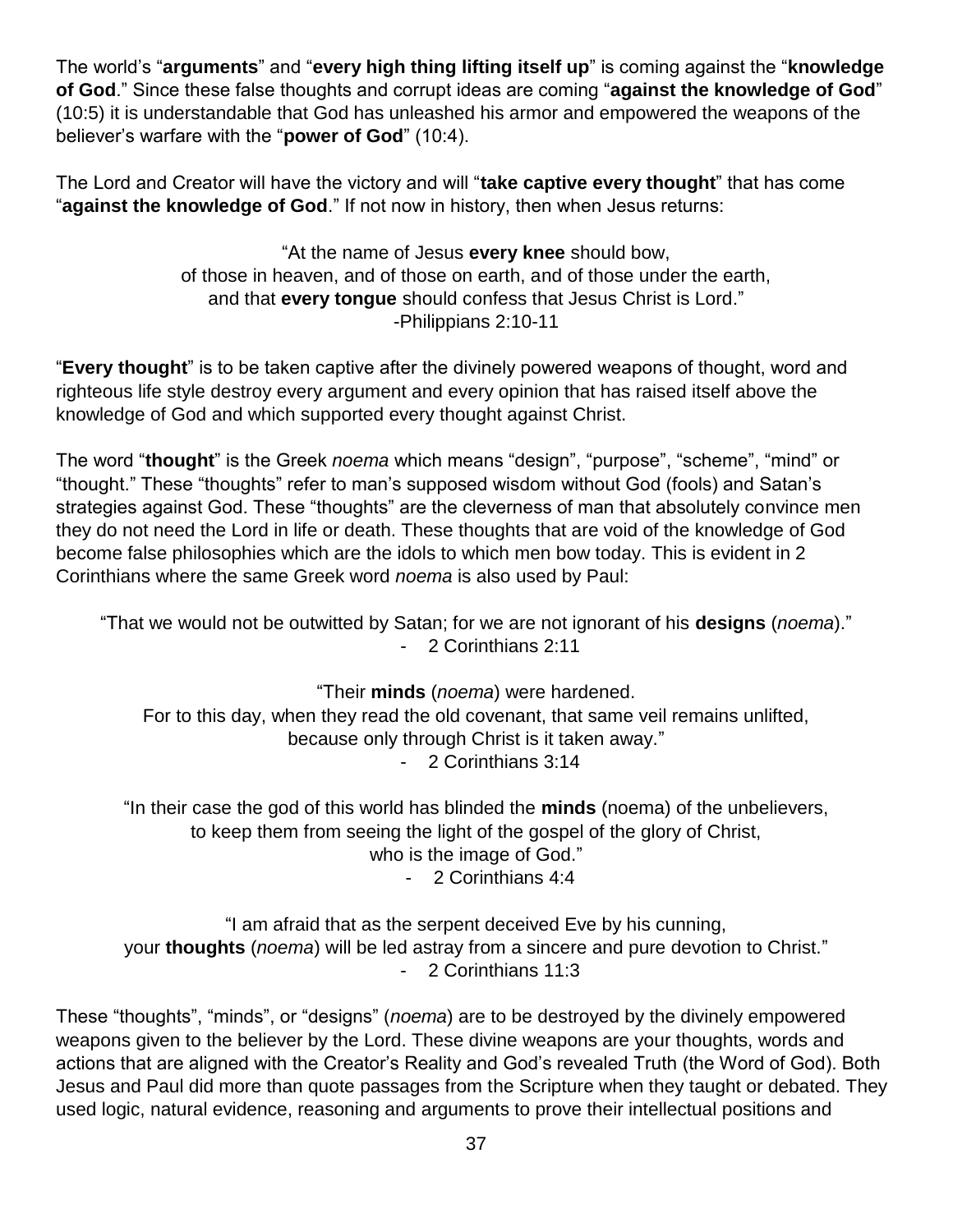teardown their opponent's faulty concepts. Jesus and the apostles saw themselves in a war for the thought and understanding in the souls of men.

The phrase "**take captive**" is the translation of the Greek *aichmalotizontes* which means "to take one captive with a spear", "to bring into captivity" or "to bring into subjections". The present tense of this Greek word in this verse indicates a continual struggle and an ongoing warfare. The intention of the weapons given to the believer is that those people who have been taken captive by Satan's schemes and the lofty, high-minded reasoning of mankind might be set free. Or, as Paul says, tear down the arrogant arguments in the souls of captive men and "take every thought captive to obey Christ". In other words, take captive captivity with the knowledge of God's Reality and Truth. In Christ these captives will be free, because "if the Son sets you free, you will be free indeed."

## **14 – Countering False Ideologies**

This chapter will list many of the false concepts that present a contrary view of Reality and Truth. Alongside each will be brief statements that:

- A. Describe the godless side of the philosophy
- B. "tear down" the structure of the basic false idea or empty philosophy using:
	- a. First, natural revelation, Reality, Creation
	- b. Second, special revelation, Scripture, Bible
- C. Provide an alternative answer or behavior from Reality and Truth that actually fills the gap that the false ideology is glorified by man as filling.

### Such topics as:

- 1. **Materialism** a theory stating physical matter is the only reality and all existence, process and occurrences are the result of matter including human consciousness.
	- a. How is this rejected by Natural Revelation (Reality)
		- The position of materialism is self-defeating because "human consciousness", or the mind, cannot analyze physical matter or form thoughts concerning physical matter if it is merely physical matter itself. The "thought" produced by matter must be over and above matter itself. Mind can only transcend matter if it is more than matter. Supporters of materialism want other people to agree with their views, but how can anyone disagree with them if their views are correct because, according the materialist position, human consciousness is simply the result of the flow of electrons and not the thoughts of free human souls. This theory is self-defeating in Reality. (Baker Encyclopedia of Christian Apologetics" by Norman L. Geisler, Baker Books, 1999; page 445, "Materialism")
	- b. How is this rejected by Special Revelation, Scripture (Truth) –
	- c. Alternative Answer -
- 2. **Idealism** a theory stating that mind and consciousness construct reality.
	- a. How is this rejected by Natural Revelation (Reality) There is no way for a person operating from the position of idealism to rationally accept that things perceived actually exist without the mind. For example, idealism claims color and sound are perceptions and cannot exist in any physical way since they exist only within a mind. The famous declaration of idealism is "to be is to be perceived." Thus,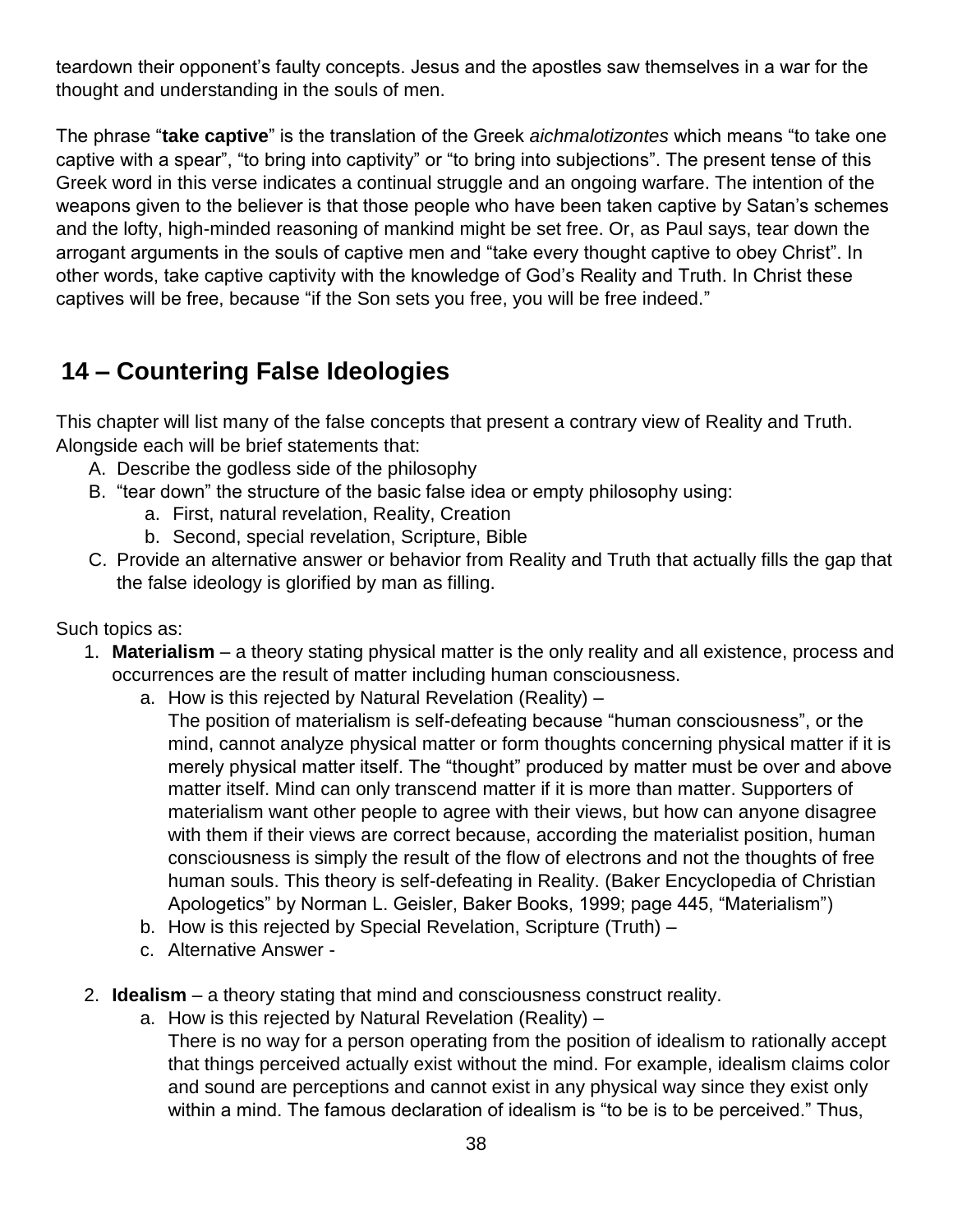perception gives things existence. Now you decide. Is the book or electronic device you are reading this on an actual thing made of matter that will continue to exist if your mind ceases to function? If this book or device does not cease to exist when your mind and your senses stop perceiving it then idealism is incorrect.

- b. How is this rejected by Special Revelation, Scripture (Truth)
	- i. Genesis 1:1 God creates the actual physical universe
	- ii. Genesis 2:7 God creates both the material and immaterial part of man
- c. Alternative Answer -
- 3. **Atheism** the word "a-theism" means "no-belief in god(s)" ("a-" means "no"; "theism" means "belief in the existence of god(s)"
	- a. How is this rejected by Natural Revelation (Reality)
		- All design implies a designer. Since the universe, genetics, the human body, mathematics and much more have order and design there must be a designer. All these things cannot come into order by random chance. That Designer is God. Also, since something does exist instead of nothing at all there must be a cause for things existing. The universe was caused to exist in its beginning and something is causing the universe to continue to exist. Things are not self-creating and self-sustaining. That Cause is God. Science, mathematics and time demonstrate there was a beginning. Time cannot go backwards forever. There cannot be an infinite numbers counting back. At some point there had to be a beginning. This beginning of the universe is identified by science as big bang cosmology. This is seen scientifically today in the "red shift" or Doppler Effect seen three ways. One, in light from stars as they continue to move away from their point of beginning. Two, the radiation echo from space with the same wavelength expected from the cosmic explosion at the beginning. And, three, discovery of a mas of energy as expected from the beginning big bang. This beginning is God's Word in Genesis 1. (Baker Encyclopedia of Christian Apologetics" by Norman L. Geisler, Baker Books, 1999; p.276-277, "Evidence for God")
	- b. How is this rejected by Special Revelation, Scripture (Truth) –
	- c. Alternative Answer -
- 4. **Agnosticism** a view that declares that human reason cannot rationally know or be certain of the existence of God, divine beings or even, the supernatural
	- a. How is this rejected by Natural Revelation (Reality) –
	- b. How is this rejected by Special Revelation, Scripture (Truth)
		- i. Psalm 19 the heavens declare the glory of God
		- ii. Romans 1:18-20 God is revealed and knowable
	- c. Alternative Answer -
- 5. **Evolution** Cosmic evolution believes that matter has eternally existed and the state of our universe today evolved over a long period of time out of this eternal matter. The simple structures that existed billions of years ago have evolved on through forces of energy into stars, planets, life forms, human beings and modern technology. Biological evolution divides into both micro-evolution and macro-evolution. Micro-evolution is the process where various forms of life adapt to their environment. This is natural selection where the desirable genes of one generation of a species are passed onto the next generation. Macro-evolution is the concept that evolution occurred on a large scale taking a microbe and evolving it into a human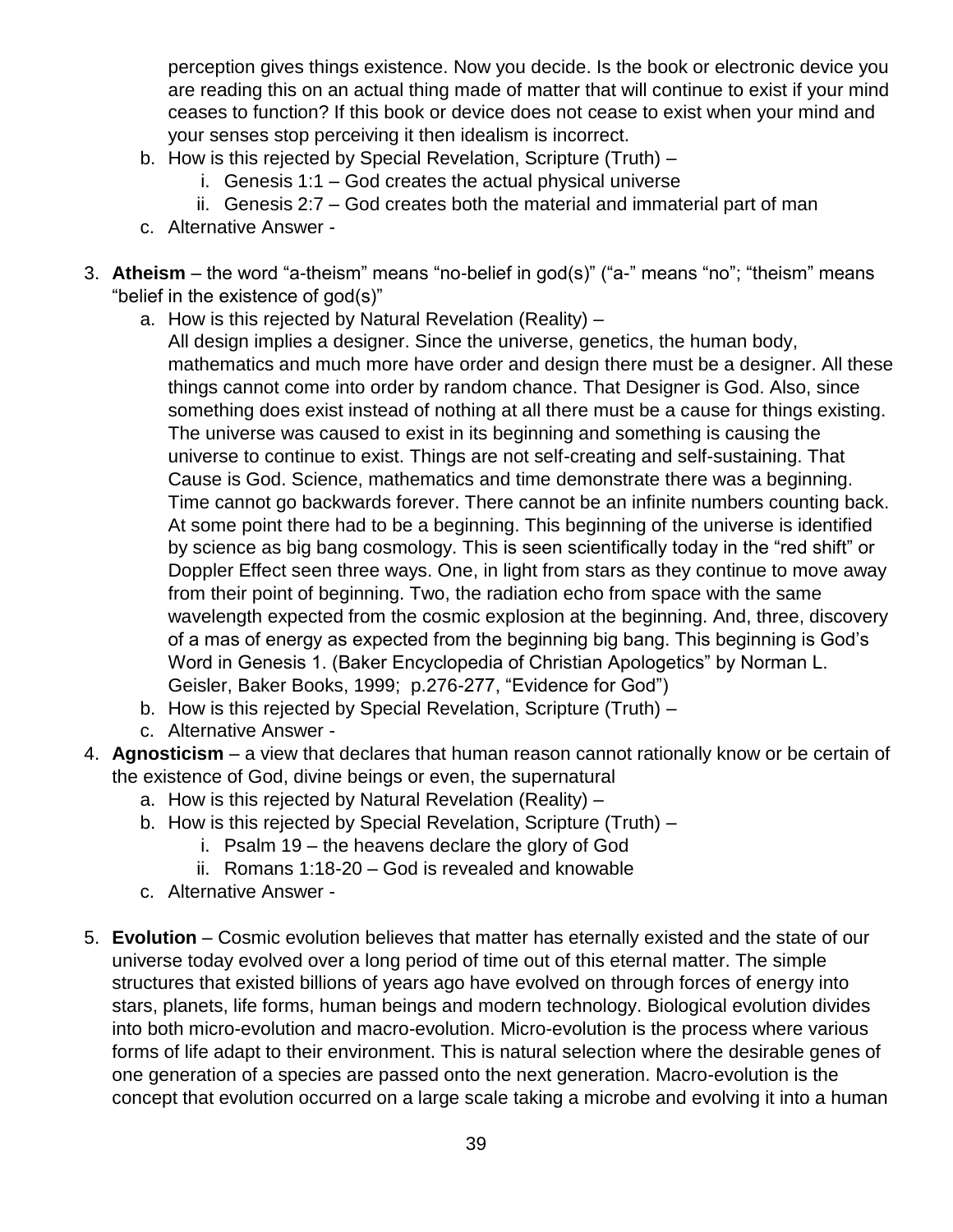being. The process would still being occurring as human beings would now slowly be evolving into the next highest level of being.

- a. How is this rejected by Natural Revelation (Reality) –
- b. How is this rejected by Special Revelation, Scripture (Truth) –
- c. Alternative Answer -
- 6. **Racism** according to Merriam-Wester online dictionary the definition of racism is "a belief that race is a fundamental determinant of human traits and capacities and that racial differences produce an inherent superiority of a particular race"
	- a. How is this rejected by Natural Revelation (Reality) –
	- b. How is this rejected by Special Revelation, Scripture (Truth) –
	- c. Alternative Answer -
- 7. **Scientism** the idea that science is the only or the best source of knowledge.
	- a. How is this rejected by Natural Revelation (Reality) The first problem with this is that the statement "science is the only source of knowledge" is not developed through the process of science, because it is a philosophical statement about knowledge. Science is a source of knowledge, but we also know that logic, mathematics, history, and psychology are also sources of knowledge. Even science leads us to understand there is something beyond what science can examine. Science and physical reality lead us to believe there is a Creator, Sustainer and even a Redeemer since science shows there is death in a world that otherwise has total balance.
	- b. How is this rejected by Special Revelation, Scripture (Truth) –
	- c. Alternative Answer -
- 8. **Socialism** (Communism) a philosophy that effects political, social and economic order where property, production and distribution of goods are regulated by the government or some form of public ownership. The goal is equal distribution of goods and services in an equitable society.
	- a. How is this rejected by Natural Revelation (Reality) –
	- b. How is this rejected by Special Revelation, Scripture (Truth) –
	- c. Alternative Answer -
- 9. **Individualism** emphasizes the moral worth, goals and desires of the individual concerning morals, politics, ideology and society. The individual is the focus and the interests of the individual are of primary importance in ethics, value, rights and duty.
	- a. How is this rejected by Natural Revelation (Reality) –
	- b. How is this rejected by Special Revelation, Scripture (Truth) –
	- c. Alternative Answer -
- 10.**Reductionism** an explanation of complex life forms and scientific processes merely with terms from the laws of physics and chemistry. It oversimplifies complicated things such as the make-up of man which is both physical and soul. The interior of a physical body of a man can be examined totally, but the thoughts of the soul will never be discovered unless the man speaks. There are two layers here, but the reductionist would oversimplify man into a merely physical being and the physical nature of the man creates his thoughts, attitude and words.
	- a. How is this rejected by Natural Revelation (Reality) –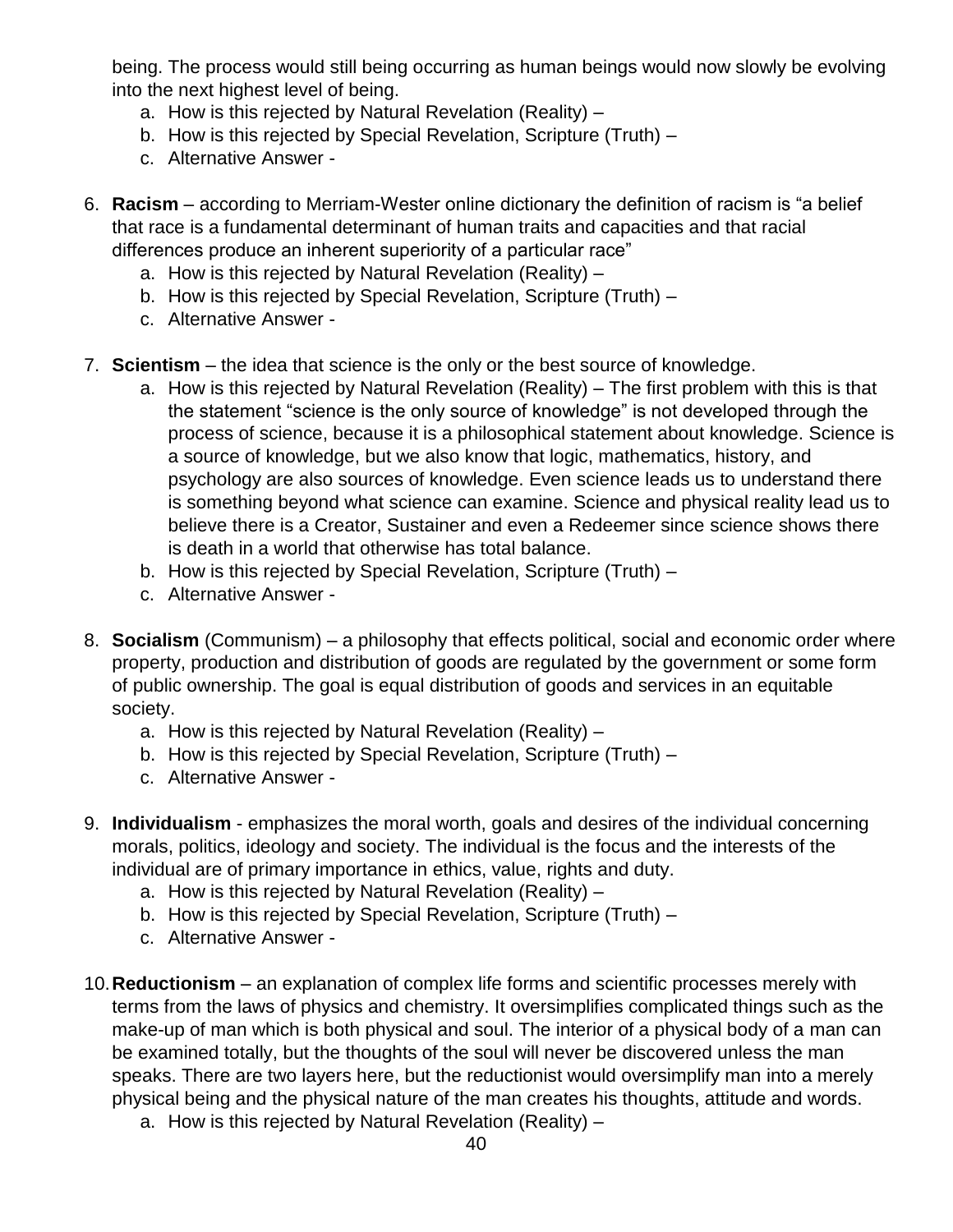- b. How is this rejected by Special Revelation, Scripture (Truth) –
- c. Alternative Answer -
- 11.**Hedonism** is based on the claim that the only two motivations in man are pleasure or pain. If this is followed as a life philosophy then ethically only pleasure has any worth or value.
	- a. How is this rejected by Natural Revelation (Reality) –
	- b. How is this rejected by Special Revelation, Scripture (Truth) –
	- c. Alternative Answer -
- 12.**Naturalism** the philosophy that only natural laws operate in the universe. Natural laws are the only forces that determine behavior and govern the structure of the universe.
	- a. How is this rejected by Natural Revelation (Reality) –
	- b. How is this rejected by Special Revelation, Scripture (Truth) –
	- c. Alternative Answer -
- 13.**Same Sex Marriage** the marriage of two people of the same sex or gender.
- 14.**Gender Identity** is the individual's self-concept as a male or female. This is distinguished from actual biological sex (male or female).
	- a. How is this rejected by Natural Revelation (Reality) –
	- b. How is this rejected by Special Revelation, Scripture (Truth) –
	- c. Alternative Answer -
- 15.**Moral Relativism** is the view that morality or positions of right and wrong are cultural only being established if first there is a standpoint for determination. Morals may vary from culture to culture or from time period to time period. Each culture or time determines its own morals because there is no absolute, universal moral code. Different cultures and time periods must be tolerant of the wide variety of moral standards.
	- a. How is this rejected by Natural Revelation (Reality) –
	- b. How is this rejected by Special Revelation, Scripture (Truth) –
	- c. Alternative Answer -
- 16.**Abortion** the intentional removal of an embryo or fetus.
	- a. How is this rejected by Natural Revelation (Reality) –
	- b. How is this rejected by Special Revelation, Scripture (Truth) –
	- c. Alternative Answer -
- 17.**Secular Humanism** is a religious worldview that regard the universe as self-existing and not created. Man emerged as a result of a continuous process of evolution. The complete realization of human personality is the purpose of life so we should seek our own personal fulfillment right here right now. Any behavior accepted by law is okay.
	- a. How is this rejected by Natural Revelation (Reality) –
	- b. How is this rejected by Special Revelation, Scripture (Truth) –
	- c. Alternative Answer -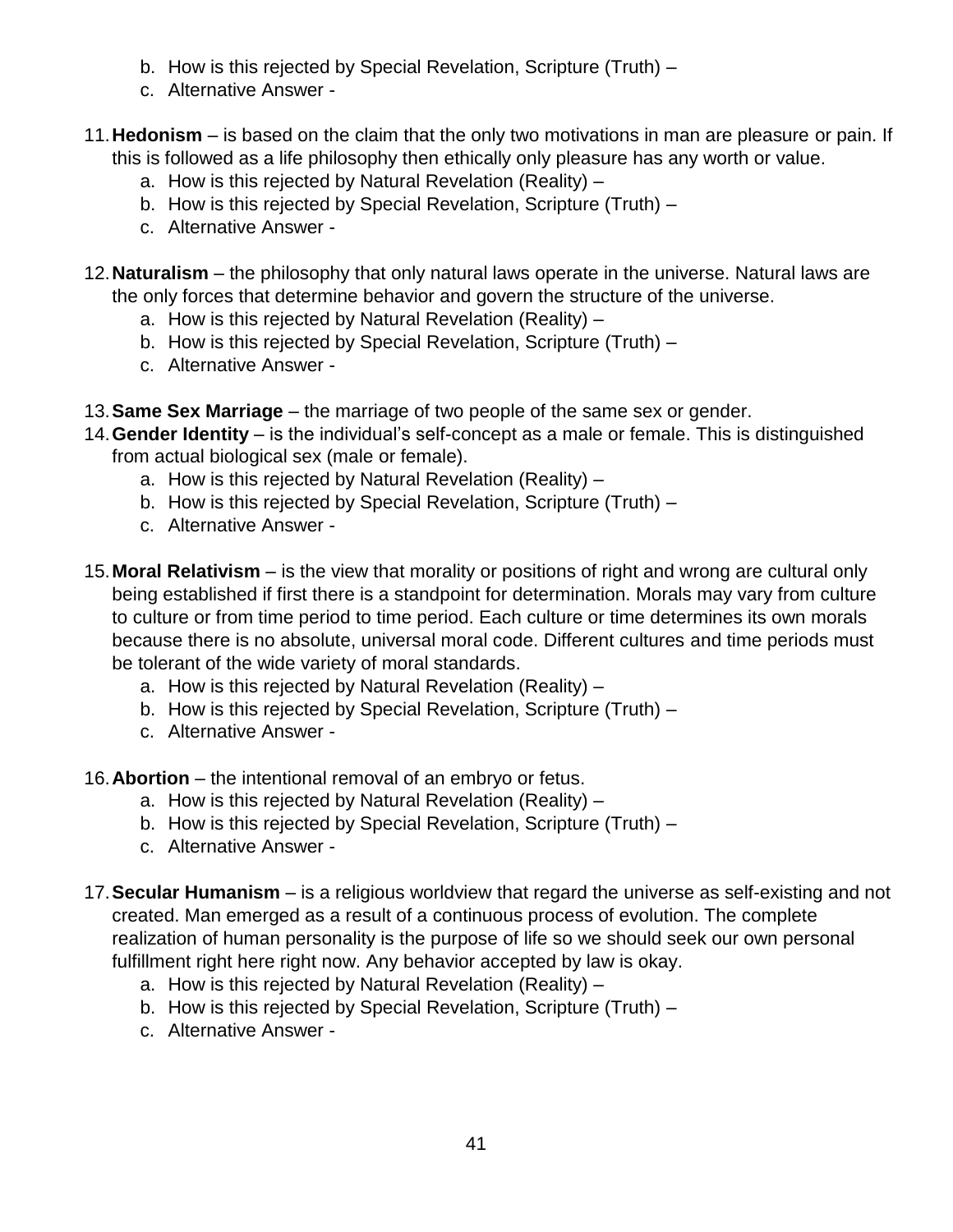These will be mainly worldly or social errors, but the list may cover Christian heretical errors by simply writing a basic statement of faith that covers basic doctrine and includes a salvation message.

### **15 – Logistics: The Combatants**

In this battle between Truth and deception, the contest for Reality or deconstruction, there are four types of combatants. These four types of players in this strategic game for life or death are identified in Solomon's book of Proverbs in the Old Testament. Proverbs identifies these four types of people with examples and warnings, but also advice on how each of these combatants might be beneficial, corrected or avoided. The four combatants are:

- 1. Wise
- 2. Simple
- 3. Fool
- 4. Mocker

The **wise** are referred to at least 70 times in the book of Proverbs. They are described in Proverbs as:

- $\bullet$  Increasing learning when they hear teaching (1:5; 9:9)
- Fearing the Lord instead of thinking to be "wise in your own eyes" (3:7; 26:12)
- Loving those who reprove them (9:8)
- Receiving commandments willingly (10:8)
- Listening to advice (12:15)
- $\bullet$  Ignores an insult (12:16)
- Words bring healing and are not rash (12:18)
- Their teaching is a fountain of life  $(13:14)$
- Those who walk with the wise become wise (13:20)
- The wise are cautious (14:16)
- Turns away from evil (14:16)
- Tongue commends knowledge (15:2)
- Spread knowledge (15:7)
- Appeases the anger of a king's wrath (16:14)
- Discerning (16:21)
- Sweetness of speech increases persuasiveness (16:21)
- Makes speech judicious and adds persuasiveness to his lips (16:23)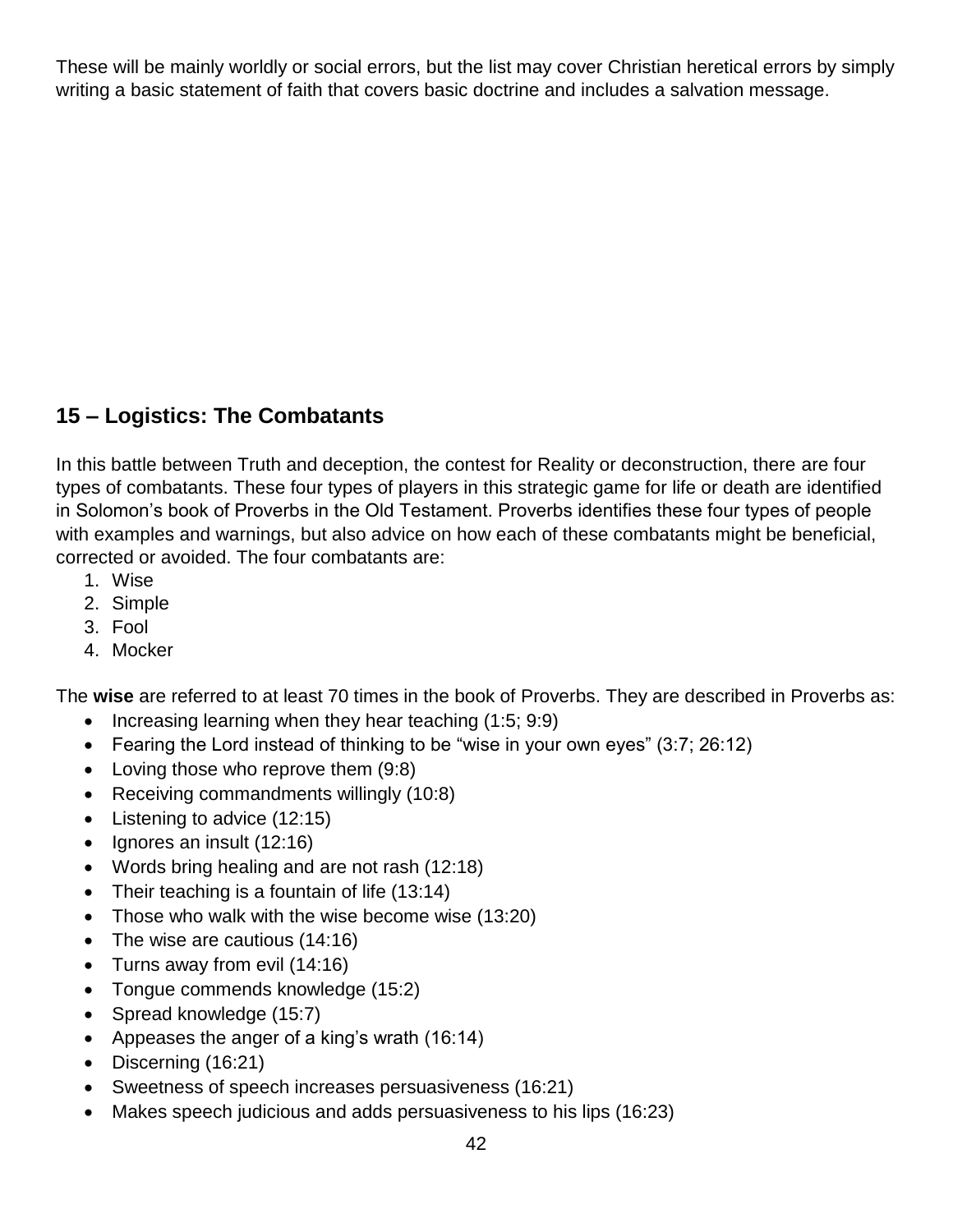- Seek knowledge (18:15)
- $\bullet$  Is full of strength and enhances his might (24:5)
- Turn away wrath  $(29:8)$
- Quietly holds back his emotions (29:9)

Proverbs 3:35 – The wise will inherit honor, but fools get disgrace.

Proverbs 29:9 – "If a wise man has an argument with a fool, the fool only rages and laughs, and there is no quiet."

The **fool** as identified in the book of Proverbs:

- A babbling fool will come to ruin (10:8)
- Mouth brings ruin near (10:14)
- Utters slander (10:18)
- Doing wrong is a joke (10:23)
- $\bullet$  His way is right in his own eyes, but takes no advice (12:15)
- $\bullet$  His frustration is known at once (12:16)
- Flaunts his folly (13:16)
- Companion of fools suffers harm (13:20)
- The mouth of the fool brings a rod for his back (14:3)
- $\bullet$  Has no words of knowledge to share (14:7)
- Reckless and careless (14:16)
- The folly of fools brings folly (14:24)
- Mouth pours out folly (15:2)
- Despises his father's instruction (15:5)
- Sets his goals on distant, unattainable fantasies, instead of attainable knowledge (17:24)
- Only wise if he keeps silent (17:28)
- Finds no pleasure in understanding Truth and Reality (18:2)
- Finds pleasure in expressing his own opinion (18:2)
- Every fool will be quarreling (20:3)
- Devours his treasure (21:20)
- Despises the good sense of the wise (23:9)
- Will repeat his folly and mistakes (26:11)
- Trusts his own mind, but not wisdom (28:26)
- Rages, laughs and is not quiet while in an argument with the wise (29:9)
- Gives full vent to his emotions (29:11)

The **simple** as identified in the book of Proverbs:

- Simple are killed and destroyed for turning away from Wisdom, Truth, and Reality (1:32)
- Lacks sense (9:16)
- $\bullet$  Believes everything (14:15)
- $\bullet$  Inherits folly (14:18)
- Simple will learn when the scoffer/mocker is struck (19:25)
- Simple become wise when a scoffer/mocker is punished (21:11)
- Does not see danger and continue into suffering (22:3; 27:12)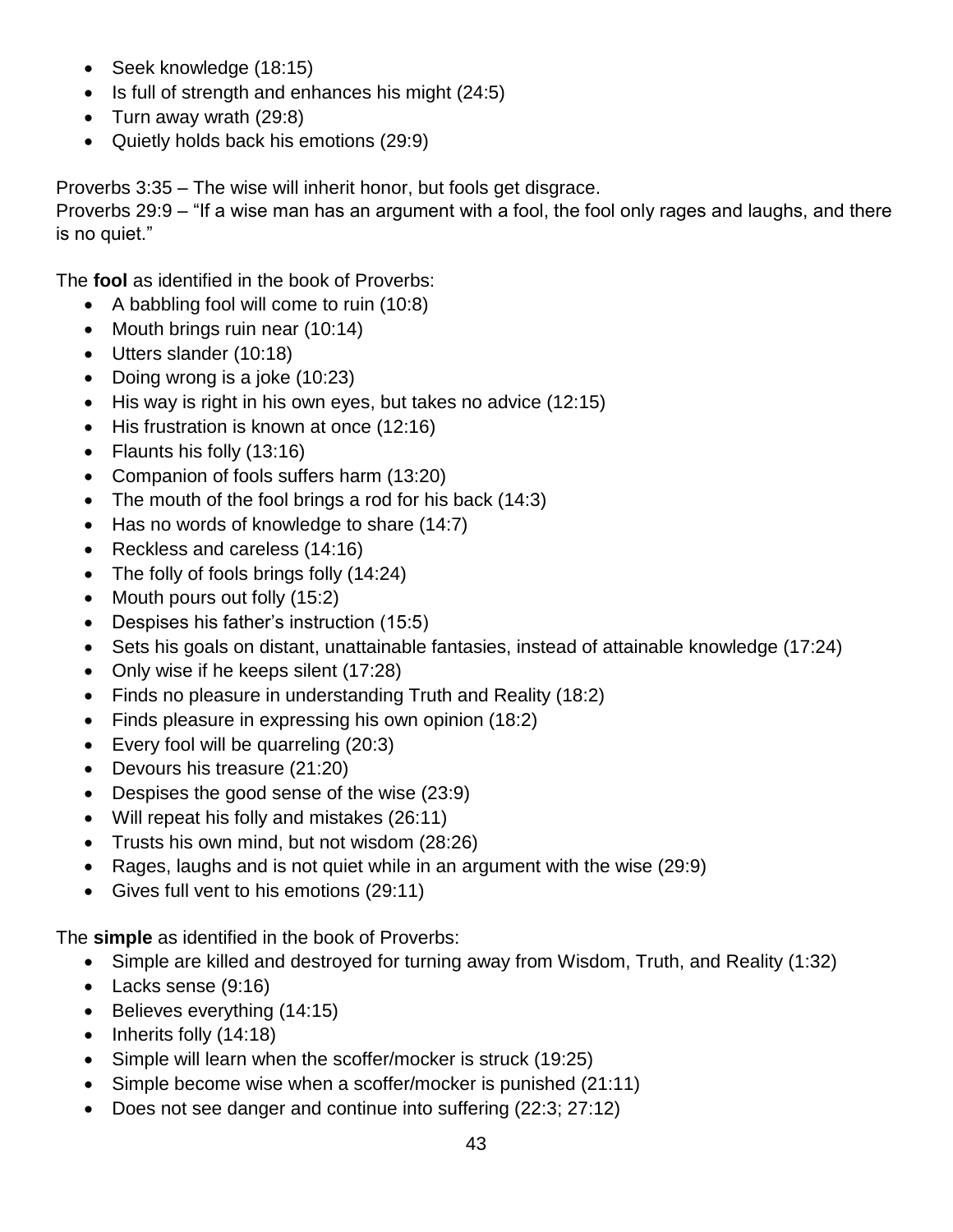Psalm 19:7 – "The law of the LORD is perfect, reviving the soul; the testimony of the LORD is sure, making wise the simple."

Psalm 119:130 – "The unfolding of your words gives light; it imparts understanding to the simple."

The **mocker** (scoffer) as identified in the book of Proverbs:

- Abuses those who correct him (9:7)
- $\bullet$  Hates those who correct him (9:8)
- Does not listen to rebuke (13:1)
- Seeks wisdom in vain (14:6)
- Does not like to be reproved (15:12)
- Will not be wise (15:12)
- Striking the scoffer will teach the simple man (19:25)
- Punishing a scoffer will make the simple wise (21:11)
- Arrogant, haughty acting with raging pride (21:24)
- Strife, quarreling and abuse will cease if you get rid of the scoffer (22:10)
- An abomination to mankind  $(24.9)$
- $\bullet$  Sets a city aflame (29:8)

"How long, O **simple** ones, will you love being naive? How long will **scoffers** delight in their mocking and **fools** hate knowledge? - Proverbs 1:22

The wise person is the goal. Wisdom holds the wise person up as an example to be followed, because the wise person fears the Lord, listens to teaching and accepts advice. They ignore insults and avoid the fools. They are recognized as constantly sharing life, spreading knowledge, and helping those who walk with them also become wise. The wise man appeases anger and speaks persuasively when they present Truth and Reality. The wise are full of strength. They are constantly enhancing their might because they do not trust their own worldly wisdom and continue to turn away from evil when it approaches.

The wise will be the victor in the end of this war even though they may face temporal setbacks and defeat in the skirmishes and battles of the world to which they are sent to testify Truth and Reality.

"And the wise among the people shall make many understand, though for some days they shall stumble by sword and flame, by captivity and plunder." -Daniel 11:33

"And those who are wise shall shine like the brightness of the sky above; and those who turn many to righteousness, like the stars forever and ever." -Daniel 12:3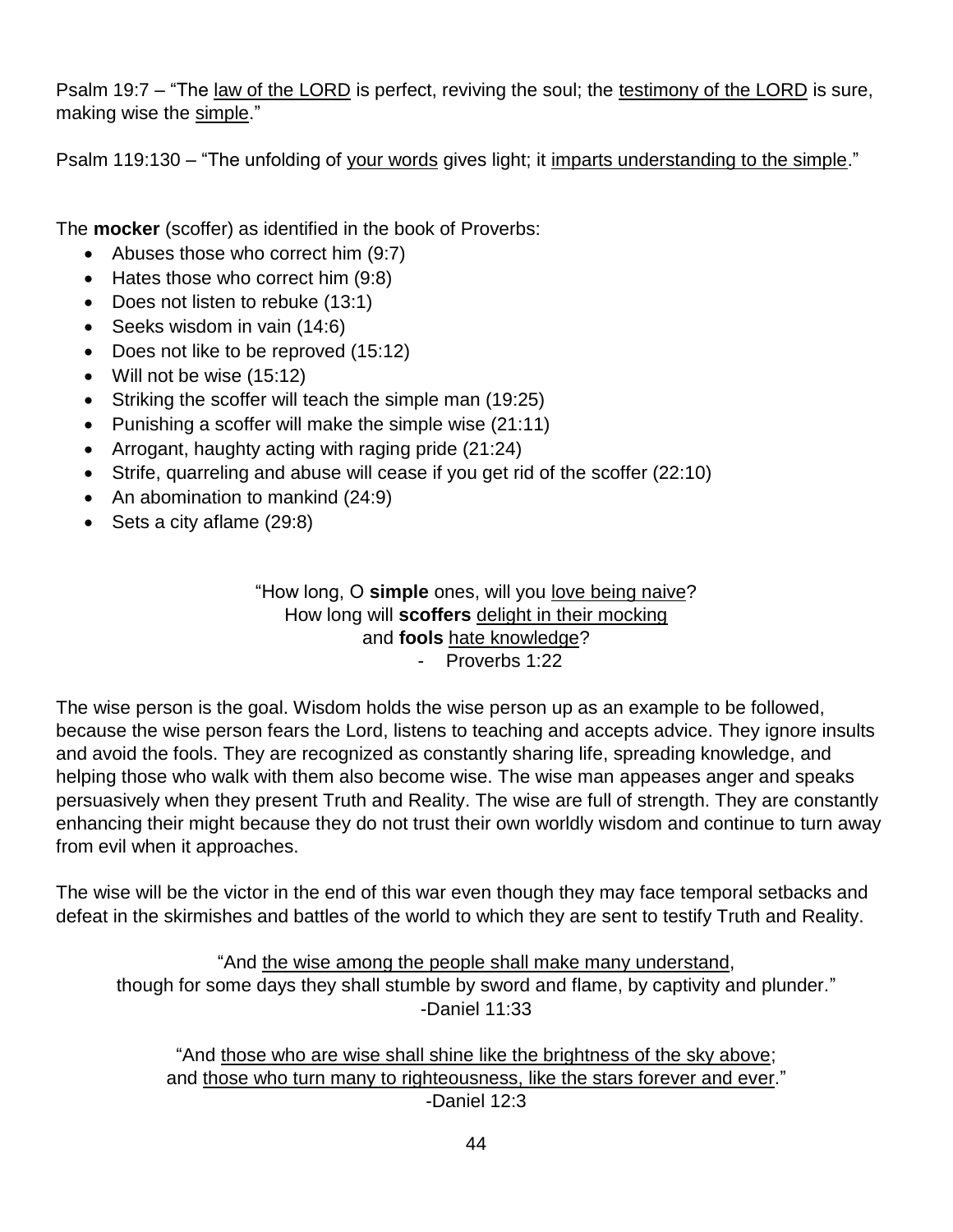The three other combatants are defined.

The **simple** is the person who does foolish things because they do not know any better. The simple lack knowledge. The simple can be corrected by being given correct information. Teach them and they change. They are simple because they do not know Truth. Because they do not know, they are easily led by the mocker/scoffer and influenced by the fool.

The **fool** is the person who knows what is right, but lacks self-discipline to do it. Teaching a fool does not help them since they already have information. They need someone to provide discipline for them to succeed with the knowledge they have. The fool does not have the moral discipline to do the good they know. Their soul is empty. The fool will follow leadership (good or bad) since they cannot provide it for themselves. Discipline will make a change. Providing strength in the soul of the fool will empower them to have self-discipline and overcome. Punishing the mocker/scoffer and removing the fool from their influence is primary. Then, fortifying the fool's soul with the transforming power of Truth and Reality will deliver the fool from their ways. But, in the end, it is still the fool that must make the choice. Are they going to embrace knowledge needed to fortify their soul, or will they continue with empty thoughts leaving them vulnerable to the winds and waves of the world?

The **mocker** cannot be corrected with instruction (like the simple) nor discipline (like the fool). A conflict with them can only be resolved by removing them. The mocker/scorner rejects and abuses those who correct him and will not listen to a rebuke. He hates those who love him. They are arrogant and haughty attacking Truth and Reality with their own pride. They are an abomination to mankind and set cities on fire with their strife, quarreling and abuse. (Pr. 29:8; 22:10) Fools will follow the mocker. (Pr. 9:7; 13:1; 19:25; 22:10:29:8) The only way to avoid their influence of a mocker is to remove them. Instructional help is not an option because of their mindset.

The options are to drive out the mocker or self-destruct, because the mocker cannot be taught or corrected (Pr. 9:7-8). The mocker hates those who love them and those who try to help them they resent. (Pr. 9:8; 15:12). In a group situation the simple will follow the mocker and join their rebellious and divisive behavior. Punishing the mocker will teach the simple (Pr. 21:11). Driving the mocker out of the group will remove strife, quarrels and insults. The words "drive out" indicates the ending of a relationship by force (Gen. 3:24; 4:14; Ex. 23:29-30; Josh. 24:18; Ps. 78:55).

Certain organizations, groups or religious institutions do not need to be ended or reformed, but instead, they simply need to apply the principle of expulsion of the member who is the mocker. Remove the mocker to save the institution, church or social program. If the mocker is feared or respected within the organization the mocker will drive out the wise and that same institution will continue to decline further into corruption until it self-destructs or becomes insignificant.

These four combatants of Proverbs can be paired up with people in our society today.

o **Wise** are the **mature believers** who understand God's ways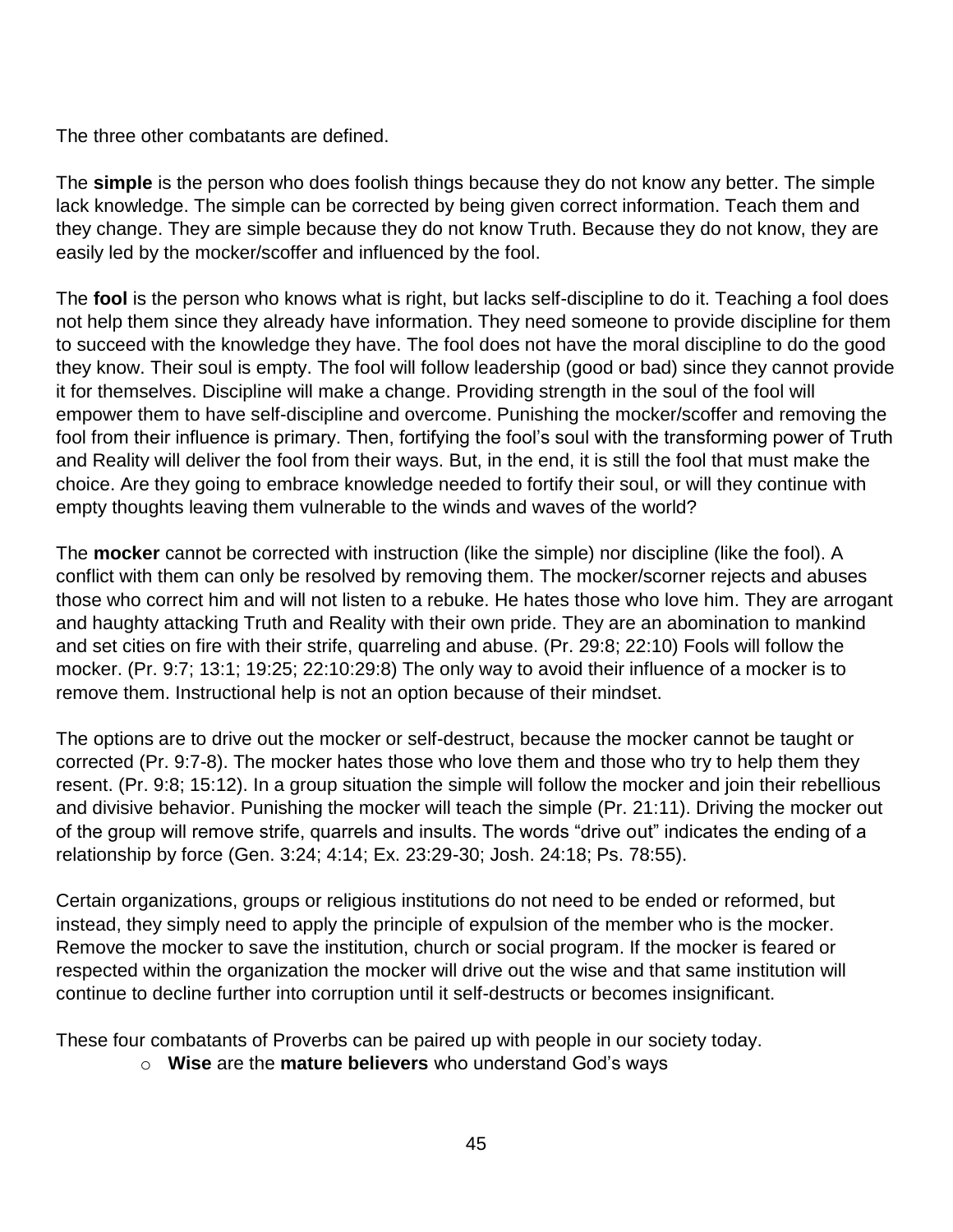- o **Fools** are the **immature believers** who are saved by faith (delivered from death similar to the Exodus generation being delivered from Egypt), but they are ignorant of the ways of God because they do not have knowledge of God
- o **Simple** are the **captive unbelievers** whose minds have been taken captive
- o **Mockers** (scorner) are **rebellious unbelievers** whose hearts have hardened into evil against the knowledge of God

The Galatian believers of 48 AD are an example of foolish, immature believers. These believers had accepted the gospel but soon where led back to legalism. Paul calls them "foolish Galatians." (3:1) Here the word for fool is not the Greek word *moros* which means "mentally deficient" and is where we get our word "moron". The Galatians were not morons who did not know the truth. Being *moros* would be an example that aligns with the simple in Proverbs. In that case, they would need to be separated from the mocker and given correct information, the knowledge of God.

> "O **foolish** (*a-noetos*, "no-mind) Galatians! Who has bewitched you? It was before your eyes that Jesus Christ was publicly portrayed as crucified." - Galatians 3:1

Instead of calling the believing Galatians *moros* Paul uses the word *anoetos* which uses the prefix "*a*-" to negate the meaning of the word to which it is attached. Here "*a*-" is attached to a word meaning "mind" (*noetos* a form of *nous* which means "mind"). The Galatians were "no-mind believers." Paul is saying the Galatians had a mind with information, but they refused to use the discipline of logical thinking. Thus, they were "fools" as in *anoetos* and not "morons" as in *moros*. The Galatians were "fools", or ignorant believers, who remained immature because they did not embrace the Word of God and advance in their understanding of the knowledge of God. Since they had not developed knowledge of God they had little or no faith. And, because they did not have faith in God's Word they had to place their faith in something else. The Galatians had made the focus of their faith their own works and obedience to an empty religious code. Since the foolish, immature Galatians did not have the Truth of God in their souls the object of their faith became their own performance in a legalistic system that required observance of dietary laws, religious days and other carnal forms of holiness.

The wise or mature believer must recognize how to interact with each of these fellow combatants in this battle. The wise man will instruct many, help many understand and turn many to righteousness (Dan. 11:33; 12:3). To do this the mature believer must recognize that:

- 1. Immature believers (fools) need instruction and verse by verse teaching from the Word of God.
	- a. Jude 22 "have mercy on those who doubt (**FOOL**)"
	- b. Colossian 2:8 "See to it that no one takes you captive (**FOOL**) through hollow and deceptive philosophy, which depends on human tradition and the elemental spiritual forces of this world rather than on Christ.
	- c. Romans 12:2 "Do not be conformed to this world (**FOOL**), but be transformed by the renewal of your mind (**WISE**), that by testing you may discern what is the will of God, what is good and acceptable and perfect.
- 2. Captive Unbelievers (simple) held hostage by the world, the mockers and Satan. The simple must be set free from their captivity by having the empty philosophies in their soul dismantled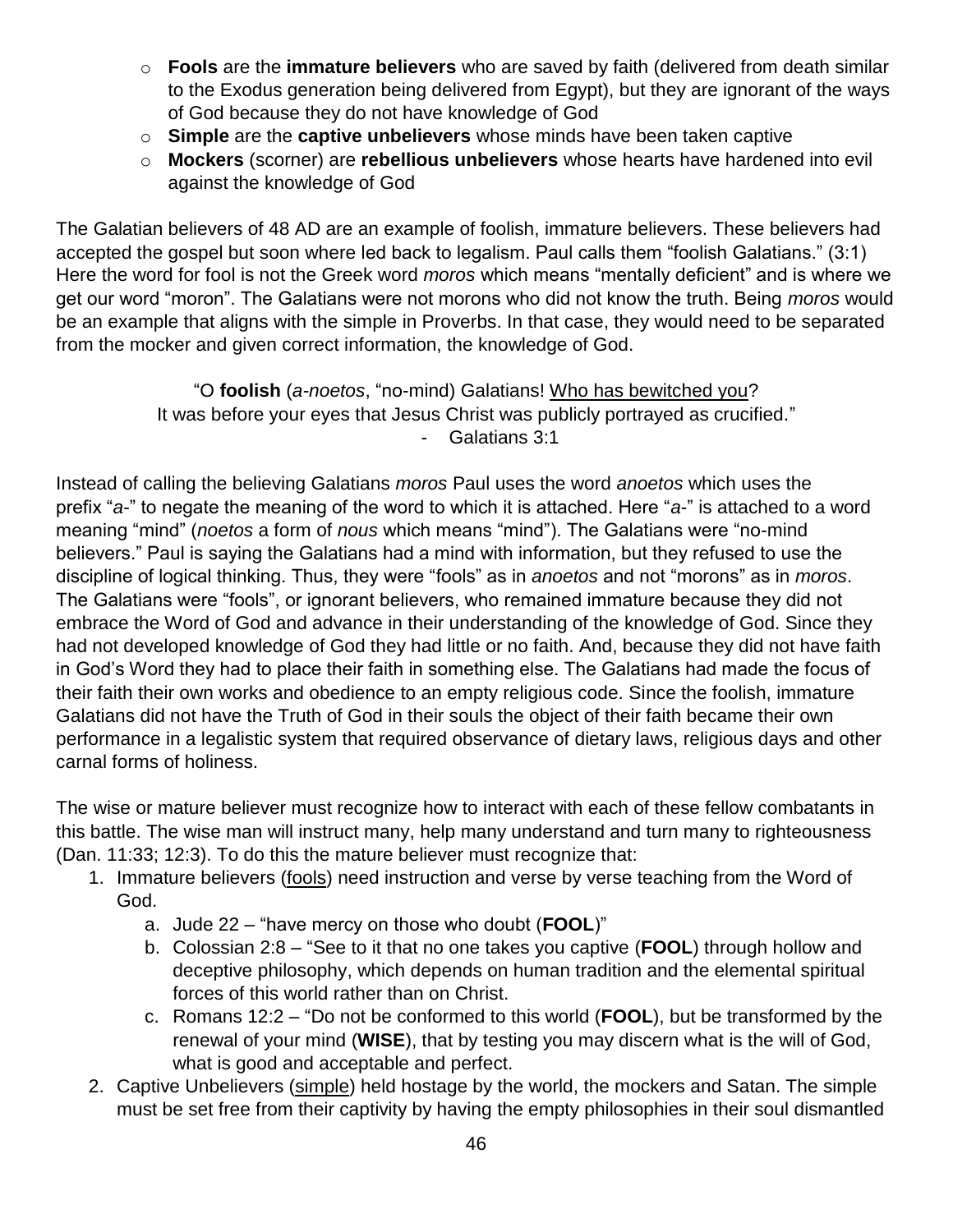and replaced with Truth and Reality. They need to hear the Word of God and see the Light of God shine in the lives of believers.

- a. Jude 23 "save others (**SIMPLE**) by snatching them out of the fire, to others (**SIMPLE**) show mercy with fear, hating even the garment stained by the flesh."
- b. 2 Timothy 2:24-3:1 "The Lord's servant (**WISE**) must not be quarrelsome but kind to everyone, able to teach, patiently enduring evil, correcting his opponents with gentleness. God may perhaps grant them (**SIMPLE**) repentance leading to a knowledge of the truth, and they may come to their senses and escape from the snare of the devil, after being captured by him to do his will. But understand this: In the last days terrible times will come!"
- c. Ephesians 2:1-3 "As for you, you were dead in your transgressions and sins, in which you used to live when you followed the ways of this world and of the ruler of the kingdom of the air, the spirit who is now at work in those who are disobedient (**SIMPLE**). All of us also lived among them at one time, gratifying the cravings of our flesh and following its desires and thoughts."
- d. Ephesians 2:12 "Remember that you were at that time separated from Christ, alienated from the commonwealth of Israel and strangers to the covenants of promise, having no hope and without God in the world."
- 3. Rebellious Unbelievers (Mockers/Scorners) who have been hardened by deceit should be warned and avoided.
	- a. 2 Timothy 3:2-9 "People (**MOCKERS**) will be lovers of self, lovers of money, proud, arrogant, abusive, disobedient to their parents, ungrateful, unholy, heartless, unappeasable, slanderous, without self-control, brutal, not loving good, treacherous, reckless, swollen with conceit, lovers of pleasure rather than lovers of God, having the appearance of godliness, but denying its power. Avoid such people. For among them are those who creep into households and capture weak women, burdened with sins and led astray by various passions, always learning and never able to arrive at a knowledge of the truth. Just as Jannes and Jambres opposed Moses, so these men also oppose the truth, men corrupted in mind and disqualified regarding the faith. But they will not advance much further. For just like Jannes and Jambres, their folly will be plain to everyone."
	- b. Romans 1:18, 20-23 "…Men, who by their unrighteousness suppress the truth. (**MOCKERS**) So they are without excuse…For although they knew God, they did not honor him as God or give thanks to him, but they became futile in their thinking, and their foolish hearts were darkened. Claiming to be wise, they became fools, and exchanged the glory of the immortal God for images resembling mortal man and birds and animals and creeping things."
	- c. Romans 1:32 "Though they (**MOCKERS**) know God's righteous decree that those who practice such things deserve to die, they not only do them but give approval to those who practice them (**SIMPLE** and **FOOL**).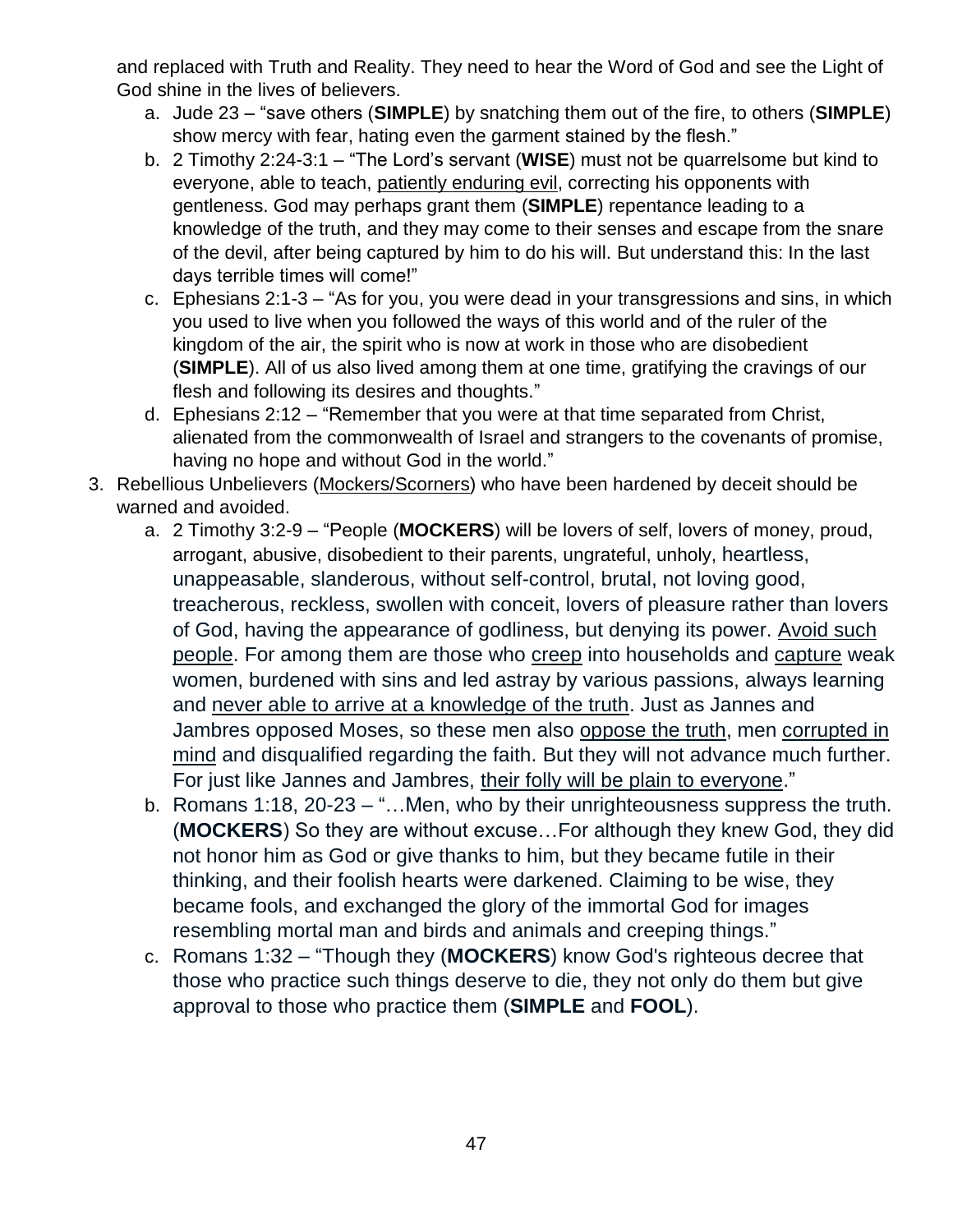"The Lord's curse is on the house of the wicked, but he blesses the dwelling of the righteous. Toward the **scorners** he is scornful, but to the **humble** he gives favor. The **wise** will inherit honor, but **fools** get disgrace." - Proverbs 3:33-34

## **16 – Running with the Horses**

"The word that came to Jeremiah from the Lord: 'Hear the words of this covenant, and speak to the men of Judah and the inhabitants of Jerusalem. You shall say to them, "Thus says the Lord, the God of Israel: 'Cursed be the man who does not hear the words of this

covenant that I commanded your fathers when I brought them out of the land of Egypt.'"'" - Jeremiah 11:1-4

It appears this occurred shortly after the Book of the Law (Deuteronomy), "the words of this covenant", was found during the renovation of the temple in Josiah's reign in 623 BC. (2 Chr. 34:8-13; 2 Kings 22:3-7)

Jeremiah began to call the people of Jerusalem to hear and obey the words of the covenant which would have been Moses' words of 1405 BC spoken and sung to the second generation in the wilderness before they crossed the Jordan to enter the Promised Land. These words were recorded in the book of Deuteronomy ("words of this covenant"), but they had been mistreated, replaced and misplaced by the priesthood in Judah by the time of King Josiah (640-609 BC). Soon after the discovery of this document in 622 BC during Josiah's attempt at national reformation and his restoring of the Temple in Jerusalem these words were made public. They were read aloud to the people, and the priests were instructed to obey them:

"Then the king (Josiah) sent, and all the elders of Judah and Jerusalem were gathered to him. And the king went up to the house of the Lord, and with him all the men of Judah and all the inhabitants of Jerusalem and the priests and the prophets, all the people, both small and great. And he (Josiah) read in their hearing all the words of the Book of the Covenant that had been found in the house of the Lord." - 2 Kings 23:1-2

"And the king commanded all the people, 'Keep the Passover to the Lord your God, as it is written in this Book of the Covenant'…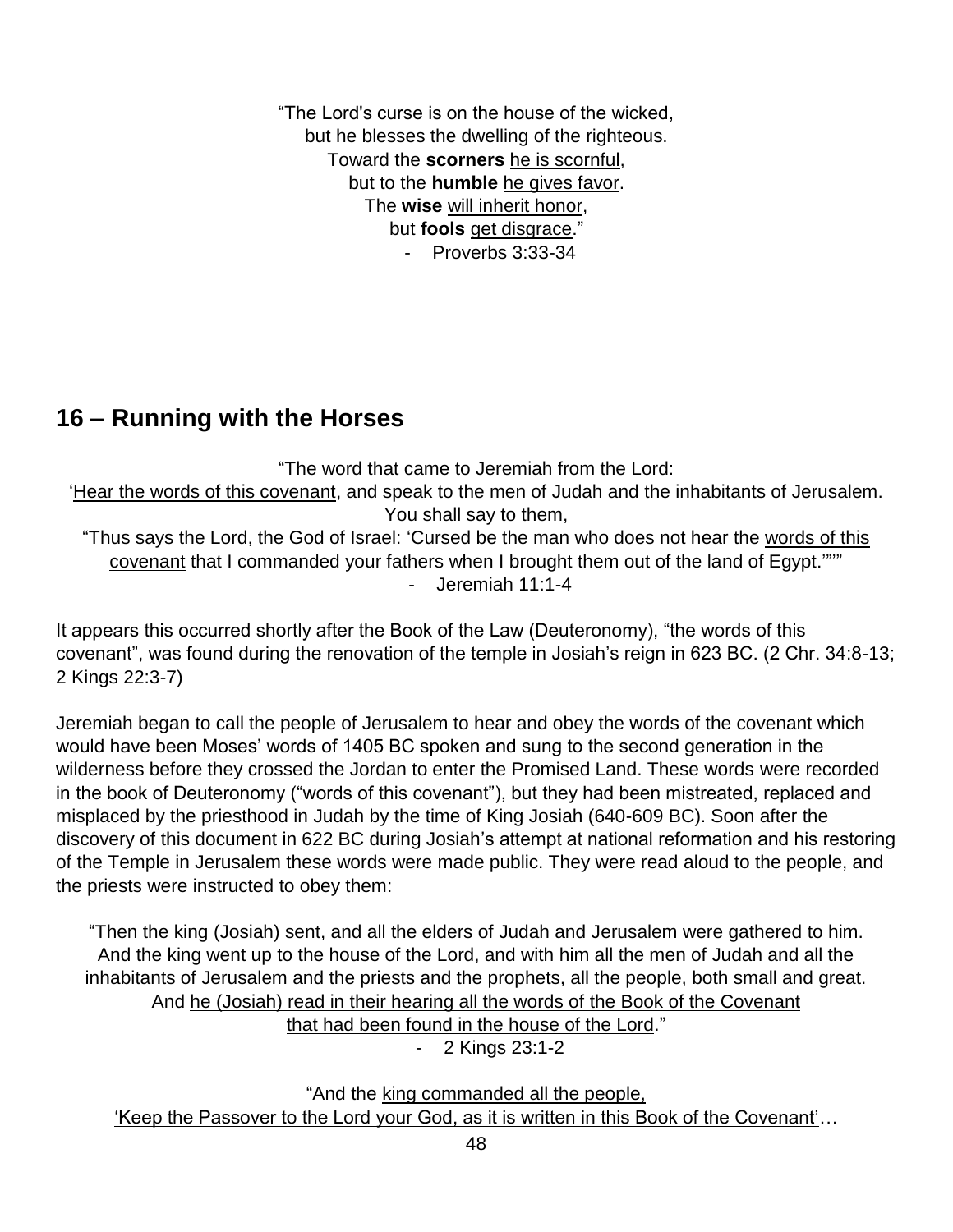#### Moreover, Josiah put away the mediums and the necromancers and the household gods and the idols and all the abominations that were seen in the land of Judah and in Jerusalem, that he might establish the words of the law that were written in the book that Hilkiah the priest found in the house of the Lord." - 2 Kings 23:21, 24-25

Jeremiah joined with Josiah in an attempt to advance the knowledge of the words of the Book of the Covenant (or, what we would say, the Word of God in the book of Deuteronomy). But, according to the Lord's word to Jeremiah some of the people of Jerusalem and Judah were not hearing or obeying these words. So, Jeremiah spoke for God to the people. Jeremiah was speaking in support of Josiah's efforts to bring reform to the culture around 622 BC. (36 years before the city and temple were totally destroyed by the Babylonians in 586 BC).

Jeremiah was one of the priests who lived with his family in the town of Anathoth which was a priestly town just 2 miles northeast of Jerusalem on the other side of the Kidron Valley. When Jeremiah began to support Josiah and proclaim his words of prophecy he was rejected by the priests and, even, by his family in Anathoth. The priests continued to oppose the written Word of God that had been given to them by Moses, but now, they began to reject the prophetic Word of God spoken by Jeremiah to call the nation back to the written Word of God. The priests in Anathoth who had been opposing the written revelation now began to oppose Jeremiah.

The priests of Anathoth and Jeremiah's family in Anathoth were so embarrassed and disgraced by Jeremiah's ministry of proclaiming the Word of God to the people and supporting Josiah's attempt to reform that they demanded he stop. They threatened to kill him if he continued to bring disgrace on their family and their reputation.

"Thus says the Lord concerning the men of Anathoth, who seek your life, and say, 'Do not prophesy in the name of the Lord, or you will die by our hand.' "

-Jeremiah 11:21

The priesthood was a very lucrative "business" to be involved with. Even in Jesus' day the priesthood was the wealthy, elite class and, of course, persecuted and oppressed those that did not cooperate with their stranglehold on the society, the temple and the profits made on the sacrificial system. (Remember Jesus turning over the tables of the money changers in the temple while quoting Jeremiah's words from Jeremiah 7:11, " 'Has this house, which bears my Name, become a den of robbers to you? But I have been watching!' declares the Lord.") Jeremiah was putting his life at risk breaking rank with the elite class of priests and with his own family's priestly "business" in 622 BC. Even though the priests had lost and replaced the "words of the law of God" by 623 BC, they had not lost, renounced or replaced themselves as the overseers and beneficiaries of the sacrifices and offerings (food, drink, money, clothing and other possessions) brought to them by the people that the "words of the law of God" had prescribed. In other words, the priest had kept the benefits, but neglected the purpose. The priests were still getting paid, but were not doing the work. In fact, the priests had expanded their temple "business" by opening new locations at shrines and high places on many street corners of Jerusalem and in towns across Judah. (Jer. 11:13; 2 Chr. 28:24-25) The priestly "business" had been very, very good to Jeremiah's priestly family, but now Jeremiah was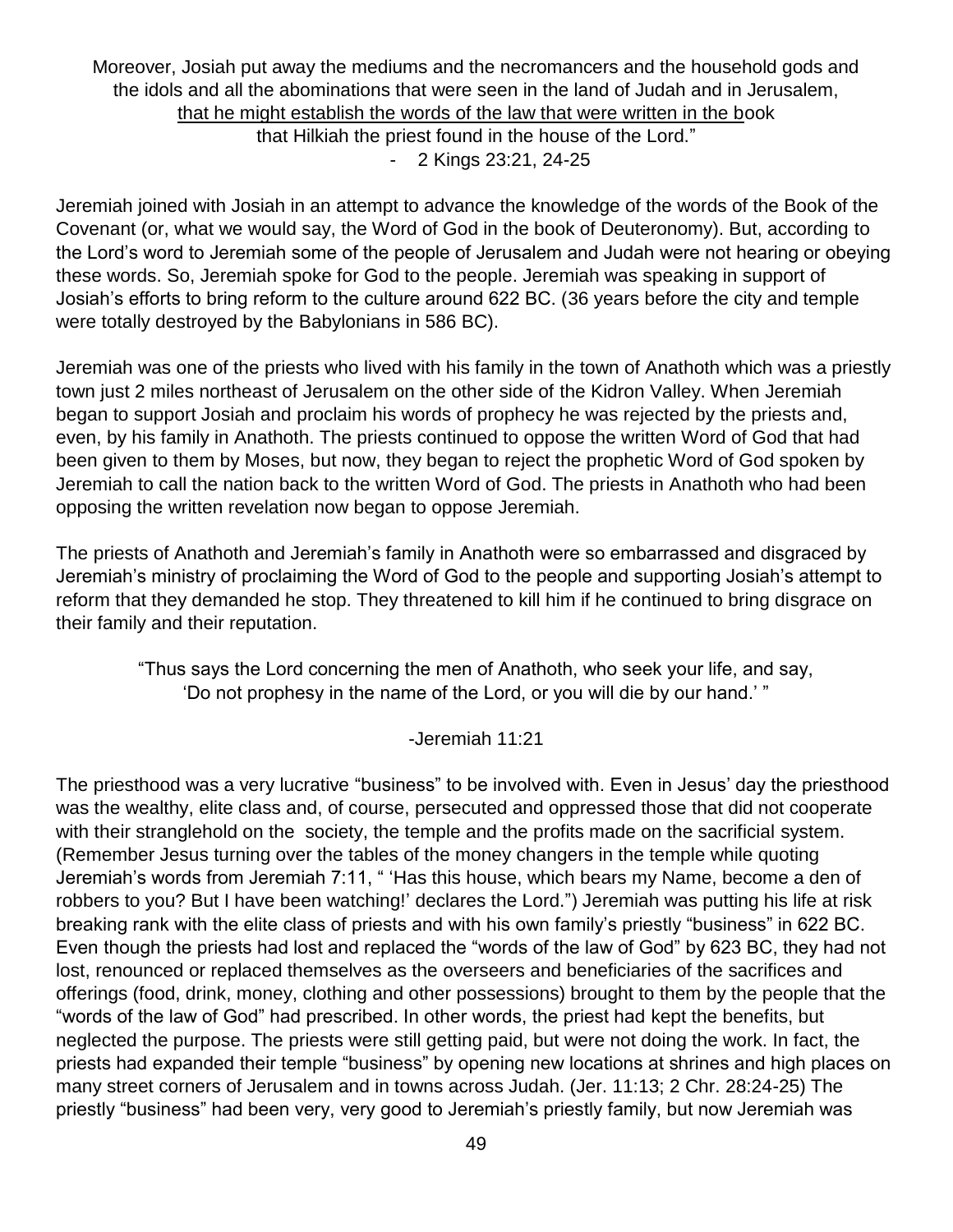acting out of line with the priestly business policies. By condemning the cultic high places and calling the people back to the "words of the covenant" Jeremiah was not politically correct.

At first Jeremiah was blindsided by the priesthood's rejection of his ministry. He went to the Lord with the complaint that the priests of Anathoth were plotting against him. In Jeremiah's thinking it is unfair for the priesthood to come against him just because he is actually doing the work of the Lord and proclaiming the Word of the Lord. Jeremiah complains to God saying,

> "I was like a gentle lamb lead to the slaughter. I did not know it was against me they devised schemes, saying, 'Let us cut him off from the land of the living, That his name be remembered no more.' But, O Lord of hosts, who judges righteously, who tests the heart and the mind, Let me see your vengeance upon them, for to you have I committed my cause." - Jeremiah 11:19-20

The Lord follows by declaring he will bring judgment upon the men and their sons of Anathoth (Jer. 11:22-23), but it will be in "the year of their punishment" (11:23) but not now, not right away. Jeremiah will have to continue his ministry while the opposition from the priesthood continues. Jeremiah's cry for justice will have to wait until the Lord is ready to bring judgment to the false priests.

Jeremiah then follows this answer from the Lord with another complaint asking again for those opposing his ministry be eliminated. He begins by appealing to God's righteousness which would surely understand Jeremiah's place of oppression at the hands of the ungodly. Jeremiah asks the Lord why these wicked are still prospering at their corrupt priestly "business" while he suffers:

> "Righteous are you, O Lord, when I complain to you; yet I would plead my case before you. Why does the way of the wicked prosper? Why do all who are treacherous thrive? Jeremiah 12:1

Jeremiah tells the Lord that these men who oppose him only serve God in their appearance, but they are actually far from the Lord. Jeremiah compares himself to these godless men and reminds the Lord that Jeremiah's heart is toward the Lord. The Lord knows Jeremiah's heart, because the Lord has tested him. According to Jeremiah's logic, since there is such a stark difference between the evil oppressors and Jeremiah the Lord should simply "pull them out like sheep for the slaughter:

> "you are near in their mouth and far from their heart. But you, O Lord, know me; you see me, and test my heart toward you. Pull them out like sheep for the slaughter, and set them apart for the day of slaughter." - Jeremiah 12:2-3

The Lord's reply is not as sympathetic as Jeremiah had hoped. The Lord's response an accusation of Jeremiah's failure to endure. The Lord challenges Jeremiah to step up his game. There were bigger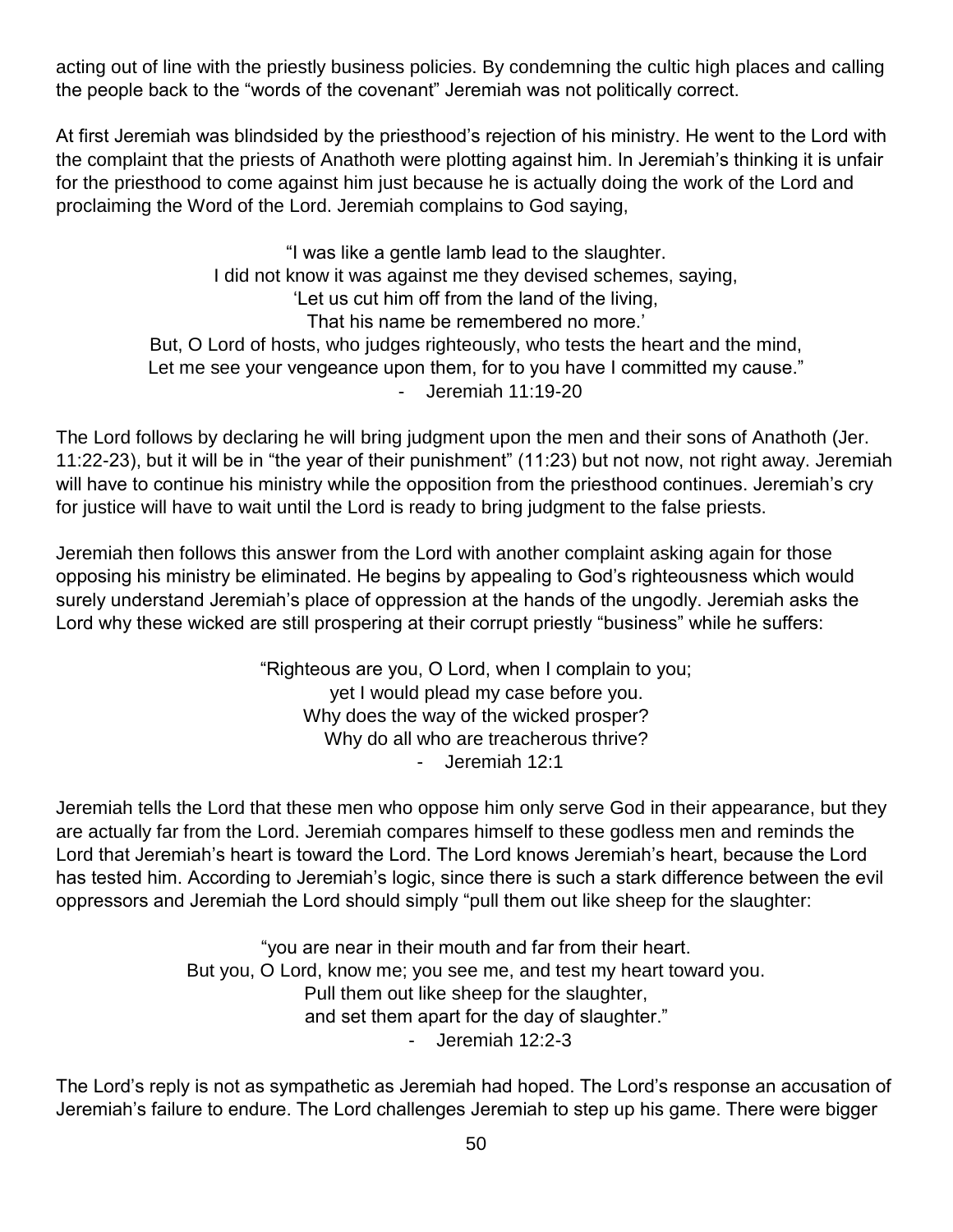battles to be faced then these mere men who masqueraded as priests while making vain threats towards God's prophet. The Lord challenges Jeremiah:

> ""If you have raced with men on foot and they have worn you out, how can you compete with horses? If you stumble in safe country, how will you manage in the thickets by the Jordan?"

> > - Jeremiah 12:5

The Lord was pointing out Jeremiah's weak endurance and his shaky stability concerning the knowledge of God. The mere words of the wicked priests were driving Jeremiah's soul out of God's rest and causing Jeremiah to stumble into the captivity of their false reality. As a man of God, given the strength and rest of God, Jeremiah was failing to maintain that place of strength and rest in God. He was entering the competition as a mere man racing against other mere men. The Lord's intention for his prophet was that he be strong and confident in the power of the Lord. In this place of strength and rest Jeremiah would be expected to compete against horses, if needed. Elijah had. (1 Kings 18:45-46)

Also, Jeremiah was stumbling in a safe country merely because of some verbal threats. What would Jeremiah do when these threats became physical and involved public mocking, stocks, prison, deep pits and starvation? The Lord asked his prophet, "if you stumble in safe country, how will you manage in the thickets by the Jordan" where the land was dangerous, grown over with thick vegetation like a jungle and a home to lions? Once again, Jeremiah was stumbling from the little opposition he was facing in 622 BC, but he would have to continue to speak Reality and Truth to this generation for another 36 years as society continued to decline into deeper and deeper social oppression. And then, after four decades of his ministry being rejected, the Babylonians would finally burn the city and temple. The events Jeremiah was to face in the coming years would be nothing compared to a few threats from the priests and the want-to-be prophets that opposed him.

The Lord ends his rebuke with some inside information that Jeremiah had not fully identified. Apparently Jeremiah had figured out the priests of his hometown of Anathoth were against him, but what he didn't know was that he could not even trust his family living in Anathoth. The Lord tells Jeremiah that even if his relatives appear to publicly speak well of Jeremiah, they are not to be trusted, because members of Jeremiah's own family had betrayed him and were crying out against him:

> Your relatives, members of your own family— even they have betrayed you; they have raised a loud cry against you. Do not trust them, though they speak well of you." Jeremiah 12:6

This was not the only time the Lord would need to remind Jeremiah to return to Lord's peace, rest and strength. Jeremiah continued to proclaim the Word of the Lord to his generation trying to encourage friends, family, kings, priests, prophets and the public to trust the Lord and obey his Word. Jeremiah was successful to faithfully proclaim the Word of the Lord, because Jeremiah would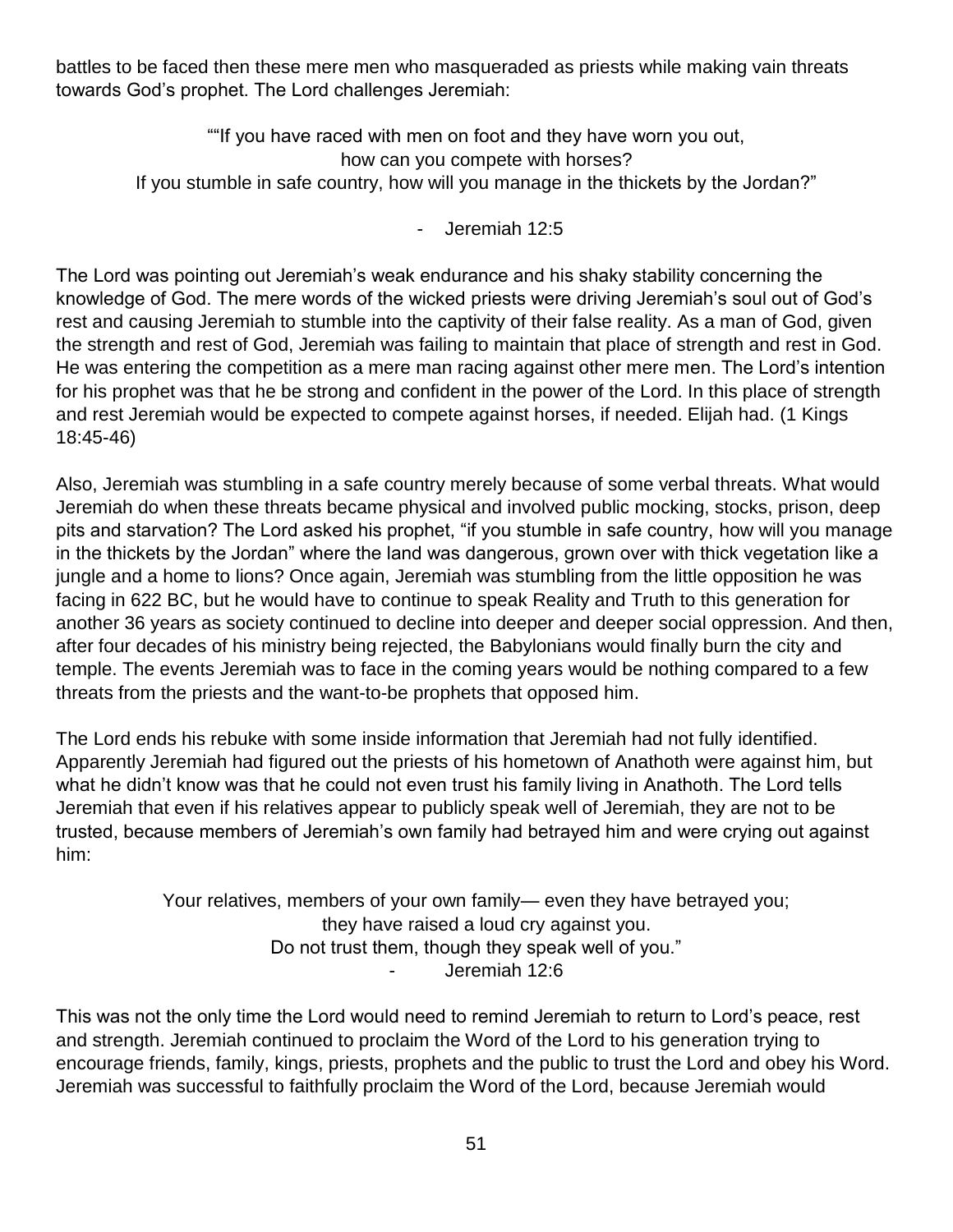constantly return to the place of God's rest in his soul and maintain the fortress of the knowledge of God in his mind.

> "Thus says the LORD: 'Stand by the roads, and look, and ask for the ancient paths, where the good way is; and walk in it, and find rest for your souls.

But they said, "We will not walk in it." '"

-Jeremiah 6:16

## **17 – Enter the High Place**

Habakkuk prophesied around 606 BC which was twenty years before the final destruction of Jerusalem and the Temple. Twenty years after Habakkuk the nation was overthrown and the people of Judah were taken into captivity in Babylon.

Habakkuk describes the culture of Jerusalem in 606 BC as being filled with social injustice of the elite oppressing the middle class into poverty. This resulted in strife and contention which would be the middle class fighting back legally in a corrupt legal system that was bent to favor the ruling class. Obviously, in that setting any judicial decision was corrupt because as Habakkuk says, "law is paralyzed and justice ever goes forth." This resulted in the elite (mockers) always oppressing the wise, fools and simple in the land for their own benefit. As Habakkuk says, "the wicked surround the righteous; so justice goes forth perverted."

> "O Lord, how long shall I cry for help, and you will not hear? Or cry to you "Violence!" and you will not save? Why do you make me see iniquity, and why do you idly look at wrong? Destruction and violence are before me; strife and contention arise. So the law is paralyzed, and justice never goes forth. For the wicked surround the righteous; so justice goes forth perverted." - Habakkuk 1:2-4

The Lord then explains to Habakkuk in chapter one and two that he is going to bring justice upon the evil in Judah by using the "biter and hasty" Babylonians who have been provided the best military armament, technology and technique available in 600 BC. They will bring a deeper level of social injustice and destruction than was currently occurring in Jerusalem in 606 BC. This Babylonian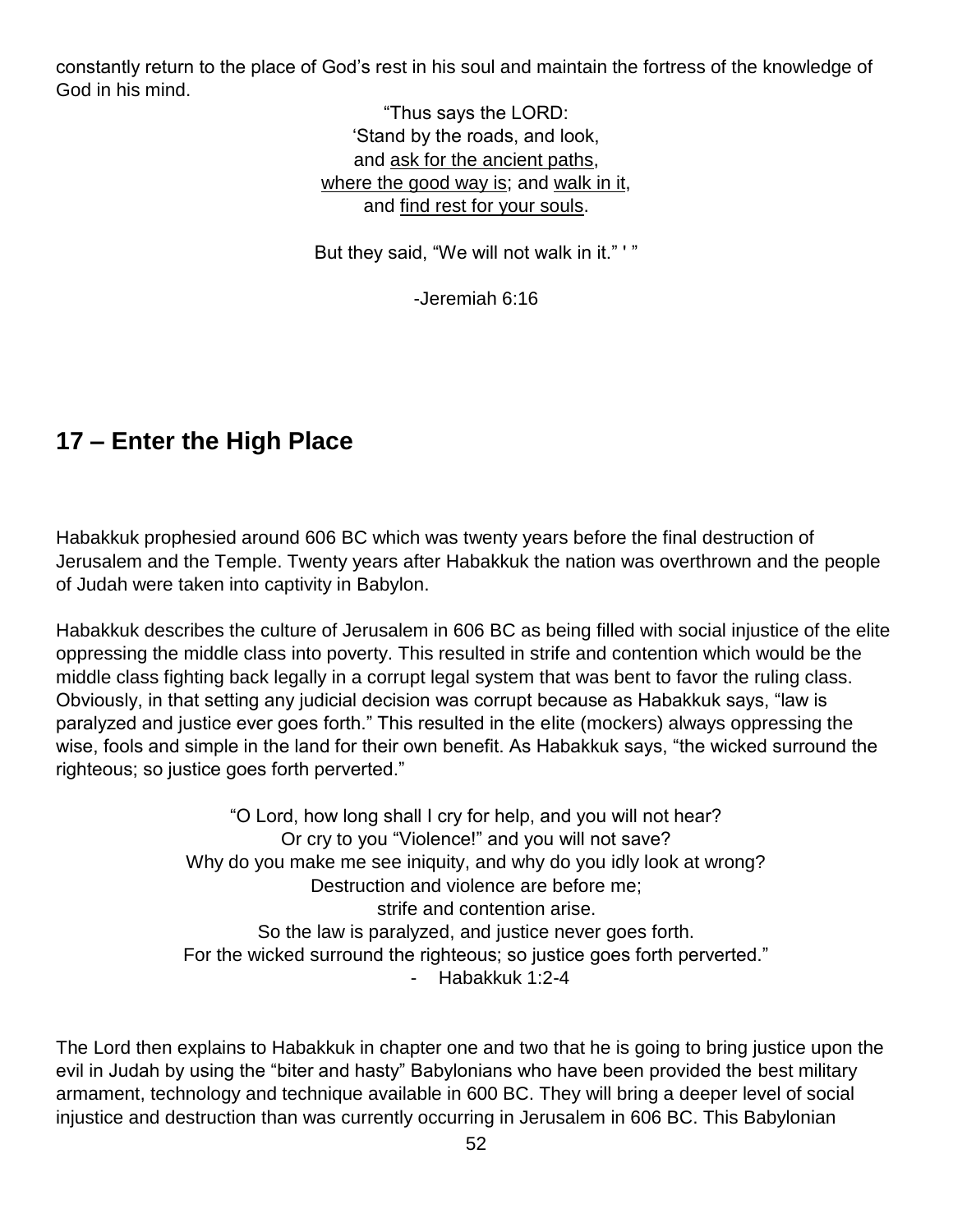culture that will overpower the wickedness of Judah are guilty men who worship their own strength are mockers who consider their victims as worthless as sand and treat them like nets of unnamed fish from the sea. They will do the work of the Lord as the history continues to move forward towards the ultimate kingdom of God on earth, the home of eternal righteousness.

Habakkuk is stunned by the Lord's plan and tries to deny it just as Peter, after having just identified Jesus as "the Messiah, the son of the living God, (Matt. 16:16), rejected the Lord's intention to "go to Jerusalem and suffer many things…be killed and on the third day be raised to life." Peter's reaction to Jesus' revealed plan was:

> "Peter took him aside and began to rebuke him, saying, 'Far be it from you, Lord! This shall never happen to you.' " - Matthew 16:22

Indeed Habakkuk has faith in the Lord and is able to articulate in words, life and prayer the truth of God that has been revealed to him. But, God's intention to crush the nation of Judah with the pagan Babylonians is beyond Habakkuk's understanding of God, his plan and his purpose. God's promised plan for Israel and God's plan of salvation are still in play, but yet in the future. Habakkuk is told by the Lord that his plans will still come to pass at the appointed time, but until then Habakkuk (and, the believers he is representing as a prophet) must "wait for it". Until then, Habakkuk must stand firm in the faith he understands, but trust God concerning the things that are too overwhelming to be grasped by mere humans, even the prophet who is being told the message. Habakkuk is reminded, "the righteous shall live by his faith."

> "For still the vision awaits its appointed time; it hastens to the end—it will not lie. If it seems slow, wait for it; it will surely come; it will not delay.

"Behold, his soul is puffed up; it is not upright within him, but the righteous shall live by his faith. -Habakkuk 2:3-4

The mature, wise righteous man will stand firm in the knowledge and understanding already secured in his soul, but will even extend that knowable faith to also trust the deep recesses of God's unrevealed mysteries of Truth. This is not a blind faith. It never should be! We are never told in the Bible to merely trust some fantasy or vain hope. That is a doctrinal error we could call presumption. This is faith in the person of God who has already been proven to be trustworthy concerning his revealed intentions and his past interventions. The Lord's character should have already been experienced in our relationship with him. Now, we can face the unknown and the incomprehensible things of life knowing the same Lord is there and will continue to be there. This is why Habakkuk can write at the end of his book that he will continue to trust the Lord even though all the surrounding evidence would convince the "fool" and the "simple" to renounce their presumed confidence in God:

> "Though the fig tree should not blossom, nor fruit be on the vines,